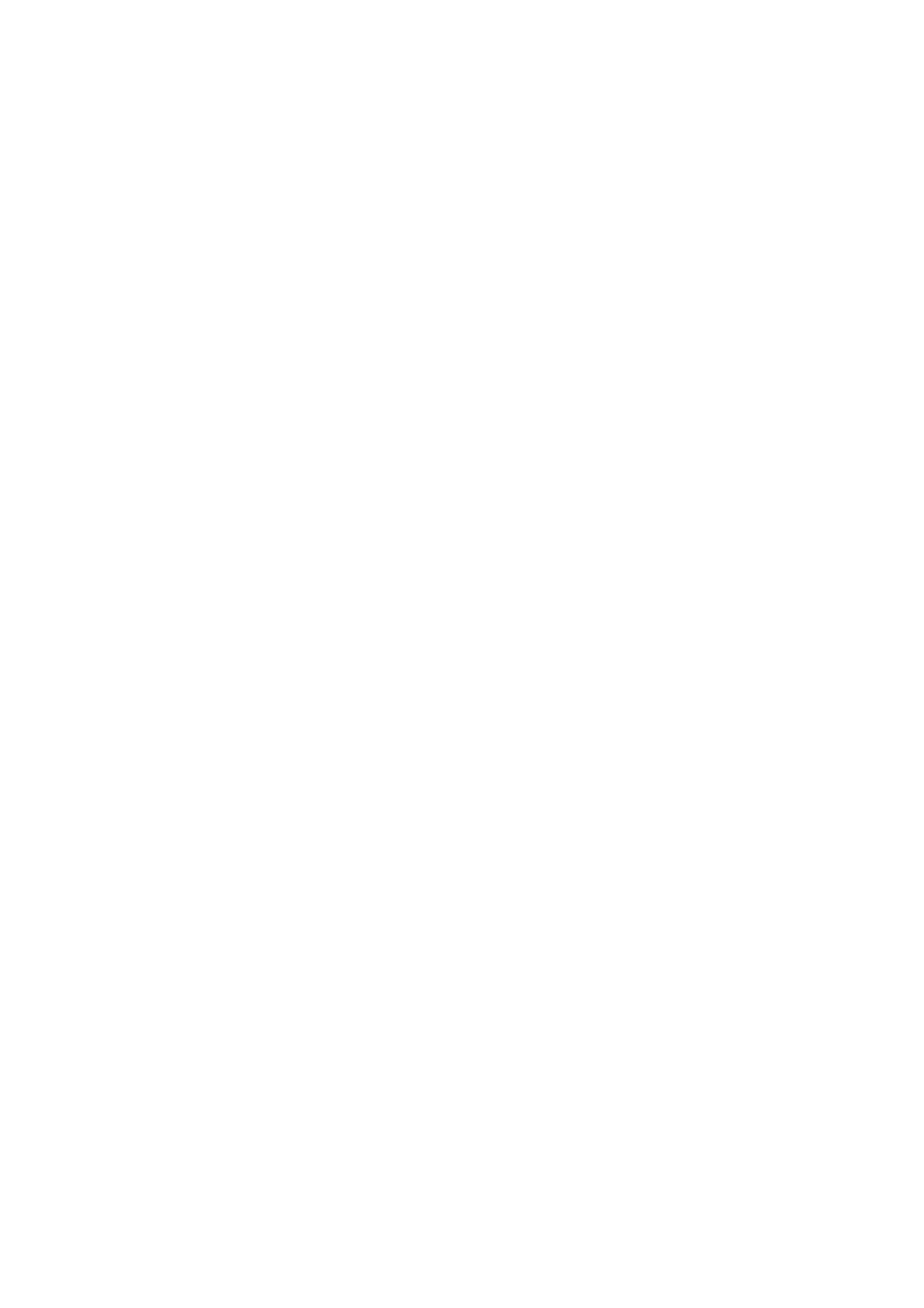farming on the lake shore, but has also expanded it to cover new areas of the administrative status of Borno has varied, it has been dominated by a Kanuri administrative status of Borno has varied, it has been dominated by a Kanuri aristocracy for most of its existence. Traditionally, the Kanuri administration aristocracy for most of its existence. Traditionally, the Kanuri administration has played a crucial role in allocating access to farm land. In recent years, the has played a crucial role in allocating access to farm land. In recent years, the Kanuri administration has not only maintained its pre-colonial authority over Kanuri administration has not only maintained its pre-colonial authority over farming on the lake shore, but has also expanded it to cover new areas of the lake floor, as well as the increasingly lucrative fishing opportunities which lake floor, as well as the increasingly lucrative fishing opportunities which the federal government has been unable to regulate. This success suggests the federal government has been unable to regulate. This success suggests hat collaboration with the traditional administration is essential to the that collaboration with the traditional administration is essential to the success of future natural resource management efforts. success of future natural resource management efforts.

# **Introduction**

utions in shaping the livelihoods of the poor has been increasingly Institutions are social constructs which guide human behaviour. They range Institutions are social constructs which guide human behaviour. They range from laws which are formal and with which compliance is obliged, to informal from laws which are formal and with which compliance is obliged, to informal conventions to which conformance is expected. The importance of such insticonventions to which conformance is expected. The importance of such institutions in shaping the livelihoods of the poor has been increasingly recognised (e.g. Swift 1989; Moser 1998; Carney 1988; Scoones 1998). The recognised (e.g. Swift 1989; Moser 1998; Carney 1988; Scoones 1998). The aim of this paper is to examine the evolution of the institutions which govern aim of this paper is to examine the evolution of the institutions which govern access to farmland and fishing rights on the Nigerian shore of Lake Chad. These have been examined within a 'sustainable rural livelihoods' (SRL) access to farmland and fishing rights on the Nigerian shore of Lake Chad. These have been examined within a 'sustainable rural livelihoods' (SRL) framework (Sarch 1999). framework (Sarch 1999).

In focusing on the systems of access to farmland and fishing rights at Lake Chad, the paper aims to assess the applicability of different institutional approaches to natural resource management on the lake shore. This is imporant, because natural resource development initiatives in the Sahel have frequently been based on institutional approaches that may not have been followed by a review of the natural and social contexts of Lake Chad, as well In focusing on the systems of access to farmland and fishing rights at Lake Chad, the paper aims to assess the applicability of different institutional approaches to natural resource management on the lake shore. This is important, because natural resource development initiatives in the Sahel have frequently been based on institutional approaches that may not have been appropriate to the situations in which they were used and, in any event, are appropriate to the situations in which they were used and, in any event, are carely universal. A total of four institutional approaches to natural resource rarely universal. A total of four institutional approaches to natural resource management are considered in the first section of this paper. These are management are considered in the first section of this paper. These are followed by a review of the natural and social contexts of Lake Chad, as well as research into the fishing and farming livelihoods there. The third section as research into the fishing and farming livelihoods there. The third section presents an analysis of resource access institutions on the lake shore. The presents an analysis of resource access institutions on the lake shore. The paper concludes with a discussion of the relevance of different institutional paper concludes with a discussion of the relevance of different institutional pproaches to systems of natural resource access on the Nigerian shore of approaches to systems of natural resource access on the Nigerian shore of ake Chad. Lake Chad.

# Institutional approaches to natural resource management **Institutional approaches to natural resource management**

ike Malthus (1803) almost two centuries earlier, Hardin (1968) expressed a personal gain for societal benefit: 'Ruin is the destination toward which Like Malthus (1803) almost two centuries earlier, Hardin (1968) expressed a pessimistic view of the capacity of the environment to support population pessimistic view of the capacity of the environment to support population growth. Although not the start of the debate, the 'Tragedy of the Commons' which Hardin described in 1968, has focused much attention on the issue of which Hardin described in 1968, has focused much attention on the issue of access to natural resources.<sup>1</sup> The "Tragedy of the Commons' model predicts lire environmental consequences as a result of the human inability to restrict dire environmental consequences as a result of the human inability to restrict oersonal gain for societal benefit: 'Ruin is the destination toward which all men rush, each pursuing his own best interest...' (Hardin 1968:1244). Rather than advocate population controls such as Malthus and subsequent Rather than advocate population controls such as Malthus and subsequent supporters have done, Hardin advocated controlling access to the environment. He recommended privatisation of natural resources and state ment. He recommended privatisation of natural resources and state enforcement of exclusion from them. The implications of this are that natural enforcement of exclusion from them. The implications of this are that natural resources exhibit a fixed carrying capacity and that producers will not resources exhibit a fixed carrying capacity and that producers will not growth. Although not the start of the debate, the 'Tragedy of the Commons' access to natural resources.1 The 'Tragedy of the Commons' model predicts all men rush, each pursuing his own best interest...' (Hardin 1968:1244). supporters have done, Hardin advocated controlling access to the environdevelop their own systems regulating access to shared resources. develop their own systems regulating access to shared resources.

subsequently been defined and distinguished from the shared resources to which they apply (see Ciriacy-Wantrup & Bishop 1975; Bromley & Cernea model of impending 'tragedy', and has attempted to devise the most appropriate ways to privatise and/or impose state regulation of RNRs. The experience of Although many recent approaches to natural resource management have Although many recent approaches to natural resource management have reflected this approach, a growing literature has developed, both in support of reflected this approach, a growing literature has developed, both in support of and critical of Hardin's thesis. Several distinct approaches can be identified. The first includes work critical of the confusion surrounding the nature of the The first includes work critical of the confusion surrounding the nature of the property rights described by Hardin (1968). A spectrum of property rights have property rights described by Hardin (1968). A spectrum of property rights have subsequently been defined and distinguished from the shared resources to which they apply (see Ciriacy-Wantrup & Bishop 1975; Bromley & Cernea 1989; Schlaeger & Ostrom 1994 etc.). The next group broadly concurs with the 1989; Schlaeger & Ostrom 1994 etc.). The next group broadly concurs with the model of impending 'tragedy', and has attempted to devise the most appropriate ways to privatise and/or impose state regulation of RNRs. The experience of and critical of Hardin's thesis. Several distinct approaches can be identified. these approaches is examined next, with particular reference to the Sahel. these approaches is examined next, with particular reference to the Sahel.

Other authors have rejected the static notion of resource access arrangements implied by many economists, and envisage more complex and dynamic relationships between resource tenure and developments in resource use. Iwo contrasting approaches are considered here: those which envisage instiutional adaptation as a process which responds to developments such as copulation growth; and those which perceive the institutions which govern population growth; and those which perceive the institutions which govern access to natural resources as a crucial determinant of social and economic development, and are themselves manipulated to serve the interests of the development, and are themselves manipulated to serve the interests of the Other authors have rejected the static notion of resource access arrangements implied by many economists, and envisage more complex and dynamic relationships between resource tenure and developments in resource use. Two contrasting approaches are considered here: those which envisage institutional adaptation as a process which responds to developments such as access to natural resources as a crucial determinant of social and economic overful members of the societies in which they operate. powerful members of the societies in which they operate.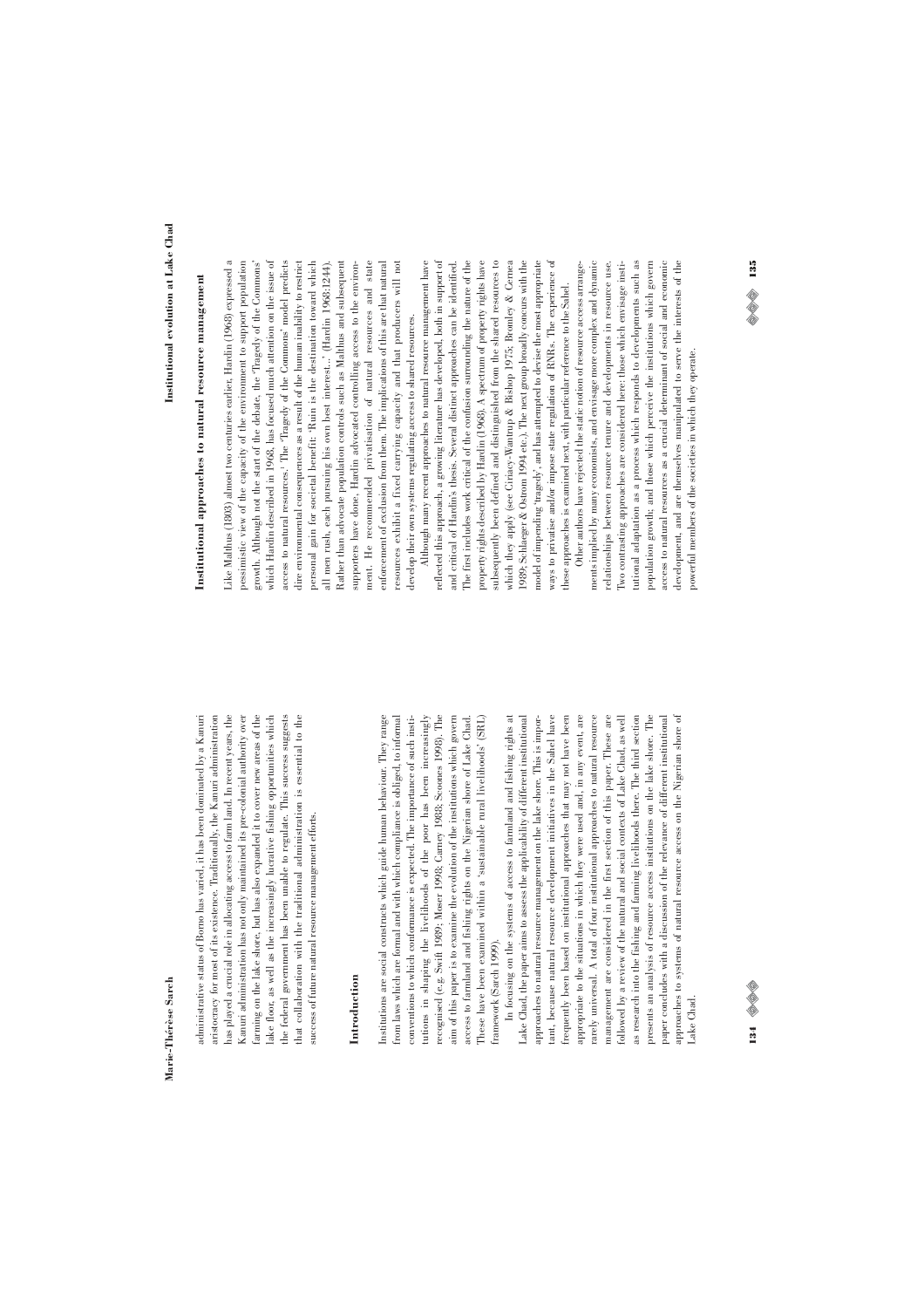# Institutional intervention **Institutional intervention**

successful, there are several recent example of 'tragedies' which have Scottish herring fishery, the Canadian cod fishery, and the Peruvian anchovy rium in them is not natural or normal, equilibrium frequently remains the objective of resource managers. Many theorists have concluded that state regulation and the privatisation of property rights are the only options to Despite many instances where common property regimes have been Despite many instances where common property regimes have been successful, there are several recent example of 'tragedies' which have occurred in natural resource management. Fish stock collapses in the occurred in natural resource management. Fish stock collapses in the Scottish herring fishery, the Canadian cod fishery, and the Peruvian anchovy ishery, each provide examples of 'tragedy' (Caddy & Gulland 1983; Whitmarsh et al 1995; Charles 1996; Roy 1996; and see Cushing 1982 and Whitmarsh et al 1995; Charles 1996; Roy 1996; and see Cushing 1982 and 988 for the history of fish stocks). Although some have pointed to the large 1988 for the history of fish stocks). Although some have pointed to the large luctuations which occur naturally in RNRs and have suggested that equilibfluctuations which occur naturally in RNRs and have suggested that equilibrium in them is not natural or normal, equilibrium frequently remains the objective of resource managers. Many theorists have concluded that state regulation and the privatisation of property rights are the only options to sustain these resources, and great effort has been concentrated on defining sustain these resources, and great effort has been concentrated on defining fishery, each provide examples of 'tragedy' (Caddy & Gulland 1983; how the limits of resource use should be set (Mahon 1997). how the limits of resource use should be set (Mahon 1997).

its success in sustaining the demersal fishery (Amason 1994). However, there o the European Union. The information available on the outcomes of state There have been successful state attempts to regulate access to fish-There have been successful state attempts to regulate access to fisheries. The transferable quota system introduced in Iceland has been noted for eries. The transferable quota system introduced in Iceland has been noted for its success in sustaining the demersal fishery (Arnason 1994). However, there are many more which have either failed in their objectives - for example, the are many more which have either failed in their objectives – for example, the British Colombia salmon fishery (Fraser 1979) - and/or have led to consider-British Colombia salmon fishery (Fraser 1979) – and/or have led to considerable dissatisfaction among fishing communities (Bailey & Jentoft 1990). Despite the mandate provided by UNCLOS in 1982, there have been compar-Despite the mandate provided by UNCLOS in 1982, there have been comparatively few attempts at state regulation of African fisheries (Lawson 1984). In atively few attempts at state regulation of African fisheries (Lawson 1984). In west Africa, these have been associated with the sale of offshore fishing rights west Africa, these have been associated with the sale of offshore fishing rights to the European Union. The information available on the outcomes of state able dissatisfaction among fishing communities (Bailey & Jentoft 1990). attempts to regulate African fisheries shows mixed results (Johnstone 1996). attempts to regulate African fisheries shows mixed results (Johnstone 1996).

Saharan Africa. They were established in areas which were thought to be service with the objective of obtaining sustainable timber yields. These have villagers were underestimated (Shepherd 1991). Villagers were reluctant to eave land fallow in case it should be seen as vacant and were inclined to overwork it, rather than let it return to woodland (Thomson 1983). A lack of enforcement allowed many reserves to become open access (Freudenberger & The forest reserves created throughout the Francophone Sahel during The forest reserves created throughout the Francophone Sahel during the colonial era, are examples of state regulation of natural resources in subthe colonial era, are examples of state regulation of natural resources in sub-Saharan Africa. They were established in areas which were thought to be vacant and under-used, and were subsequently managed by the state forest vacant and under-used, and were subsequently managed by the state forest service with the objective of obtaining sustainable timber yields. These have generally failed, not least of all because their use and management by local generally failed, not least of all because their use and management by local villagers were underestimated (Shepherd 1991). Villagers were reluctant to leave land fallow in case it should be seen as vacant and were inclined to overwork it, rather than let it return to woodland (Thomson 1983). A lack of enforcement allowed many reserves to become open access (Freudenberger & Mathieu 1993). The decline of systems of access to the forests, seasonal Mathieu 1993). The decline of systems of access to the forests, seasonal pastures and fisheries of the Niger Delta in Mali, as well as their subsequent pastures and fisheries of the Niger Delta in Mali, as well as their subsequent wer-exploitation, have also been attributed to the intervention of the colonial over-exploitation, have also been attributed to the intervention of the colonial

authorities and their nationalisation of natural resources (Kone 1985; Brinkerhoff 1995; Williams 1998). Licenses issued by post-colonial governments for cutting wood and fishing in the Delta have further undermined the ments for cutting wood and fishing in the Delta have further undermined the customary management of these resources (Moorehead 1989; Quiensière et al customary management of these resources (Moorehead 1989; Quiensière et al (994). This process has also been observed in Senegal, where the government 1994). This process has also been observed in Senegal, where the government nas permitted the conversion of both rangeland and forests to peanut fields authorities and their nationalisation of natural resources (Kone 1985; Brinkerhoff 1995; Williams 1998). Licenses issued by post-colonial governhas permitted the conversion of both rangeland and forests to peanut fields Freudenberger 1991; Williams 1998). (Freudenberger 1991; Williams 1998).

Exogenous adjustments to the institutions which govern access to natural resources have been initiated in anticipation of a range of potential oenefits. Very generally, these can be divided into two attempts: those Exogenous adjustments to the institutions which govern access to natural resources have been initiated in anticipation of a range of potential benefits. Very generally, these can be divided into two attempts: those described above, which aim to achieve sustainable production through state described above, which aim to achieve sustainable production through state regulation; and those which aim to improve the productivity of natural regulation; and those which aim to improve the productivity of natural resources through the introduction of private property rights. In Africa, a well resources through the introduction of private property rights. In Africa, a well known example of an external attempt to improve agricultural productivity is Kenya's strategy of land registration for smallholders initiated after the Mau Kenya's strategy of land registration for smallholders initiated after the Mau Mau rebellion in the 1950s (Swynnerton 1954). However, Haugerud (1989) argues that although agricultural productivity did improve in Kenya, this nappened in spite of land registration, rather than because of it. Although happened in spite of land registration, rather than because of it. Although liffen et al (1994) illustrates how population has grown and how individualised tenure has spread in Machakos District, this has been criticised for alised tenure has spread in Machakos District, this has been criticised for known example of an external attempt to improve agricultural productivity is Mau rebellion in the 1950s (Swynnerton 1954). However, Haugerud (1989) argues that although agricultural productivity did improve in Kenya, this Tiffen et al (1994) illustrates how population has grown and how individunasking differentiation within Machakos (Rocheleau 1995; Murton 1999). masking differentiation within Machakos (Rocheleau 1995; Murton 1999).

# Institutional erosion **Institutional erosion**

access arrangements in order to appropriate them or to create more Overall, the alternatives of state regulation and private ownership of natural Overall, the alternatives of state regulation and private ownership of natural resources have frequently had little success in Africa, and in some cases, the resources have frequently had little success in Africa, and in some cases, the reverse outcome has resulted: environmental degradation and reduced reverse outcome has resulted: environmental degradation and reduced productivity. Several authors depict a situation where the depletion of natural productivity. Several authors depict a situation where the depletion of natural External organisations, such as powerful rulers, colonial agencies and External organisations, such as powerful rulers, colonial agencies and emerging nation states, have either eroded or dissolved community-based emerging nation states, have either eroded or dissolved community-based access arrangements in order to appropriate them or to create more oroductive arrangements. This process has been observed not only in the productive arrangements. This process has been observed not only in the cangelands, forests and fisheries of the Sahel, but also in the access arrangements of many natural and 'common' resources in other parts of the world. resources has been the direct result of intervention from outside agencies. resources has been the direct result of intervention from outside agencies. rangelands, forests and fisheries of the Sahel, but also in the access arrangements of many natural and 'common' resources in other parts of the world. (Bromley & Cernea 1989; Jodha 1986, 1992; Platteau 1996). Bromley & Cernea 1989; Jodha 1986, 1992; Platteau 1996).

that, in Africa, external intervention has had an important impact on the Whether or not external attempts to regulate access to natural resources can improve their sustainability and/or their productivity, there is consensus hat, in Africa, external intervention has had an important impact on the Whether or not external attempts to regulate access to natural resources can improve their sustainability and/or their productivity, there is consensus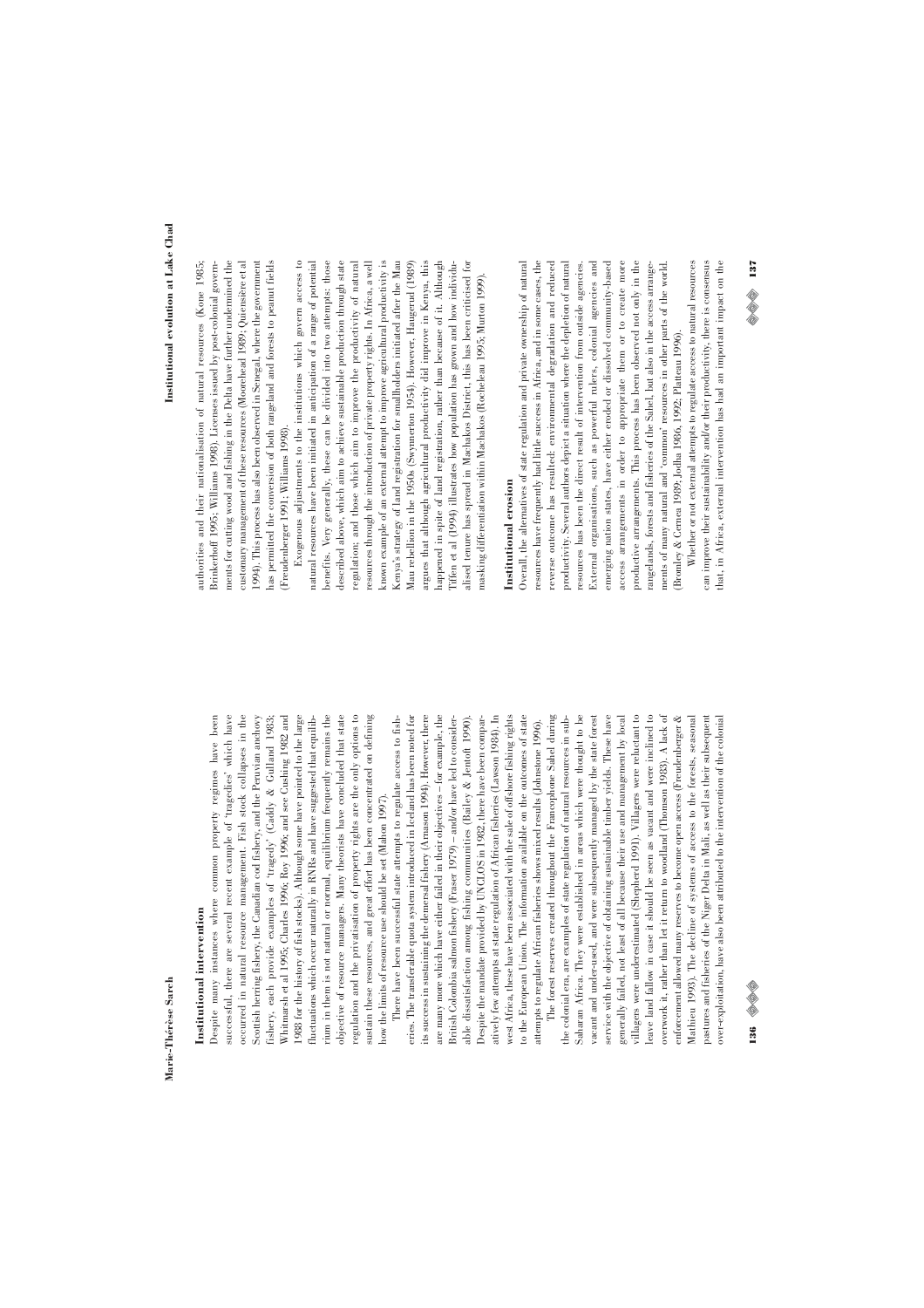ations, the systems of access introduced during the colonial and post-colonial eras have not replaced customary systems. Rather, both systems have institutions which govern access to natural resources. However, in many situinstitutions which govern access to natural resources. However, in many situations, the systems of access introduced during the colonial and post-colonial eras have not replaced customary systems. Rather, both systems have oersisted and the administrative dualism of overlapping state and community persisted and the administrative dualism of overlapping state and community systems of resource tenure has increased the vulnerability of communitysystems of resource tenure has increased the vulnerability of communityased systems to abuse (Platteau 1996; Williams 1998; IIED 1999). based systems to abuse (Platteau 1996; Williams 1998; IIED 1999).

# Institutional adaptation **Institutional adaptation**

Despite the considerable effort expended in improving the resource access Despite the considerable effort expended in improving the resource access institutions of the developing world, there is a wide body of literature which institutions of the developing world, there is a wide body of literature which documents and explains processes of endogenous institutional adaptation and documents and explains processes of endogenous institutional adaptation and evolution.

Boserup's (1965) theory predicts that as the population grows, land tenure will hat 'land use determines land tenure'. Demsetz's (1967) "Theory of Property Rights' suggests an alternative outcome to the inevitable 'tragedy', where with the result that its value increases and the relative cost of excluding The concept of adaptation has been used in the development of natural The concept of adaptation has been used in the development of natural resources policy, where in contrast to Hardin's (1968) picture of resource resources policy, where in contrast to Hardin's (1968) picture of resource users 'rushing to ruin', systems of resource access are envisaged as evolving users 'rushing to ruin', systems of resource access are envisaged as evolving in response to the costs and benefits associated with resource exploitation. Boserup's (1965) theory predicts that as the population grows, land tenure will increasingly become individualised in the process of agricultural intensificaincreasingly become individualised in the process of agricultural intensification. Netting (1993:158) describes a range of examples which he uses to show tion. Netting (1993:158) describes a range of examples which he uses to show that 'land use determines land tenure'. Demsetz's (1967) 'Theory of Property Rights' suggests an alternative outcome to the inevitable 'tragedy', where demand on a resource increases (for example, through population increase), with the result that its value increases and the relative cost of excluding others from its use decreases. It becomes worthwhile for producers to develop others from its use decreases. It becomes worthwhile for producers to develop in response to the costs and benefits associated with resource exploitation. demand on a resource increases (for example, through population increase), their own systems of regulating access to the resource (Demsetz 1967). their own systems of regulating access to the resource (Demsetz 1967).

Wade's theory (1988) differs from other theories of property rights, in Rather, common property can be the end result of institutional adaptation. He the costs of privatisation and exclusion are high and the benefits uncertain. A fundamental difference in this approach is that it allows for individual Quiqqin (1993) and others have also identified circumstances where Wade's theory (1988) differs from other theories of property rights, in that neither environmental tragedy nor increasing exclusion is inevitable. Rather, common property can be the end result of institutional adaptation. He describes how systems of property rights develop in response to risk, where describes how systems of property rights develop in response to risk, where the costs of privatisation and exclusion are high and the benefits uncertain. A fundamental difference in this approach is that it allows for individual and community interests to coincide. Runge (1981; 1984), Ostrom (1990), and community interests to coincide. Runge (1981; 1984), Ostrom (1990), Quiqqin (1993) and others have also identified circumstances where communal forms of property are economically efficient and have been communal forms of property are economically efficient and have been that neither environmental tragedy nor increasing exclusion is inevitable. successful in avoiding environmental 'tragedies'. successful in avoiding environmental 'tragedies'.

There are many examples which show how resource users can and do There are many examples which show how resource users can and do adapt systems of access to natural resources when it is in their best interests adapt systems of access to natural resources when it is in their best interests to do so.<sup>2</sup> These have validated the adoption of community-based approaches to do so.2 These have validated the adoption of community-based approaches

both national and international development agencies, which have advocated and sponsored a range of local-level resource management initiatives, or 'community based sustainable development' around the world (Leach et al or 'community based sustainable development' around the world (Leach et al (997a). There have been several such initiatives in the Sahel.<sup>3</sup> However, the 1997a). There have been several such initiatives in the Sahel.<sup>3</sup> However, the outcomes of such processes vary as widely as the natural resources and outcomes of such processes vary as widely as the natural resources and resource users themselves (Toulmin 1991; Painter et al 1994; Brinkerhoff resource users themselves (Toulmin 1991; Painter et al 1994; Brinkerhoff [995; Leach et al 1997a). They have, however, often fallen short of expectaions and their experiences do not point to easily applicable policy measures by both national and international development agencies, which have advocated and sponsored a range of local-level resource management initiatives, 1995; Leach et al 1997a). They have, however, often fallen short of expectations and their experiences do not point to easily applicable policy measures Western et al 1994; Leach et al 1997a). (Western et al 1994; Leach et al 1997a).

# Institutional manipulation **Institutional manipulation**

process of institutional evolution as a determinant, rather than a result of efficient, institutions are created to 'serve the interests of those with codifying 'native' arrangements for access to land, which Berry (1993) codifying 'native' arrangements for access to land, which Berry (1993) In contrast to models of institutional adaptation, North (1990) considers the In contrast to models of institutional adaptation, North (1990) considers the process of institutional evolution as a determinant, rather than a result of economic development. North (1990) argues that rather than being socially economic development. North (1990) argues that rather than being socially efficient, institutions are created to 'serve the interests of those with the bargaining power to devise new rules'. More specifically, Leach et al the bargaining power to devise new rules'. More specifically, Leach et al (1997b:4) argue that the assumptions of distinct and consensual communides, as well as relatively stable local environments - which are fundamental ties, as well as relatively stable local environments – which are fundamental to most community-based resource management initiatives - are incorrect. They suggest that the failure of such initiatives can be attributed to these They suggest that the failure of such initiatives can be attributed to these assumptions, and propose an 'Environmental Entitlements Framework' in assumptions, and propose an 'Environmental Entitlements Framework' in which co-users of natural resources use their varying rights and resources to which co-users of natural resources use their varying rights and resources to negotiate for different levels of access (Leach et al 1997b). The processes of negotiate for different levels of access (Leach et al 1997b). The processes of examined in former British colonies, fit this framework well. She describes now this process generated a blizzard of claims and counterclaims, and how this process generated a blizzard of claims and counterclaims, and placed enormous power in the hands of those with contacts in the British placed enormous power in the hands of those with contacts in the British administration. Both North's (1990) and the environmental entitlements approach point to the crucial role of power relations in shaping the instituions that determine the use and management of natural resources. Although tions that determine the use and management of natural resources. Although the community-level focus on resource users remains valid, consensus and the community-level focus on resource users remains valid, consensus and (1997b:4) argue that the assumptions of distinct and consensual communito most community-based resource management initiatives – are incorrect. examined in former British colonies, fit this framework well. She describes administration. Both North's (1990) and the environmental entitlements approach point to the crucial role of power relations in shaping the institucooperation between them cannot be assumed. cooperation between them cannot be assumed.

# **Lake Chad**

The Lake Chad basin covers a large part of central Africa. The lake itself lies at the south-east extreme of the Sahara Desert, and traverses the Saharan, The Lake Chad basin covers a large part of central Africa. The lake itself lies at the south-east extreme of the Sahara Desert, and traverses the Saharan,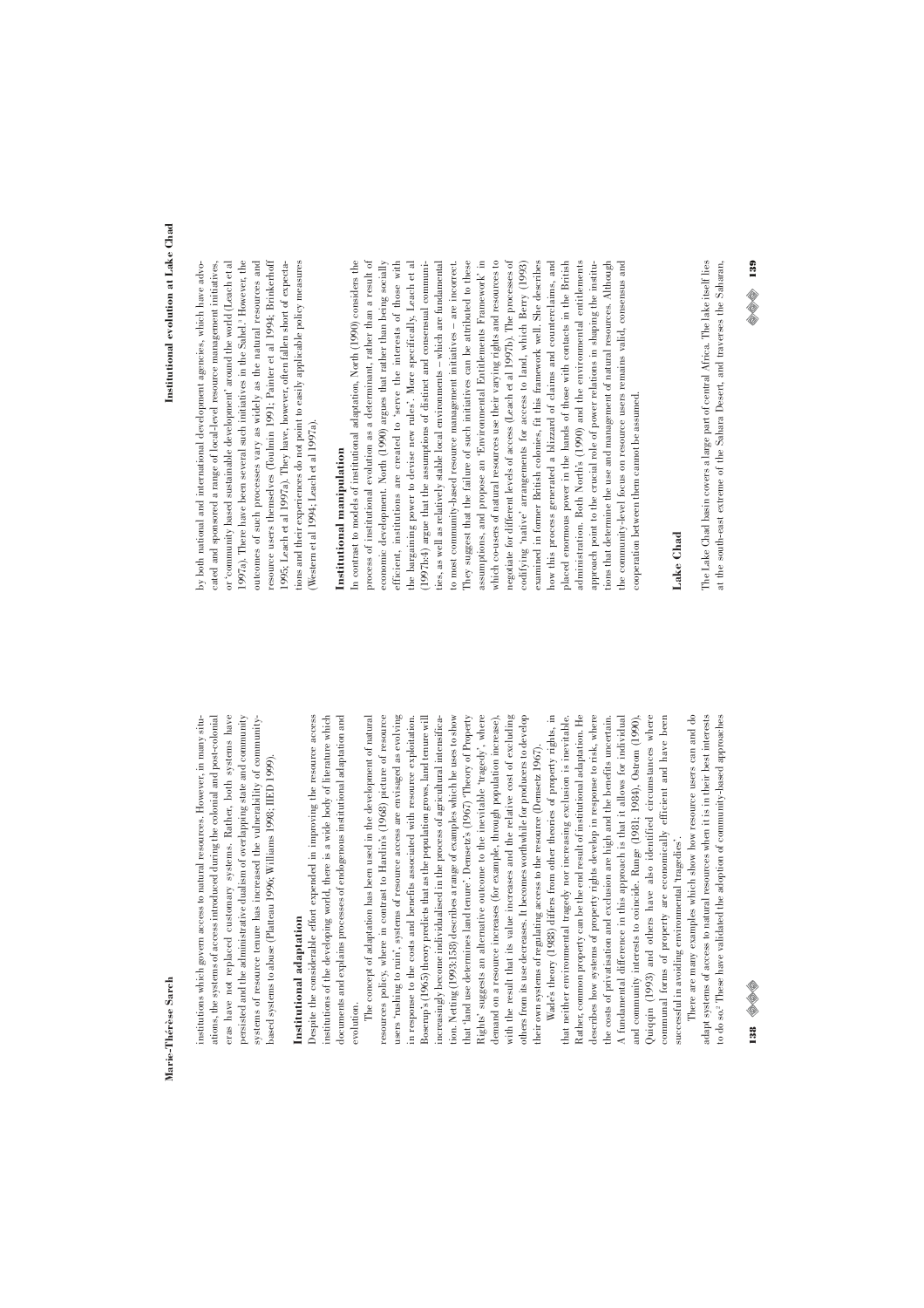Sahel and Sudan-Savannah agro-climatic zones. Although rainfall is low and variable in these zones, it has little impact on the volume of the lake which is 'an accumulator of positive departures from the mean Chari/Logone discharge, rising in response to runs of wet years, falling with successive catchment area, and reaches a minimum in May/June, at the start of the next Sahel and Sudan-Savannah agro-climatic zones. Although rainfall is low and variable in these zones, it has little impact on the volume of the lake which is 'an accumulator of positive departures from the mean Chari/Logone discharge, rising in response to runs of wet years, falling with successive years of drought' (Grove 1985:146). Water from the Chari/Logone Rivers years of drought' (Grove 1985:146). Water from the Chari/Logone Rivers flows into the lake at its southern extreme, and flows northwards and flows into the lake at its southern extreme, and flows northwards and outwards, encouraged by the lake's gradient and prevailing winds. This inflow outwards, encouraged by the lake's gradient and prevailing winds. This inflow peaks in October/November, following the end of the rains in the southern peaks in October/November, following the end of the rains in the southern catchment area, and reaches a minimum in May/June, at the start of the next year's rains. These flood waters take between one and two months to reach the year's rains. These flood waters take between one and two months to reach the Nigerian shore, where water levels peak in January and reach their minimum Nigerian shore, where water levels peak in January and reach their minimum in July (Olivry et al 1996). In the past  $25$  years, annual rainfall in much of the in July (Olivry et al 1996). In the past 25 years, annual rainfall in much of the catchment area has been reduced and the surface area of the Lake has varied catchment area has been reduced and the surface area of the Lake has varied considerably, both on an intra- and interamual basis (Sarch & Birkett 2000). Although the limits of different ecological zones in the lake are determined by Although the limits of different ecological zones in the lake are determined by its level, the map in Figure 1 indicates the approximate location of these its level, the map in Figure 1 indicates the approximate location of these considerably, both on an intra- and interannual basis (Sarch & Birkett 2000). zones, as well as the study area in the swamps of the Nigerian shore. zones, as well as the study area in the swamps of the Nigerian shore.



Tigure 1. Map of the Lake Chad Basin **Figure 1. Map of the Lake Chad Basin**

The western shore of Lake Chad has been under the jurisdiction of Borno since the end of the fourteenth century. Borno State is currently one of 36 The western shore of Lake Chad has been under the jurisdiction of Borno since the end of the fourteenth century. Borno State is currently one of 36

for most of its existence. (McEvedy 1995). Migration during the latter part of Hausa families from across northern Nigeria, who were attracted by (for example, the fishing traditions of the Hausa), households from a variety of primarily on the communities who have settled on the south-west lake shore. states in the Federal Republic of Nigeria. Although the administrative status of Borno itself has varied, it has been dominated by the Kanuri ethnic group of Borno itself has varied, it has been dominated by the Kanuri ethnic group for most of its existence. (McEvedy 1995). Migration during the latter part of the millennium has broughtto the lake basin, Shuwa Arabs from the east and the millennium has broughtto the lake basin, Shuwa Arabs from the east and Fulani pastoralists from the west. Recent settlers on the lake shore include Fulani pastoralists from the west. Recent settlers on the lake shore include Hausa families from across northern Nigeria, who were attracted by fishing opportunities at the lake during the 1970s (Meeren 1980; Neiland & fishing opportunities at the lake during the 1970s (Meeren 1980; Neiland & Verinumbe 1990). Although certain ethnic groups have particular traditions (for example, the fishing traditions of the Hausa), households from a variety of ethnic groups fish, farm and/or herd cattle (Harris 1942). This paper focuses They mainly include Kanuri and Hausa households, but also smaller They mainly include Kanuri and Hausa households, but also smaller states in the Federal Republic of Nigeria. Although the administrative status Verinumbe 1990). Although certain ethnic groups have particular traditions ethnic groups fish, farm and/or herd cattle (Harris 1942). This paper focuses primarily on the communities who have settled on the south-west lake shore. numbers of Fulani, Shuwa and Yedina. numbers of Fulani, Shuwa and Yedina.

paper), who collaborated with them to develop their system of taxing the rural population (Temple 1919). This was based on a system of fiefs – either territorial or by association (by trade, for example) – which were allocated by the of taxes to the fiefholder, who administrated the fief through a tax collector or The Kanuri hegemony of Borno was named the 'Native Administration' by the British colonists (and is called the 'traditional administration' in this paper), who collaborated with them to develop their system of taxing the rural rial or by association (by trade, for example) – which were allocated by the Shehu or suzerain to members of his family, favoured courtiers, or high *Shehu* or suzerain to members of his family, favoured courtiers, or high ranking slaves. Under this system, the population was obliged to pay a variety ranking slaves. Under this system, the population was obliged to pay a variety of taxes to the fiefholder, who administrated the fief through a tax collector or Chima, as well as a hierarchy of village heads, Lawans or Bulamas (Brenner *Chima*, as well as a hierarchy of village heads, *Lawans* or *Bulamas* (Brenner 1973). Brenner (1973:112) describes how mutual interest was the primary 1973). Brenner (1973:112) describes how mutual interest was the primary The Kanuri hegemony of Borno was named the 'Native Administration' by the British colonists (and is called the 'traditional administration' in this population (Temple 1919). This was based on a system of fiefs – either territojustification for these administrative links: justification for these administrative links:

could support itself without the aid of the state, which in any case did little to plan against possible famine. But the protection which the ruling classes provided was crucial, for without it a village Barring drought or other causes of crop failure, the peasantry 'Barring drought or other causes of crop failure, the peasantry could support itself without the aid of the state, which in any case did little to plan against possible famine. But the protection which the ruling classes provided was crucial, for without it a village might be the constant target of slave raids and looting forays'. might be the constant target of slave raids and looting forays'.

throughout Borno. The Ajia delegated this task to sub-district heads or Lawans, who usually delegated to local agents known as Bulama, all of whom Under the colonial system of taxation, the Shehu nominated District Heads or Under the colonial system of taxation, the *Shehu* nominated District Heads or 4jia, who were responsible for collecting tax from the various regions throughout Borno. The Ajia delegated this task to sub-district heads or *Lawans*, who usually delegated to local agents known as *Bulama*, all of whom were expected to channel revenues upwards to the Shehu. Initially, when this system was set up in 1905/6, the Shehu was required to pass half his receipts *Ajia*, who were responsible for collecting tax from the various regions were expected to channel revenues upwards to the *Shehu*. Initially, when this system was set up in 1905/6, the Shehu was required to pass half his receipts o the British (Palmer 1929). to the British (Palmer 1929).

Since Nigerian independence in 1960, a modern government has Since Nigerian independence in 1960, a modern government has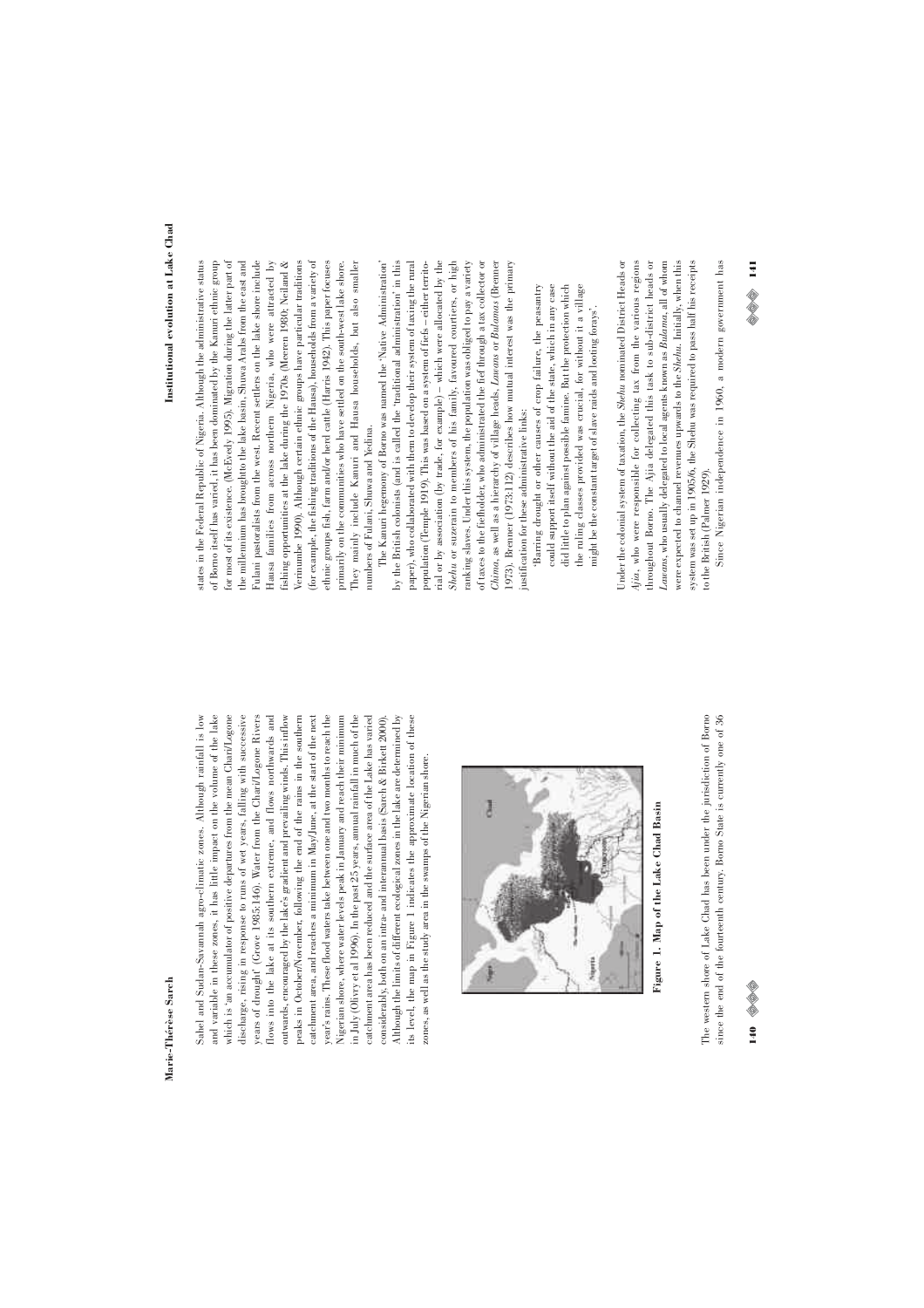operated in parallel with the traditional administration and consists of three operated in parallel with the traditional administration and consists of three tiers: Local, State and Federal. Although State and Local Governments can tiers: Local, State and Federal. Although State and Local Governments can and do raise their own revenue, they mostly rely on Federal Government alloand do raise their own revenue, they mostly rely on Federal Government allocations. In contrast, the traditional administration raises most of its revenue cations. In contrast, the traditional administration raises most of its revenue at a local level, predominantly by taxing the rural population. at a local level, predominantly by taxing the rural population.

There are five Local Government Areas (LGAs) which are adjacent to the LGA. The study region includes the middle three: Kukawa, Mongonu and Marte. There are five Local Government Areas (LGAs) which are adjacent to the Nigerian shore of Lake Chad. Although LGAs have a fishing and agriculture Nigerian shore of Lake Chad. Although LGAs have a fishing and agriculture remit, the level of involvement in fishing and/or farming varies between each remit, the level of involvement in fishing and/or farming varies between each LGA. The study region includes the middle three: Kukawa, Mongonu and Marte.

ration of the Lake, as well as its immediate vicinity. This is partly due to international tensions. Outbreaks of armed clashes and rebel activity on The Borno State Government has a minimal involvement in the adminis-The Borno State Government has a minimal involvement in the administration of the Lake, as well as its immediate vicinity. This is partly due to international tensions. Outbreaks of armed clashes and rebel activity on islands in the lake have persisted since the 1970s, and are largely associated islands in the lake have persisted since the 1970s, and are largely associated with the succession of civil wars in the Republic of Chad. A multi-national with the succession of civil wars in the Republic of Chad. A multi-national Joint Patrol' has been created in response to these outbreaks, and it has been 'Joint Patrol' has been created in response to these outbreaks, and it has been monitoring the lake to prevent further violence. Along the western shore of monitoring the lake to prevent further violence. Along the western shore of he Lake, the Nigerian Army dominates the Joint Patrol. the Lake, the Nigerian Army dominates the Joint Patrol.

Lake Chad are geographically and politically remote from Nigerian policy-Despite huge investments in irrigation (and smaller investments in fish-Despite huge investments in irrigation (and smaller investments in fisheries) during the 1970s, development initiatives have achieved little lasting eries) during the 1970s, development initiatives have achieved little lasting change at Lake Chad (Azeza 1976; Kolawole 1986; Hutchinson et al 1992; Sarch 1999). Although linked to the Nigerian economy through the marketing Sarch 1999). Although linked to the Nigerian economy through the marketing of their produce, the households making their living on the Nigerian shores of of their produce, the households making their living on the Nigerian shores of Lake Chad are geographically and politically remote from Nigerian policymakers. The villages in which this study was based, have hardly been makers. The villages in which this study was based, have hardly been acknowledged by Federal Government. They have received negligible public acknowledged by Federal Government. They have received negligible public investment in their welfare: most wells are hand dug; education is restricted investment in their welfare: most wells are hand dug; education is restricted to Koranic schooling for boys; medical facilities are only available in the to Koranic schooling for boys; medical facilities are only available in the arge towns; and the security services usually monitor only transport nodes. The villages are reached either on unmarked tracks on the lake bed, or via The villages are reached either on unmarked tracks on the lake bed, or via change at Lake Chad (Azeza 1976; Kolawole 1986; Hutchinson et al 1992; large towns; and the security services usually monitor only transport nodes. hannels in the swamp vegetation. channels in the swamp vegetation.

# Research at Lake Chad **Research at Lake Chad**

Fishing and farming livelihoods have been analysed using household survey data collected in 1993, as well as findings of participatory research in the wider context of the environmental fluctuations, socio-economic Fishing and farming livelihoods have been analysed using household survey data collected in 1993, as well as findings of participatory research conducted with four communities on the lake shore during 1995. These exerconducted with four communities on the lake shore during 1995. These exercises were undertaken as part of the British Government fisheries research cises were undertaken as part of the British Government fisheries research oroject (Neiland & Sarch 1993). The subsequent analysis examined the data project (Neiland & Sarch 1993). The subsequent analysis examined the data n the wider context of the environmental fluctuations, socio-economic

development and institutional changes described above (Sarch 1999). development and institutional changes described above (Sarch 1999).

at Lake Chad are not readily assessed as 'shifting', 'semi-permanent' or farming systems are intensive, with three or more crops often relayed within the season. Although farming is largely unmechanised, production is commercialised, with high levels of cash input and crop sales. In 1993, the Unlike the systems described in many text books, the farming systems at Lake Chad are not readily assessed as 'shifting', 'semi-permanent' or permanent', or extensive or intensive (Sarch 1999). Farming systems in the 'permanent', or extensive or intensive (Sarch 1999). Farming systems in the study area have been developed to exploit the seasonal flooding of the lake study area have been developed to exploit the seasonal flooding of the lake shore (Sarch & Birkett 2000). In key respects, the farming techniques used shore (Sarch & Birkett 2000). In key respects, the farming techniques used are extensive: farmers rely on 'new' land to maintain fertility levels and are extensive: farmers rely on 'new' land to maintain fertility levels and abour is an important constraint to production; whereas in other respects, farming systems are intensive, with three or more crops often relayed within commercialised, with high levels of cash input and crop sales. In 1993, the value of farm sales represented more than three-quarters of the mean house-Unlike the systems described in many text books, the farming systems labour is an important constraint to production; whereas in other respects, the season. Although farming is largely unmechanised, production is value of farm sales represented more than three-quarters of the mean housenold output within the study region (Sarch 1999). hold output within the study region (Sarch 1999).

Similarly, the fishing systems on the lake shore have been developed to the lake vary, and the exact impact of the lake's contraction and the exploitation of fish stocks is difficult to ascertain, at least part of the reduction in production during recent decades is accounted for by the contraction of the Similarly, the fishing systems on the lake shore have been developed to exploit seasonal flooding (Ibid.). Although estimates of fish production from exploit seasonal flooding (Ibid.). Although estimates of fish production from tion of fish stocks is difficult to ascertain, at least part of the reduction in production during recent decades is accounted for by the contraction of the ake (Stauch 1977; Olivry et al 1996).<sup>4</sup> Following this contraction, the dumba lake (Stauch 1977; Olivry et al 1996).4 Following this contraction, the *dumba* method of fishing has become increasingly popular. A *dumba* is a row of fish method of fishing has become increasingly popular. A *dumba* is a row of fish traps which are placed across a channel of receding lake water. The traps are traps which are placed across a channel of receding lake water. The traps are linked by small meshed netting, which forces the fish in the retreating flood linked by small meshed netting, which forces the fish in the retreating flood water into the traps. The *dumba* is especially effective as fish retreating with water into the traps. The *dumba* is especially effective as fish retreating with the lake vary, and the exact impact of the lake's contraction and the exploitathe receding flood cannot escape them, and they do not need to be baited. the receding flood cannot escape them, and they do not need to be baited.

The investigation of systems of access to farmland and fishing rights The investigation of systems of access to farmland and fishing rights in the study area was based on the findings of participatory appraisals conducted in four case study villages within the study area during 1995 Figure 2). The appraisals were designed to understand the institutional (Figure 2). The appraisals were designed to understand the institutional channels of resource access, and their context and evolution, as well as the channels of resource access, and their context and evolution, as well as the contrasts and comparisons between them. The later stages of the investigation contrasts and comparisons between them. The later stages of the investigation used predominantly secondary sources to examine access institutions at the used predominantly secondary sources to examine access institutions at the in the study area was based on the findings of participatory appraisals conducted in four case study villages within the study area during 1995 listrict, regional, and national levels. district, regional, and national levels.

# Resource access institutions at Lake Chad **Resource access institutions at Lake Chad**

The results of this investigation are presented in this section. Systems of The results of this investigation are presented in this section. Systems of access to farmland are considered first, and exclusive access to fishing rights access to farmland are considered first, and exclusive access to fishing rights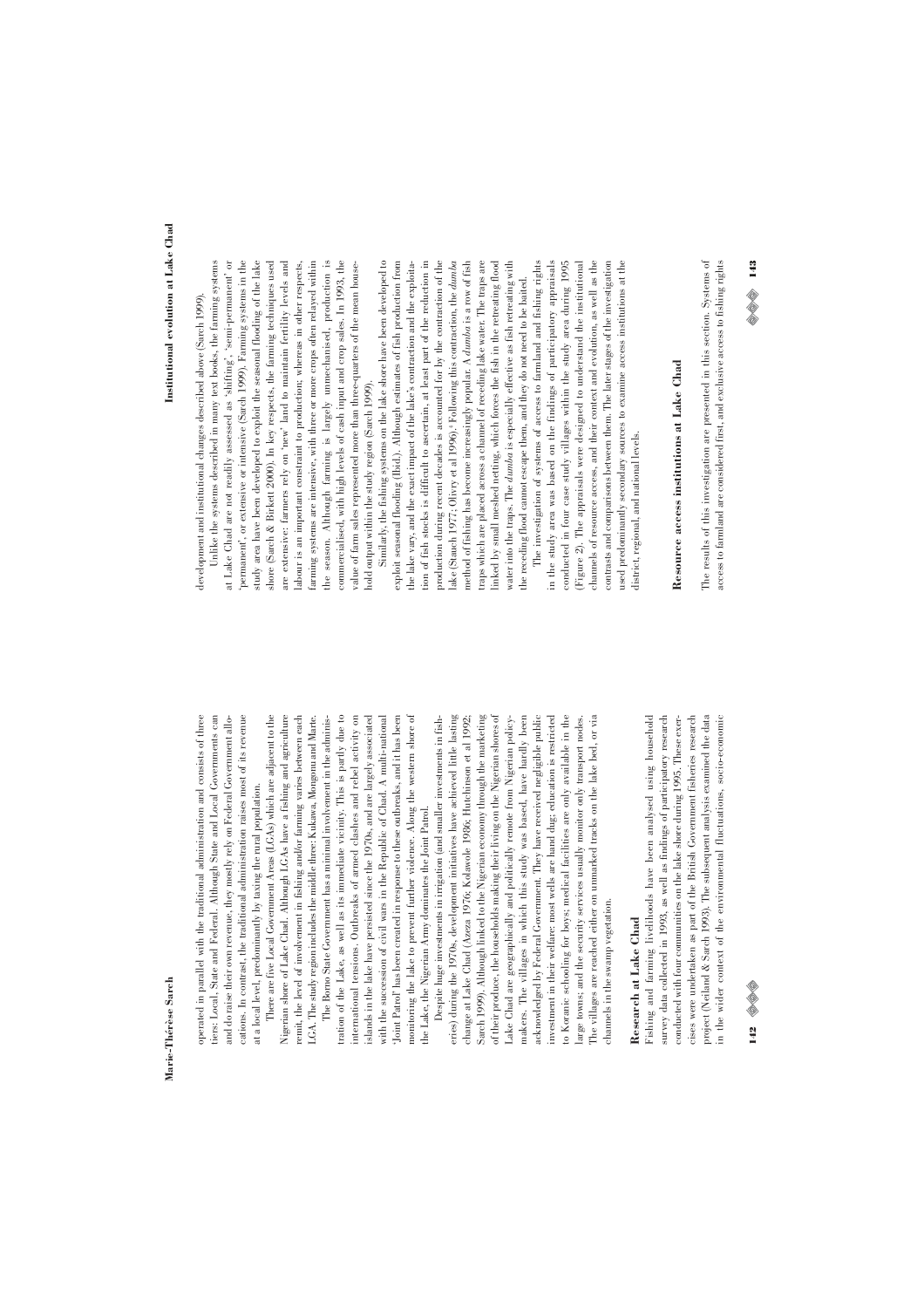is considered next. Analysis of secondary sources at national and regional is considered next. Analysis of secondary sources at national and regional levels have been used to explain the evolution of the de jure or theoretical levels have been used to explain the evolution of the de jure or theoretical systems of access, and this contrasts with what was learned at a village and systems of access, and this contrasts with what was learned at a village and district level regarding the subject of how access to farmland and fishing district level regarding the subject of how access to farmland and fishing rights operates in practice. rights operates in practice.

# Access to farmland in theory **Access to farmland in theory**



Figure 2. Map of case study villages at Lake Chad **Figure 2. Map of case study villages at Lake Chad**

Under the provisions of the 1978 Land Use Decree, all land in Nigeria was Under the provisions of the 1978 Land Use Decree, all land in Nigeria was nationalised: 'All land comprised in the territory of each State in the nationalised: 'All land comprised in the territory of each State in the Federation are hereby vested in the Military Governor of that State and such Federation are hereby vested in the Military Governor of that State and such and shall be held in trust and administered for the use of common benefit of land shall be held in trust and administered for the use of common benefit of all Nigerians'. (cited in Uchendu 1979:69). all Nigerians'. (cited in Uchendu 1979:69).

In theory this decree removed land from the trusteeship of families, communities and community leaders, and replaced them by the State communities and community leaders, and replaced them by the State In theory this decree removed land from the trusteeship of families,

# 144 ©©

# Institutional evolution at Lake Chad **Institutional evolution at Lake Chad**

Governor; it also restricted individual interests in land to one of occupancy and were assigned rights of customary occupancy, which may be certified by purposes. As there are few 'urban' centres at Lake Chad, most of the land in Governor; it also restricted individual interests in land to one of occupancy "... and [to] the sole right to and absolute possession of all the improvements on the land'. (Ibid:70). The decree vested the management and control of all on the land'. (Ibid:70). The decree vested the management and control of all non-urban land in the Local Government. Individuals utilising non-urban non-urban land in the Local Government. Individuals utilising non-urban land were assigned rights of customary occupancy, which may be certified by the Local Government. The Local Government may also grant rights of occupancy of up to 500 hectares per individual or organisation for agricultural pancy of up to 500 hectares per individual or organisation for agricultural purposes. As there are few 'urban' centres at Lake Chad, most of the land in the Nigerian Sector comes under the jurisdiction of the Local Governments '... and [to] the sole right to and absolute possession of all the improvements the Local Government. The Local Government may also grant rights of occuthe Nigerian Sector comes under the jurisdiction of the Local Governments adjacent to the Lake. adjacent to the Lake.

# Access to farmland in practice **Access to farmland in practice**

and collect taxes under the jurisdiction of the local Lawan, also known as a sub-district head. In addition to the revenue received from Bulamas, Lawans colonial era. Currently, Lawans are obliged to channel their tax revenues to the Local Government.<sup>5</sup> However, where Lawans do pass on a proportion of In practice, the Kanuri aristocracy has retained almost total autonomy with In practice, the Kanuri aristocracy has retained almost total autonomy with regard to the allocating of land on the shores of Lake Chad. Apart from land regard to the allocating of land on the shores of Lake Chad. Apart from land acquired in 1973 by the federally-sponsored South Chad Irrigation Project acquired in 1973 by the federally-sponsored South Chad Irrigation Project (SCIP), farmland is allocated in much the same way as before the 1978 (SCIP), farmland is allocated in much the same way as before the 1978 decree. Currently, Bulamas act as ward or hamlet heads. They allocate land decree. Currently, *Bulamas* act as ward or hamlet heads. They allocate land and collect taxes under the jurisdiction of the local *Lawan*, also known as a may also receive dues of various kinds from representatives who receive taxes from non-village sources, such as pastoralists and fishermen. These tax bases parallel the territorial and associational fiefs granted by the Shehu in the precolonial era. Currently, *Lawans* are obliged to channel their tax revenues to the Local Government.5 However, where *Lawans* do pass on a proportion of sub-district head. In addition to the revenue received from *Bulamas*, *Lawans* may also receive dues of various kinds from representatives who receive taxes from non-village sources, such as pastoralists and fishermen. These tax bases parallel the territorial and associational fiefs granted by the *Shehu* in the pretheir revenue, they do so to the Ajia or the District Head. their revenue, they do so to the *Ajia* or the District Head.

Committee 1982). The Joint Patrol receives nothing from these taxes either. It Although this system has evolved since Nigerian independence, it is in one important respect. Whereas in the past the system was balanced by the need to defend itself — the aristocracy depended on the peasantry to replenish their armies, and in return the peasantry was protected from the slave raids of hostile neighbours; however, when the British colonised Borno and undertook its defence, taxation and protection were divorced. The current State and Local Governments receive little, if anything, from land taxation (see for example, the report of the Borno State Local Revenue funded by the charges which its officers levy on movement around the similar to the system which operated before colonisation. It differs, however, in one important respect. Whereas in the past the system was balanced by the need to defend itself — the aristocracy depended on the peasantry to replenish their armies, and in return the peasantry was protected from the slave raids of hostile neighbours; however, when the British colonised Borno and undertook its defence, taxation and protection were divorced. The current State and Local Governments receive little, if anything, from land taxation (see for example, the report of the Borno State Local Revenue Committee 1982). The Joint Patrol receives nothing from these taxes either. It is officially funded by the Federal Government, and is also unofficially is officially funded by the Federal Government, and is also unofficially unded by the charges which its officers levy on movement around the Although this system has evolved since Nigerian independence, it is similar to the system which operated before colonisation. It differs, however, lake basin.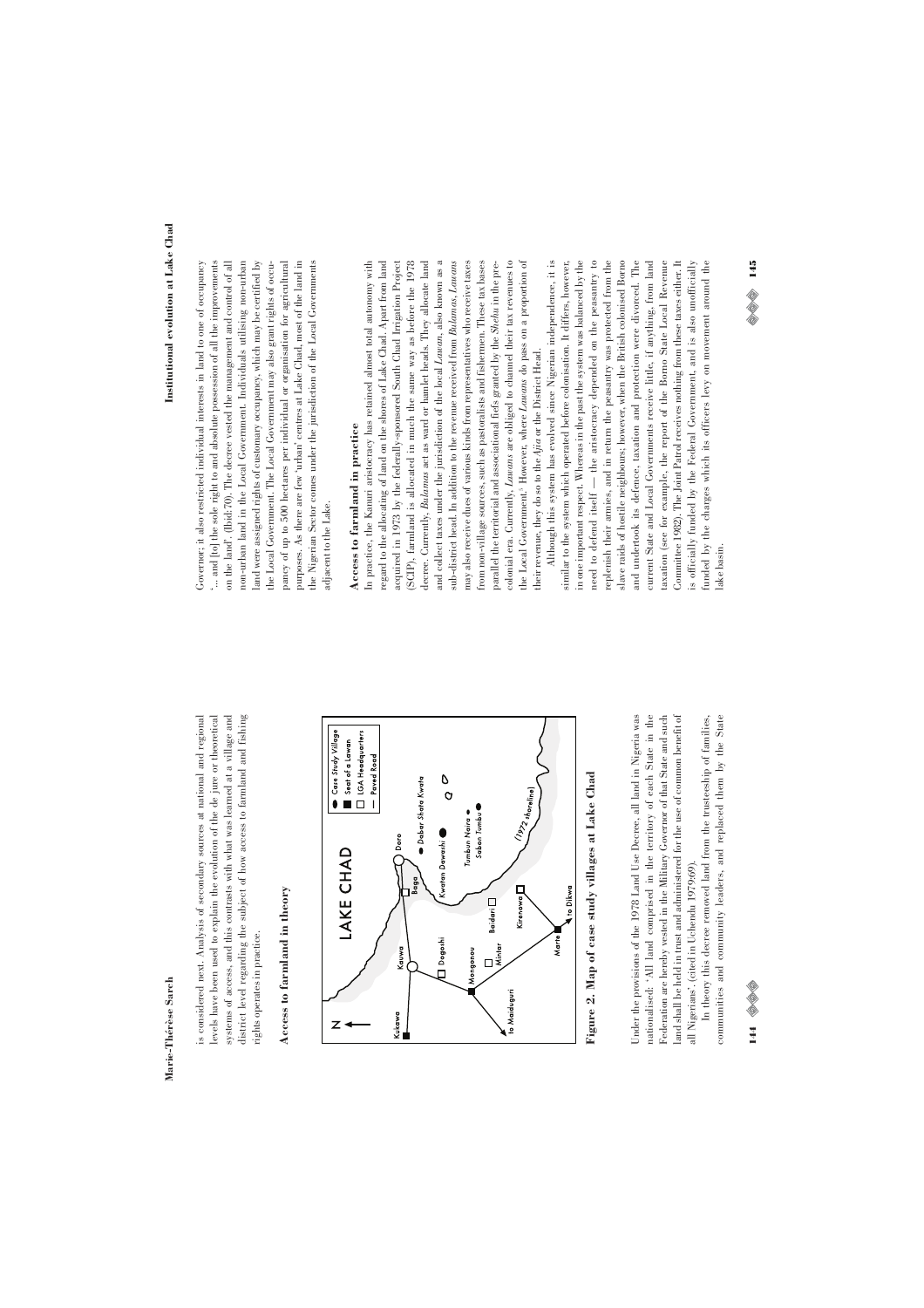**Institutional evolution at Lake Chad**

Institutional evolution at Lake Chad

Details of the land access arrangements in four case study villages are provided in Table 1. The table shows that the arrangements for allocating the and have changed little since the settlement of each village. Although the first settlers did not need to request land to farm with, local aristocrats were axes through. In return, the Bulama was given the Lawan's authority to taxes through. In return, the *Bulama* was given the *Lawan's* authority to allocate residential property and farmland, as well as authority to settle such as that between the Bulamas of Daba Shata Kwata and Dabar Shata Gari, are usually settled in the favour of the Kanuri community. In the case of Sabon Tumbu, similar disputes within the Hausa community have been settled in favour of the candidate with the ability to deliver the largest tax Details of the land access arrangements in four case study villages are provided in Table 1. The table shows that the arrangements for allocating the land have changed little since the settlement of each village. Although the first settlers did not need to request land to farm with, local aristocrats were quick to claim their taxation rights, especially where disputes over land had quick to claim their taxation rights, especially where disputes over land had arisen. In most cases, the local Lawan - nearly always a Kanuri - asked the arisen. In most cases, the local *Lawan* – nearly always a Kanuri – asked the community to nominate a *Bulama* whom they could channel their annual community to nominate a *Bulama* whom they could channel their annual allocate residential property and farmland, as well as authority to settle disputes within his community. Disputes over the right to allocate farmland, such as that between the *Bulamas* of Daba Shata Kwata and Dabar Shata Gari, are usually settled in the favour of the Kanuri community. In the case of Sabon Tumbu, similar disputes within the Hausa community have been settled in favour of the candidate with the ability to deliver the largest tax disputes within his community. Disputes over the right to allocate farmland, payment to the Lawan. payment to the *Lawan*.

welcome, they were not unexpected by settlers, since many of the lake floor The size of the tax payments made to the Lawan is subject to annual position depends) and the community on whose support he relies. If taxes are farmers had come from home regions where similar systems had operated in The size of the tax payments made to the *Lawan* is subject to annual negotiations: the Bulama must satisfy both the Lawan (on whose authority his negotiations: the *Bulama* must satisfy both the *Lawan* (on whose authority his position depends) and the community on whose support he relies. If taxes are too high or low, he risks alienating one or the other. Although taxes are never too high or low, he risks alienating one or the other. Although taxes are never welcome, they were not unexpected by settlers, since many of the lake floor farmers had come from home regions where similar systems had operated in he past (Hill 1972; Mortimore 1997). the past (Hill 1972; Mortimore 1997).

# Access to fishing rights in theory **Access to fishing rights in theory**

eries was enacted until the Inland Fisheries Decree of 1992. The decree charged the Commissioner for Agriculture in each state with the responsioility for licensing and regulating inland fishing. Certain regulations on gear were introduced in the decree, and there is provision for the creation of further regulations at Federal level. Nonetheless, there remains no provision in the law for the ownership of water bodies. Rather, through assigning responsibilities to license and control inland fishing within each state to the oodies of each state (Inland Fisheries Decree 1992, Supplement to the Official Gazette Extraordinary No.75, Vol.79, 31 December 1992). Notwithstanding this, each LGA also has a remit for fishing, which is usually a Since the promulgation of the Federal Decree on Inland Fisheries in No national legislation regarding the licensing or regulation of inland fish-No national legislation regarding the licensing or regulation of inland fisheries was enacted until the Inland Fisheries Decree of 1992. The decree charged the Commissioner for Agriculture in each state with the responsibility for licensing and regulating inland fishing. Certain regulations on gear were introduced in the decree, and there is provision for the creation of further regulations at Federal level. Nonetheless, there remains no provision in the law for the ownership of water bodies. Rather, through assigning responsibilities to license and control inland fishing within each state to the Commissioner for Agriculture, it implies he is the trustee of the inland water Commissioner for Agriculture, it implies he is the trustee of the inland water bodies of each state (Inland Fisheries Decree 1992, Supplement to the Official Gazette Extraordinary No.75, Vol.79, 31 December 1992). Notwithstanding this, each LGA also has a remit for fishing, which is usually a Since the promulgation of the Federal Decree on Inland Fisheries in concern for the Department of Natural Resources (Madakan & Ladu 1996). concern for the Department of Natural Resources (Madakan & Ladu 1996).

| Conflicts                                                                                                                              | Changes<br>Major                                                                  | betipte<br>farming<br>Year | ot besepp<br><b>Taxes</b> | handled by<br><b>zexpl</b>                                            | allocated by<br>pupy                                                    | <b>Village</b>          |
|----------------------------------------------------------------------------------------------------------------------------------------|-----------------------------------------------------------------------------------|----------------------------|---------------------------|-----------------------------------------------------------------------|-------------------------------------------------------------------------|-------------------------|
| allocate land<br>Shata Gari over right to<br>Initially, with Bulama of Dabar                                                           | None                                                                              | <b>1861</b>                | of Baga<br>The Lawan      | Gari<br>Dabar Shata<br>to pmplug                                      | Shata Gari<br>bouring Dabar<br>angien to pmplue.                        | Kwata<br>Shata<br>Dabar |
| to lake water over farming land<br>and Fulani herders over access<br>Periodically, between villagers                                   | <b>Prope</b>                                                                      | <b>7861</b>                | of Dogoshi<br>The Lawan   | Inpiales e mowp1<br>overseen by the<br>eno etnoteieeo<br>The Bulama's | The <i>Bulama</i>                                                       | Dawashi<br>Kwatan       |
| community over <i>Bulamaship</i><br>and periodically within Hausa<br>tarmers and Fulani pastoralists;<br>Recently, between transhumant | <b>Prope</b>                                                                      | <b>9861</b>                | inbind to<br>The Lawan    | Inpiales e mowp1<br>overseen by the<br>eno atnotaiaao<br>The Bulama's | ethnic groups<br>seujing and the main<br>Bulamas repre-<br>One of three | Umbu<br>nodp2           |
| <b>Proper</b>                                                                                                                          | to farm<br>bemuter bon<br>1995: Few<br>pauopupqp!<br>pup papoolt<br>1994∶ Village | <b>7861</b>                | of Mintar<br>The Lawan    | puppng<br>brothers and the<br>The Bulama's                            | puppng<br>The 'acting'                                                  | piipN<br>Tumdrun        |

villages: Key inferviews and group discussions during the participatory rural appraisals of the four case-study villages in 1995

147

(i) (i) (i)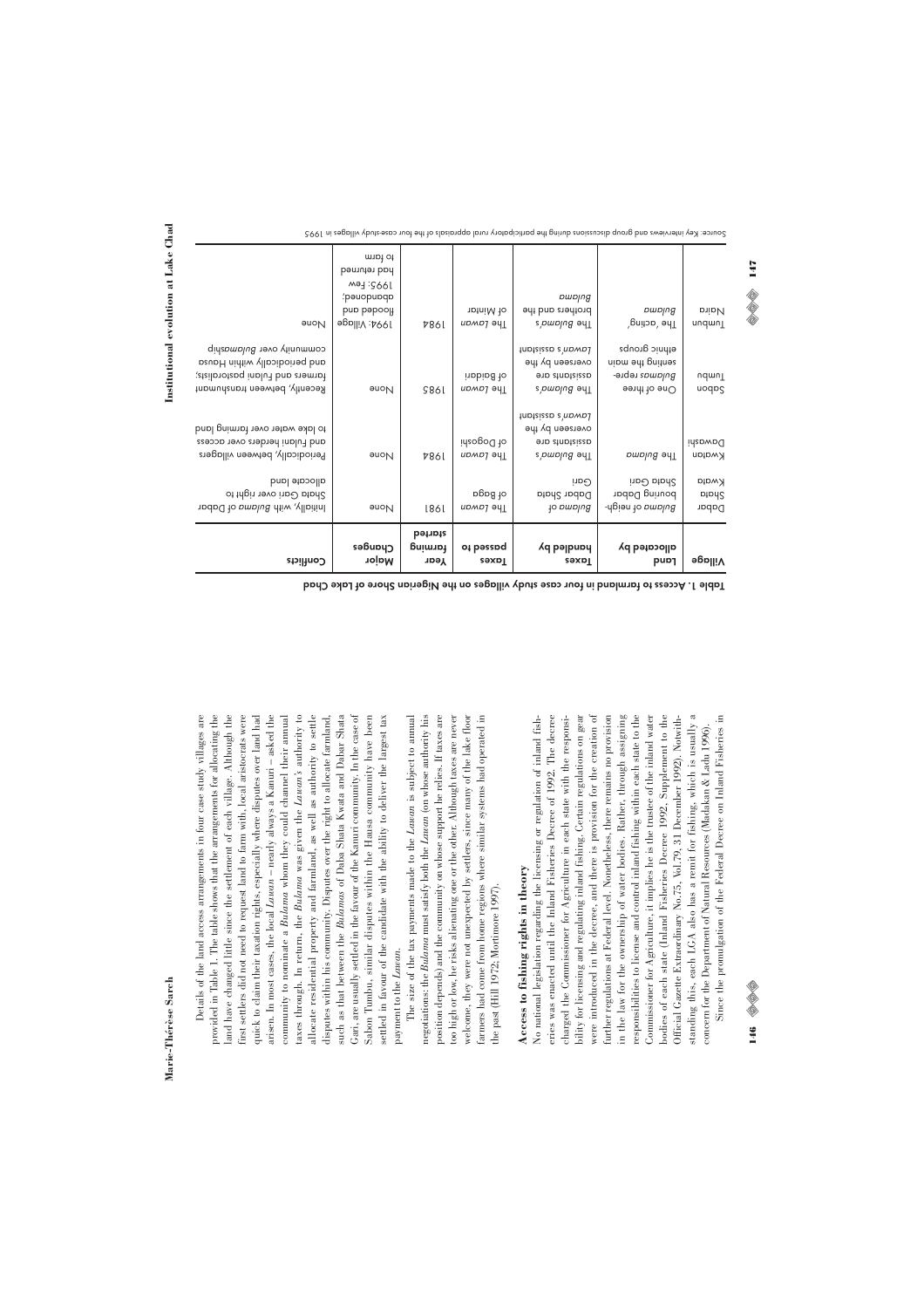1992, the damming of inland water (and in effect - dumbas) has been 1992, the damming of inland water (and in effect – *dumbas*) has been

prohibited:<br>The appropriate authority shall regulate and control the building free movement of fish, and where permission is granted to a person to build a dam, weir or other fixed barrier or obstruction, fish ladders shall be built to ensure free movement of fish' (Inland 'The appropriate authority shall regulate and control the building of dams, weirs or other fixed barriers or obstruction to ensure the of dams, weirs or other fixed barriers or obstruction to ensure the free movement of fish, and where permission is granted to a person to build a dam, weir or other fixed barrier or obstruction, fish ladders shall be built to ensure free movement of fish' (Inland Fisheries Decree 1992, Section 10<sup>[1]</sup>). Fisheries Decree 1992, Section 10 [1]). The Lake Chad Basin Commission's Joint Regulations on Fauna and Flora will take the necessary measures to prohibit '... dikes, dams or other obstacles which hinder or prevent the migration of fish' (see part B, aquatic fauna, The Lake Chad Basin Commission's Joint Regulations on Fauna and Flora also effectively prohibit dumbas.6 The regulations specify that member states The regulations specify that member states will take the necessary measures to prohibit '... dikes, dams or other obstacles which hinder or prevent the migration of fish' (see part B, aquatic fauna, article 6; cited in Moschetta 1991). article 6; cited in Moschetta 1991). also effectively prohibit *dumbas*.

# Access to fishing rights in practice **Access to fishing rights in practice**

Both Federal and Local Government have attempted to manage fishing at Lake Chad. The LGAs in the study region endeavour to play an active role in regulating and taxing fishing in their areas. In 1995, for example, Mongono and Marte LGAs charged a 200 Naira license fee to fishermen within their productive fishing areas on the lake to enforce them. The Federal Fisheries Department has attempted to enforce the regulations of the 1992 decree at Both Federal and Local Government have attempted to manage fishing at Lake Chad. The LGAs in the study region endeavour to play an active role in regulating and taxing fishing in their areas. In 1995, for example, Mongono and Marte LGAs charged a 200 Naira license fee to fishermen within their jurisdiction. However, compliance with measures such as these is limited by jurisdiction. However, compliance with measures such as these is limited by a lack of LGA resources, and by an inability of their staff to reach the most a lack of LGA resources, and by an inability of their staff to reach the most productive fishing areas on the lake to enforce them. The Federal Fisheries Department has attempted to enforce the regulations of the 1992 decree at Lake Chad through visits to the lakeside Local Government areas to explain Lake Chad through visits to the lakeside Local Government areas to explain he stipulations of the 1992 decree to LGA staff. the stipulations of the 1992 decree to LGA staff.

In practice, access to fishing at Lake Chad varies with the season however, indirect costs. For example, the discretionary charges imposed by remain around the villages of the study area (Table 3). Access to these fishing In practice, access to fishing at Lake Chad varies with the season (Tables 2 and 3). Fishing during the rising flood is more or less open access. Anyone with the means to do so, can fish the rising flood waters. Rising flood Anyone with the means to do so, can fish the rising flood waters. Rising flood fishing does not require permission and is not charged for directly. There are, fishing does not require permission and is not charged for directly. There are, however, indirect costs. For example, the discretionary charges imposed by the Joint Patrol.<sup>7</sup> As the flood peaks and begins to subside, fishermen have As the flood peaks and begins to subside, fishermen have the option to either fish the area of open water remaining at the centre of the the option to either fish the area of open water remaining at the centre of the ake basin, or to fish the pools and channels of residual flood water which lake basin, or to fish the pools and channels of residual flood water which remain around the villages of the study area (Table 3). Access to these fishing (Tables 2 and 3). Fishing during the rising flood is more or less open access. grounds is restricted to those who pay for it, usually in advance. grounds is restricted to those who pay for it, usually in advance. the Joint Patrol.

The allocation and taxation of *dumba* sites has become an important The allocation and taxation of *dumba* sites has become an important ocus of fisheries regulation since they were introduced in the 1980s. Since focus of fisheries regulation since they were introduced in the 1980s. Since

| וממופ די אררביז הן נוחמה וואווווה הו המון והחן רחיב אוחה להחל בוווח? בגווה ואולבווחוו אווחוב הן דחצב רווחח |                  |                         |                                                   |                                                                                            |                                 |                                |
|------------------------------------------------------------------------------------------------------------|------------------|-------------------------|---------------------------------------------------|--------------------------------------------------------------------------------------------|---------------------------------|--------------------------------|
| Conflicts                                                                                                  | Changes<br>Major | betipte<br>Year fishing | <b>Leea</b> possod<br>Taxes/                      | Taxez/Fees                                                                                 | entorced<br><b>Restrictions</b> | Village                        |
| <b>None</b>                                                                                                | <b>auoN</b>      | 8/61                    | No further                                        | ermen staying in the village<br>acknowledgement trom tish-<br>The <i>Bulama</i> expects an | <b>None</b>                     | <b>Kwata</b><br>ptpdl<br>Dabar |
| None                                                                                                       | <b>Proper</b>    | 0861                    | A/N                                               | <b>Proper</b>                                                                              | <b>Prope</b>                    | Dawashi<br>Kwatan              |
| <b>None</b>                                                                                                | <b>Proper</b>    | <b>9861</b>             | inbind to<br>upwp1 to sbnpmab<br>Used to meet tax | three <i>Bulamas</i><br>Fee paid to one of the                                             | <b>None</b>                     | udmuT<br>nodp2                 |
| <b>None</b>                                                                                                | <b>Proper</b>    | <b>7861</b>             | A/N                                               | <b>Proper</b>                                                                              | None                            | <b>Naira</b><br>Tundmu         |

Table 2. Access to rising flood fishing from four case study villages on the Nigerian Shore of Lake Chad

cource: Key interviews and group discussions during the participatory rural appraisals of the four case-study villages in 1995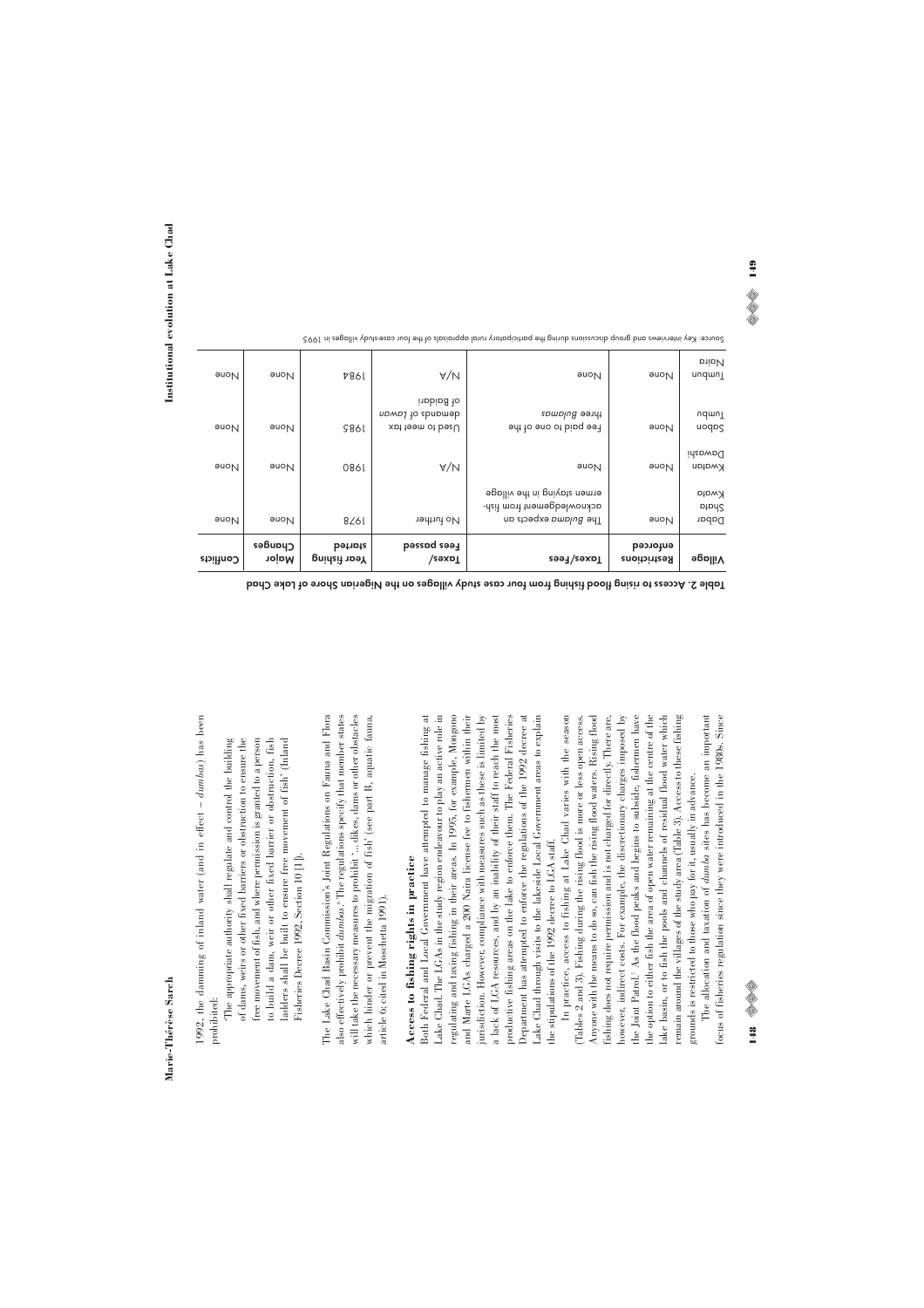#### Table 3. Access to Dumba fishing baring the receding flood from four case study villages on the Nigerian Shore of **PadD** expl

| ł |  |
|---|--|

| Conflicts                                                                            | <b>Major Changes</b>                                                                                                                                                                                     | betipte<br>Buidait<br>pqwng | ot besspq<br>Fees<br>Taxes/                                                         | Taxes/Fees                                                                                                                    | eutorced<br><b>Restrictions</b>                                                                               | Village                        |
|--------------------------------------------------------------------------------------|----------------------------------------------------------------------------------------------------------------------------------------------------------------------------------------------------------|-----------------------------|-------------------------------------------------------------------------------------|-------------------------------------------------------------------------------------------------------------------------------|---------------------------------------------------------------------------------------------------------------|--------------------------------|
| he paid for in 1995<br>dumba licence which<br>dispute over the<br>ni bevlovni pmplug | bevies-teit , emoo-teit' b no need<br>cation, which had previously<br>allo etiz bdmub to priznecil bno-<br>In 1993, conflict led to regulation                                                           | 686L                        | pdda<br>The Lawan of                                                                | in cash to Lawan's<br>bing bnn tnnteieen<br>his village-based<br>Negotiated through                                           | sepuebil .blos<br>and licences<br>befointen ai cetia<br>Fishing at Dumba                                      | <b>Kwata</b><br>ptpdC<br>Dabar |
| heineb angin<br>ndmub ban dumba<br>A <sub>l</sub> uenbesqns spw pup                  | sizpd`                                                                                                                                                                                                   |                             |                                                                                     | ymnA ent ot bing<br>oslo si eet tekthut A<br>representative.                                                                  | ymnA ent yd<br>and enforced<br>are endorsed                                                                   |                                |
| None mentioned                                                                       | taxation of dumbas<br>1992 decree challenges the LGA<br>Army). Recent entorcement of<br>Lawan of Dogoshi (and the<br>alomba licensing revenues hom<br>In 1994, Kukawa LGA took over                      | 066L<br>/6861               | Kukawa LGA                                                                          | tqioson AOJ p zouzzi<br>the <i>Bulama who</i><br>at deal in cash to<br>Fees negotiated with                                   | plos sepuebil bnp<br>betointeen ei eetie<br>Fishing at dumba                                                  | DawaSi<br><b>Kwatan</b>        |
| None mentioned                                                                       | back to its current status.<br>decree. Ihe system then reverted<br>atter the entorement of the 1992<br>qote of bor nont bno apdmub<br>direct allocation and licensing of<br>In 1994, Marte LGA took over | 6861                        | Head)<br>on to District<br>8) inbind<br>to nowol of<br>of besepp ai<br>noitioqoiq A | paλweu; ju cazy<br>licence & accepts<br>whether to issue<br>Lawan's rep. decides<br>1 of the 3 Bulamas.<br>Negotiated through | plos espassil bnp<br>betointeen ei eetie<br>Fishing at dumba                                                  | Udmu <sup>T</sup><br>gapou     |
| None mentioned                                                                       | considered it too problematic<br>tud , priznesil bdmub nevo prixbt<br>Mongonou LGA considered<br><b>EQPL Ad bevious</b> bpd.<br>The system of dumba regulation                                           | 6861                        | District Head)<br>ot &) notniM<br>to nowol<br>of beseppe ai<br>noitioqoiq A         | puppng<br>gnito of bing bno<br>relation to catches<br>Taxes assesso in                                                        | tor an initial fee<br>plouping Bullapo yd<br>betopollo eno cetie<br>& betointeen ai eetia<br>Fishing at dumba | <b>Naira</b><br>Tumdrun        |

Institutional evolution at Lake Chad **Institutional evolution at Lake Chad**

then, there has been considerable competition for suitable sites in which to a then, there has been considerable competition for suitable sites in which to a ocate dumba. Until 1993, dumbas had been a source of conflict between locate *dumba*. Until 1993, *dumbas* had been a source of conflict between dumba fishermen and those downstream of them. In 1993, the conflict was resolved by a wealthy Lawans, who agreed to issue a written license which resolved by a wealthy *Lawans*, who agreed to issue a written license which could be checked and (the exclusive rights of the licensee) enforced by the could be checked and (the exclusive rights of the licensee) enforced by the *dumba* fishermen and those downstream of them. In 1993, the conflict was Joint Patrol or Army. Joint Patrol or Army.

LGAs and explained the regulations of the 1992 decree. These prohibit Then in 1994, Kukawa and Marte LGAs attempted to license and tax Then in 1994, Kukawa and Marte LGAs attempted to license and tax the *dumbas*, and confusion developed over who had the right to license them. This was resolved when, in early 1995, Federal fisheries officers visited the This was resolved when, in early 1995, Federal fisheries officers visited the LGAs and explained the regulations of the 1992 decree. These prohibit dumbas and thus prevent LGAs from taxing them (Table 2). Nonetheless, the *dumbas* and thus prevent LGAs from taxing them (Table 2). Nonetheless, the use of dumbas persists. The 'traditional' administration filled the void created use of *dumbas* persists. The 'traditional' administration filled the void created by the withdrawal of Local Governments and expanded its authority over by the withdrawal of Local Governments and expanded its authority over the *dumbas*, and confusion developed over who had the right to license them. ishing, particularly with regard to the allocation of dumbas. fishing, particularly with regard to the allocation of *dumbas*.

Although there was considerable variation in the systems of access to dumbas which operated from each case study village, the profits to be made from dumba fishing were reflected in the ubiquitously high license fees which were charged for them. In 1995, the exclusive rights to operate a dumba at a methods of recession fishing. In general, the exclusive rights to the fishing during that season. Dumba sites are allocated by various agents of the local Although there was considerable variation in the systems of access to *dumbas* which operated from each case study village, the profits to be made from *dumba* fishing were reflected in the ubiquitously high license fees which were charged for them. In 1995, the exclusive rights to operate a *dumba* at a particular site were sold for as much as 10,000 Naira, or more than US\$100. Not surprisingly, the focus of access institutions has shifted away from other Not surprisingly, the focus of access institutions has shifted away from other methods of recession fishing. In general, the exclusive rights to the fishing from a dumba site were sold for cash (in advance) on a seasonal basis. Purchasers of these could then sub-let these rights for various time periods during that season. *Dumba* sites are allocated by various agents of the local Lawan, although rarely the Bulama, with the objectives of revenue collection *Lawan*, although rarely the *Bulama*, with the objectives of revenue collection and conflict prevention. The second of these objectives is shared with the and conflict prevention. The second of these objectives is shared with the oint Patrol, whose officers also profit from their endorsement of the dumba Joint Patrol, whose officers also profit from their endorsement of the *dumba* particular site were sold for as much as 10,000 Naira, or more than US\$100. from a *dumba* site were sold for cash (in advance) on a seasonal basis. Purchasers of these could then sub-let these rights for various time periods licenses issued by certain *Lawans*. icenses issued by certain Lawans.

# Discussion and conclusion **Discussion and conclusion**

strategies, the system of access to farmland on the current Nigerian shore of and villages along the former lake shore. This system was familiar to most in he case study communities and, since much of the agricultural production at Rather than evolving from communities in response to their production Rather than evolving from communities in response to their production strategies, the system of access to farmland on the current Nigerian shore of Lake Chad has been imposed by an aristocracy, which is based in the towns and villages along the former lake shore. This system was familiar to most in the case study communities and, since much of the agricultural production at ake Chad is for sale, the system does not seem totally unworkable. However, Lake Chad has been imposed by an aristocracy, which is based in the towns Lake Chad is for sale, the system does not seem totally unworkable. However,

150

E E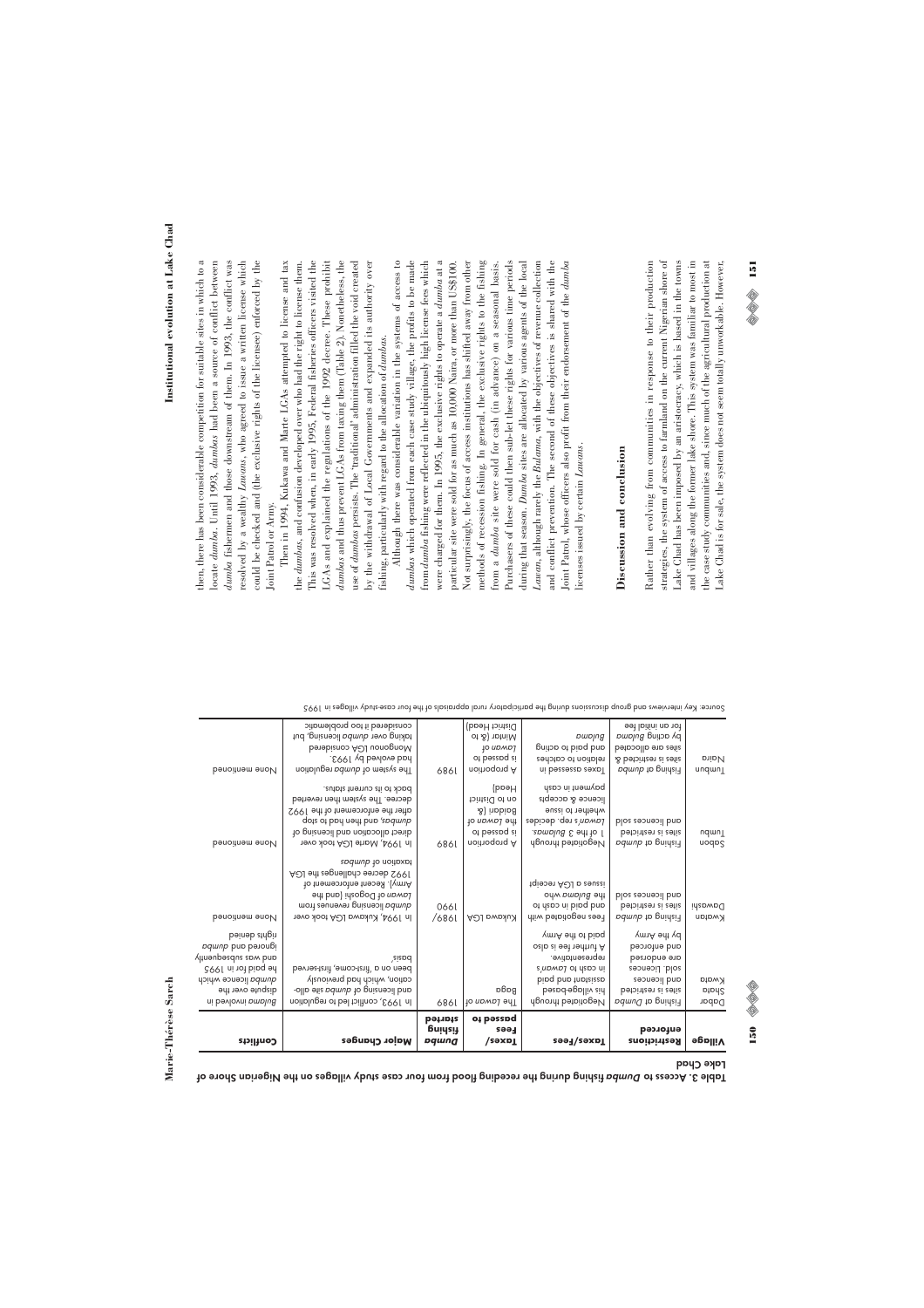it is, largely arbitrary, because farmers have no say in who receives their it is, largely arbitrary, because farmers have no say in who receives their taxes, or how they are spent. Unlike during the pre-colonial era when peastaxes, or how they are spent. Unlike during the pre-colonial era when peasants received protection from the Kanuri aristocracy, the farmers of the lake ants received protection from the Kanuri aristocracy, the farmers of the lake shore receive nothing (other than access to farm the recently revealed lake shore receive nothing (other than access to farm the recently revealed lake shore) in return for the taxes paid to the Lawan. shore) in return for the taxes paid to the *Lawan*.

Unlike the case for farmland, the systems of regulating access to fishing Unlike the case for farmland, the systems of regulating access to fishing nave only been created recently. They developed in response to the introduchave only been created recently. They developed in response to the introduction of the highly profitable method of fishing, which led to conflict and tion of the highly profitable method of fishing, which led to conflict and confusion. Conflict between fishermen developed over the impact of dumbas on downstream fisheries, as well as confusion between modern administrative on downstream fisheries, as well as confusion between modern administrative agencies over dumba regulation and taxation. Large dumba profits were both agencies over *dumba* regulation and taxation. Large *dumba* profits were both a source of conflict and a motive for the traditional administration to resolve a source of conflict and a motive for the traditional administration to resolve confusion. Conflict between fishermen developed over the impact of *dumbas* the conflict in order to benefit from the profits. the conflict in order to benefit from the profits.

considers the extent to which those discussed at the start of this paper offer an explanation of resource access at Lake Chad. The first model to be an explanation of resource access at Lake Chad. The first model to be considered was outlined by Gordon (1954) and described as the 'Tragedy of the Commons' by Hardin (1968). This was based on the notions that environbeen exceeded and as the users of a resource will not voluntarily restrict their exploitation of it, the state must impose and enforce exclusive rights to the resource. This theory cannot be applied to Lake Chad, where a major determinant of environmental carrying capacity is the extent of the flood, which fluctuates from year to year. The impact of resource exploitation on the capacity of the lake to support its population is unclear and in any event, is The institutions for access to resources at Lake Chad do not readily The institutions for access to resources at Lake Chad do not readily conform to existing models of resource tenure. The following discussion conform to existing models of resource tenure. The following discussion considers the extent to which those discussed at the start of this paper offer considered was outlined by Gordon (1954) and described as the 'Tragedy of the Commons' by Hardin (1968). This was based on the notions that environmental carrying capacity is finite, 'tragedy' ensues once this capacity has mental carrying capacity is finite, 'tragedy' ensues once this capacity has oeen exceeded and as the users of a resource will not voluntarily restrict their exploitation of it, the state must impose and enforce exclusive rights to he resource. This theory cannot be applied to Lake Chad, where a major which fluctuates from year to year. The impact of resource exploitation on the capacity of the lake to support its population is unclear and in any event, is restricted by a variety of institutions which control access to the lakes restricted by a variety of institutions which control access to the lakes determinant of environmental carrying capacity is the extent of the flood, esources. resources.

The second model to be considered was the historical process of The second model to be considered was the historical process of nstitutional erosion observed in the Francophone Sahel. The degradation of forests and rangelands throughout the region has been attributed to the partial imposition of 'modern' statutory measures to ensure their sustainability. These not only failed in their objectives, but undermined the customary enure arrangements that did exist. The result has been a dual system, in institutional erosion observed in the Francophone Sahel. The degradation of forests and rangelands throughout the region has been attributed to the partial These not only failed in their objectives, but undermined the customary tenure arrangements that did exist. The result has been a dual system, in which the many areas where tenure is either unclear or not enforced, have which the many areas where tenure is either unclear or not enforced, have been over-exploited. A similar institutional dualism exists at Lake Chad and been over-exploited. A similar institutional dualism exists at Lake Chad and his also has had gaps in its coverage. For example, in the allocation of fishing this also has had gaps in its coverage. For example, in the allocation of fishing rights. However, the fortunes of the traditional administration at Lake Chadimposition of 'modern' statutory measures to ensure their sustainability. ights. However, the fortunes of the traditional administration at Lake Chad

liffer from those of the systems of customary tenure in the Francophone differ from those of the systems of customary tenure in the Francophone Sahel.

The first difference is in the relationship between the traditional of the tax collected to the British, whereas today, very little of the revenue first difference is in the relationship between the traditional administration and the state. Rather than being undermined by 'modem' cenure arrangements, the British colonial policy of collecting tax through the tenure arrangements, the British colonial policy of collecting tax through the raditional administration served to strengthen it. This legitimised what is essentially a system of feudal exploitation. The current system differs very essentially a system of feudal exploitation. The current system differs very ittle. However, in the past the 'Native Administration' passed on a proportion little. However, in the past the 'Native Administration' passed on a proportion of the tax collected to the British, whereas today, very little of the revenue from farm taxes reaches the Local Government or Nigerian Army, which now from farm taxes reaches the Local Government or Nigerian Army, which now administration and the state. Rather than being undermined by 'modern' traditional administration served to strengthen it. This legitimised what is defends the lake. defends the lake. The :

ake floor. After all, the floor was only revealed after the lake began to contract in the 1970s. Essentially, their ability to instigate the institutions f A second lies in the objectives of the two systems. Systems of customary A second lies in the objectives of the two systems. Systems of customary enure have been characterised as broadly benevolent, in that they sustained tenure have been characterised as broadly benevolent, in that they sustained rural livelihoods. At Lake Chad, however, the overriding and overt objective rural livelihoods. At Lake Chad, however, the overriding and overt objective of institutions for resource access is profit. Lawans collect taxes as rent on of institutions for resource access is profit. *Lawans* collect taxes as rent on their' fiefs. The ability of such fiefholders to acquire and extend their fiefs has not been the result of any investment in, or historical association with the has not been the result of any investment in, or historical association with the lake floor. After all, the floor was only revealed after the lake began to contract in the 1970s. Essentially, their ability to instigate the institutions f or access to the resources of the lake floor is a function of the power of the or access to the resources of the lake floor is a function of the power of the 'their' fiefs. The ability of such fiefholders to acquire and extend their fiefs traditional' administrators to pursue their own interests. 'traditional' administrators to pursue their own interests.

intensification generated by population growth and an increased demand for land. The model predicts that the intensity of resource exploitation will contraction of the lake has prevented the establishment of long-term rights to farmland, and while farmers use a high level of working capital and sell a large proportion of their output, they have made minimal investments in The third model considered was that of the institutional development The third model considered was that of the institutional development which Boserup (1965) and Netting (1993) linked to the process of agricultural which Boserup (1965) and Netting (1993) linked to the process of agricultural intensification generated by population growth and an increased demand for land. The model predicts that the intensity of resource exploitation will determine the exclusivity of property rights, as resource users will develop determine the exclusivity of property rights, as resource users will develop institutions to exclude others from benefiting from their resource investment. Agriculture at Lake Chad has not experienced intensification or institutional Agriculture at Lake Chad has not experienced intensification or institutional development in the way that Boserup, Netting and others have described. The development in the way that Boserup, Netting and others have described. The contraction of the lake has prevented the establishment of long-term rights to farmland, and while farmers use a high level of working capital and sell a arge proportion of their output, they have made minimal investments in institutions to exclude others from benefiting from their resource investment. ixed capital. fixed capital.

The process of institutional development at Lake Chad conforms most The process of institutional development at Lake Chad conforms most closely to the model propounded by North (1990), in which institutional closely to the model propounded by North (1990), in which institutional evolution determines the outcome of economic development, rather than vice cersa. North maintains that where the evolution of institutions is driven by the *versa*. North maintains that where the evolution of institutions is driven by the interests of those with the power to devise them, nepotism, monopolies and interests of those with the power to devise them, nepotism, monopolies and evolution determines the outcome of economic development, rather than *vice*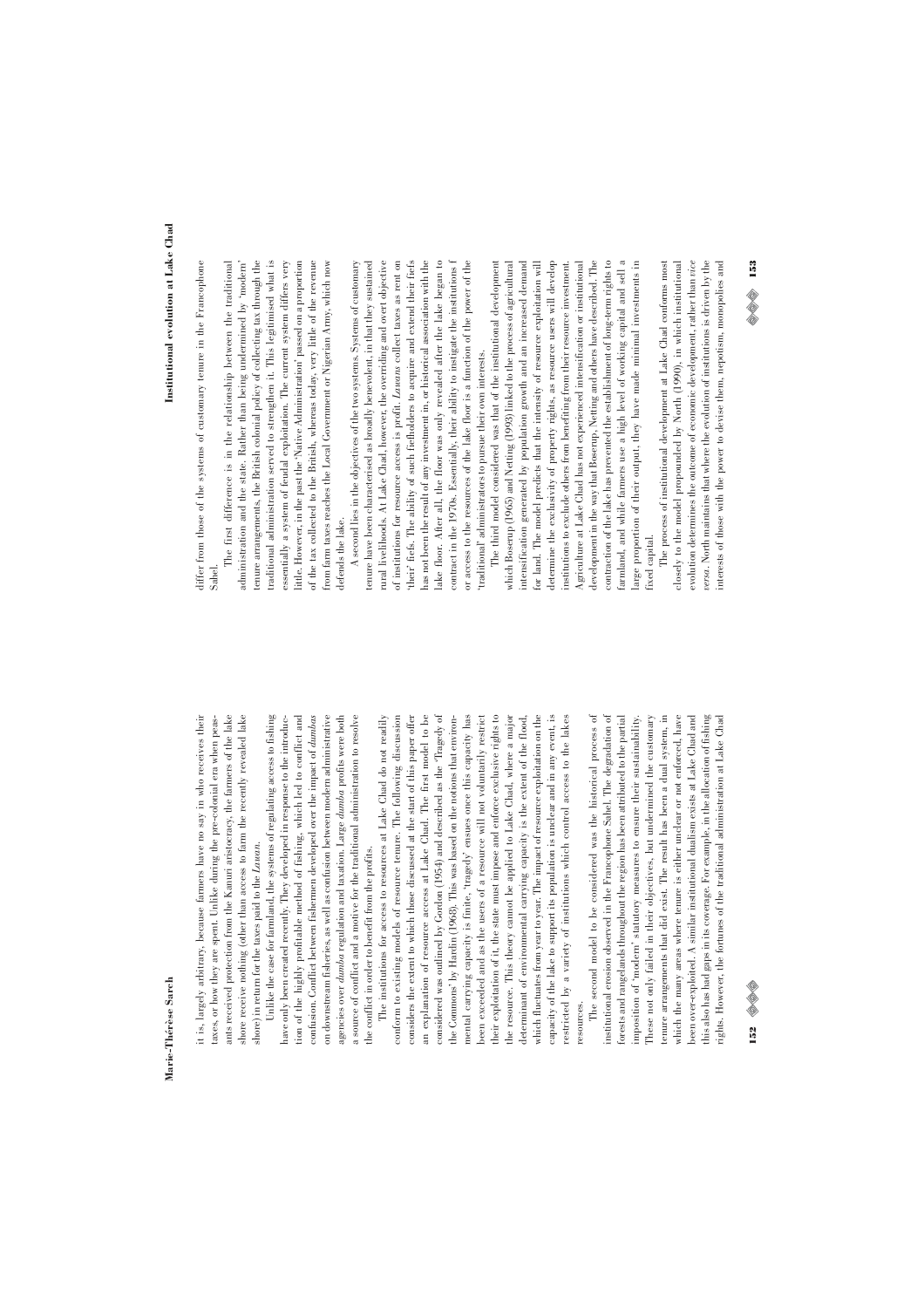tional administration are illegitimate, because the obligation to pay them is other social and physical infrastructure that would enable households to underdevelopment results. For households making their living at Lake Chad, the result of this process is arbitrary taxation. The taxes imposed by the tradithe result of this process is arbitrary taxation. The taxes imposed by the traditional administration are illegitimate, because the obligation to pay them is not matched by a duty to provide. Such taxes are inimical to livelihoods, not matched by a duty to provide. Such taxes are inimical to livelihoods, oecause revenues are not used to provide the schools, health centres and because revenues are not used to provide the schools, health centres and other social and physical infrastructure that would enable households to underdevelopment results. For households making their living at Lake Chad, ouild on their assets. build on their assets.

most important of these is that it works. The institutions for access to land are widely understood, they have almost complete compliance and they are stable. The households of the lake shore know when they will be expected to pay their farm tax, they know who they will pay it to, they know roughly what Despite the exploitation inherent in it, the system of land tenure at Lake Despite the exploitation inherent in it, the system of land tenure at Lake Chad has important advantages over the system of fisheries management. The Chad has important advantages over the system of fisheries management. The most important of these is that it works. The institutions for access to land are widely understood, they have almost complete compliance and they are stable. The households of the lake shore know when they will be expected to pay their farm tax, they know who they will pay it to, they know roughly what proportion of their harvest will be required and roughly what other houseproportion of their harvest will be required and roughly what other housenolds in the village will be paying. In contrast, the allocation of fishing rights holds in the village will be paying. In contrast, the allocation of fishing rights varies from village to village, has required the Army to prevent conflict, and varies from village to village, has required the Army to prevent conflict, and has swung between the control of Local Government, the 'Native Administrhas swung between the control of Local Government, the 'Native Administration' and the Army. ation' and the Army.

prevented Local Government regulation of dumba fishing. Consequently, the raditional administration resumed their allocation and taxation of dumba icenses, and where disputes arose, the Nigerian Army were paid to endorse nas little control over it. Fisheries management, like the other modern has little control over it. Fisheries management, like the other modern there is confusion over which agencies have jurisdiction over which areas. In Although broadly benevolent and similar in their aims to sustain fish Although broadly benevolent and similar in their aims to sustain fish stocks and fishing livelihoods, the efforts of the Federal Fisheries Department stocks and fishing livelihoods, the efforts of the Federal Fisheries Department and Local Government have conflicted and resulted in failure. Federal and Local Government have conflicted and resulted in failure. Federal attempts to enforce a ban on dumba fishing at the beginning of 1995, prevented Local Government regulation of *dumba* fishing. Consequently, the traditional administration resumed their allocation and taxation of *dumba* licenses, and where disputes arose, the Nigerian Army were paid to endorse hese 'traditional' licenses. Dumba fishing persists and Local Government these 'traditional' licenses. *Dumba* fishing persists and Local Government administrative institutions at Lake Chad, cannot operate effectively because administrative institutions at Lake Chad, cannot operate effectively because there is confusion over which agencies have jurisdiction over which areas. In addition, the formulation of regulations cannot to keep up with of dynamics of addition, the formulation of regulations cannot to keep up with of dynamics of attempts to enforce a ban on *dumba* fishing at the beginning of 1995, he Lake.

the way they are collected is an advantage. Most of the other taxes imposed at Lake Chad are not only illegitimate, but inconsistent too. The allocation of Although farm taxes are neither accounted for, nor invested in the Although farm taxes are neither accounted for, nor invested in the communities who pay them, the understanding which all involved have about communities who pay them, the understanding which all involved have about the way they are collected is an advantage. Most of the other taxes imposed at Lake Chad are not only illegitimate, but inconsistent too. The allocation of exclusive fishing rights is one example of this. The inconsistent nature of these exclusive fishing rights is one example of this. The inconsistent nature of these axes severely constrains the ability of farmers and fishermen to plan for them. taxes severely constrains the ability of farmers and fishermen to plan for them.

These conclusions indicate a radical route forward with regard to the These conclusions indicate a radical route forward with regard to the

taxation is at least transparent, then households could plan for it. Lowering the transaction costs involved in both acquiring and allocating access to ishing grounds would be in the interest of both the households making fishing grounds would be in the interest of both the households making fishing revenues. This would not require rigid regulations. The comparative attributed to their flexibility in adapting to the changing environment at Lake oroblem of addressing the inconsistent nature of much taxation at the lake. Whether the taxation is legitimate or not, is not the real issue. Rather, if the Whether the taxation is legitimate or not, is not the real issue. Rather, if the taxation is at least transparent, then households could plan for it. Lowering the transaction costs involved in both acquiring and allocating access to their living on the lake shore, and the organisations whose agents rely on their living on the lake shore, and the organisations whose agents rely on fishing revenues. This would not require rigid regulations. The comparative success of the traditional administration in allocating farmland can be partly success of the traditional administration in allocating farmland can be partly attributed to their flexibility in adapting to the changing environment at Lake Chad. If formulae (rather than fixed amounts or dates) could be established Chad. If formulae (rather than fixed amounts or dates) could be established problem of addressing the inconsistent nature of much taxation at the lake. and disseminated for taxes which must be paid, this would reduce the transand disseminated for taxes which must be paid, this would reduce the transaction costs for all involved. action costs for all involved.

#### Acknowledgments **Acknowledgments**

The research at Lake Chad was undertaken as part of the Traditional Management of Artisanal Fisheries Project (TMAF). TMAF was funded by the UK Overseas Development Administration Project No.R5471, and was conducted by the University of Portsmouth (UK), in collaboration with the University of Maiduguri (Nigeria) and the Federal University of Technology in The research at Lake Chad was undertaken as part of the Traditional Management of Artisanal Fisheries Project (TMAF). TMAF was funded by conducted by the University of Portsmouth (UK), in collaboration with the University of Maiduguri (Nigeria) and the Federal University of Technology in Yola (Nigeria). Further analysis of this research has been made possible by an Yola (Nigeria). Further analysis of this research has been made possible by an the UK Overseas Development Administration Project No.R5471, and was SSRC research studentship awarded to Marie-Thérèse Sarch. ESRC research studentship awarded to Marie-Thérèse Sarch.

# **Endnotes**

- In a similar vein to Hardin, Olson (1965) argued that if an individual can derive a benefit from a public good, there would be no reason for she to the to contribute to the good. Other 1 In a similar vein to Hardin, Olson (1965) argued that if an individual can derive a benefit from a public good, there would be no reason for she or he to contribute to the good. Other authors have described this theory using the 'prisoners' dilemma', where individuals are authors have described this theory using the 'prisoners' dilemma', where individuals are offered a choice between cooperation with each other or defection. If both cooperate and offered a choice between cooperation with each other or defection. If both cooperate and stint in their use of the common resource, its over-exploitation is not inevitable. However, the theory predicts that joint users of a common resource have no incentive to stint in their the theory predicts that joint users of a common resource have no incentive to stint in their use of it, as they cannot be sure that their co-users will do likewise. Instead, they will use of it, as they cannot be sure that their co-users will do likewise. Instead, they will stint in their use of the common resource, its over-exploitation is not inevitable. However, pursue the 'free-rider' strategy and will ultimately over-exploit, leading to 'tragedy'. pursue the 'free-rider' strategy and will ultimately over-exploit, leading to 'tragedy'. (Runge 1984, Moorehead & Lane 1993, Wade 1988) (Runge 1984, Moorehead & Lane 1993, Wade 1988)  $\overline{a}$
- For example: Acheson (1975) describes how 'fief' holders have created exclusive rights to 2 For example: Acheson (1975) describes how 'fief' holders have created exclusive rights to the lobsters on the Maine coast; McGoodwin (1983) describes a variety of indigenous the lobsters on the Maine coast; McGoodwin (1983) describes a variety of indigenous mechanisms of self regulation in unmanaged fisheries; Wade (1988) shows how users have mechanisms of self regulation in unmanaged fisheries; Wade (1988) shows how users have developed a system of managing access to irrigation; Child (1993) describes how rural developed a system of managing access to irrigation; Child (1993) describes how rural  $\sim$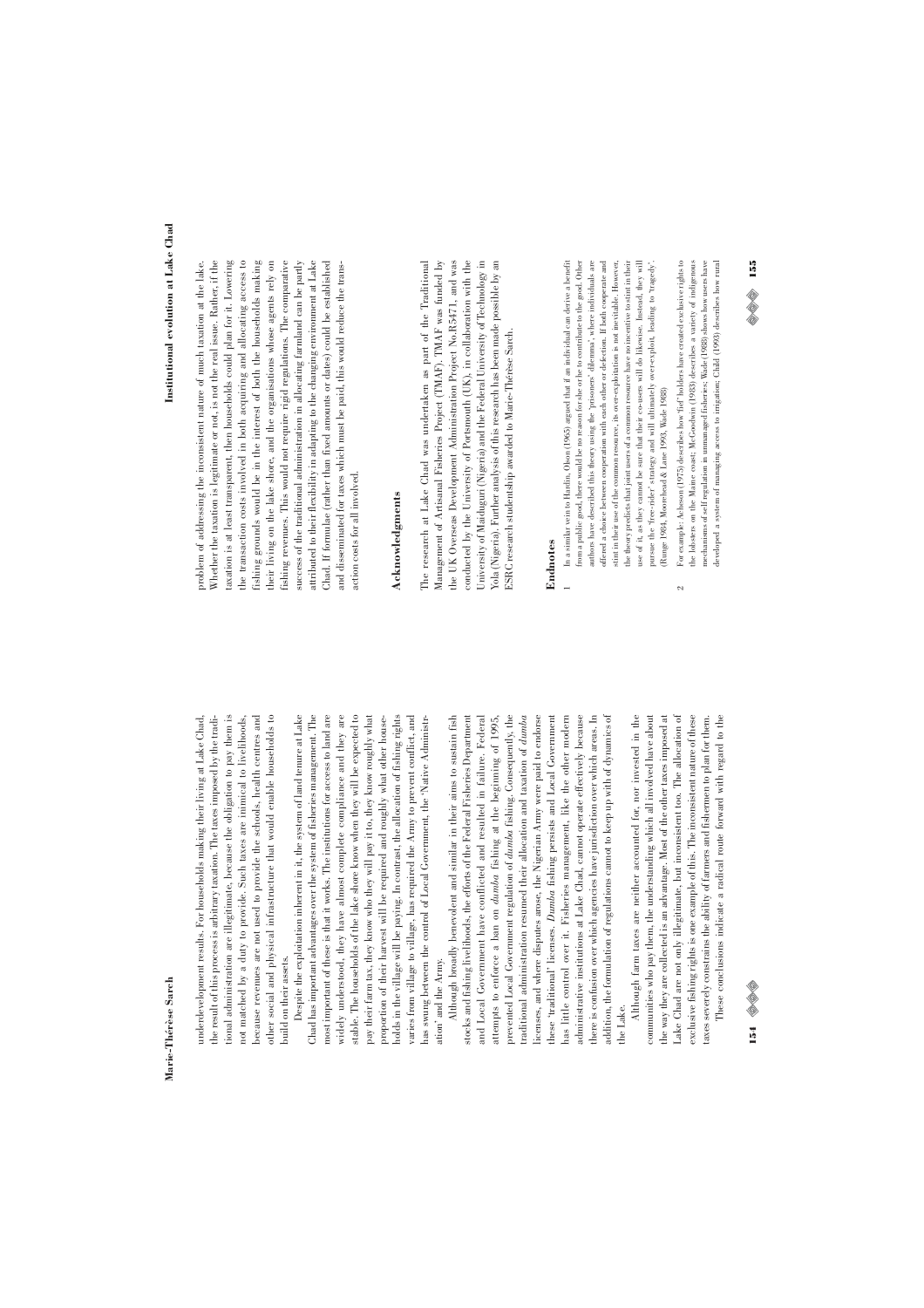communities in Zimbabwe now manage and market their wildlife successfully; and Kurien communities in Zimbabwe now manage and market their wildlife successfully; and Kurien (1995) describes how communities are acting collectively to rejuvenate coastal fisheries. (1995) describes how communities are acting collectively to rejuvenate coastal fisheries.

- For example, the Programme National de Gestion des Terroirs Villageois in Burkina Faso nity-based solutions to perceived fisheries management problems. The recent UK DFID 3 For example, the *Programme National de Gestion des Terroirs Villageois* in Burkina Faso (see Toulmin 1991) and a similar strategy for forestry management in Mali (see (see Toulmin 1991) and a similar strategy for forestry management in Mali (see Brinkerhoff 1995). The TMAF project, through which research for the thesis was Brinkerhoff 1995). The TMAF project, through which research for the thesis was conducted, is an example of such an initiative funded by the UK DFID to promote commuconducted, is an example of such an initiative funded by the UK DFID to promote community-based solutions to perceived fisheries management problems. The recent UK DFID sponsored Capacity Building for Decentralised Development (CBDD) project, based in sponsored Capacity Building for Decentralised Development (CBDD) project, based in central Nigeria, is another example. central Nigeria, is another example.  $\frac{1}{2}$
- estimated an average amual production of 56,000 tons (fresh weight equivalent) between 1980 and 1989. This is a fraction of the figures calculated by Duran (1980) for the 1970-Extrapolating from figures for the fish sold in the two key, lake-side markets, Sagua (1991) 4 Extrapolating from figures for the fish sold in the two key, lake-side markets, Sagua (1991) estimated an average annual production of 56,000 tons (fresh weight equivalent) between 1986 and 1989. This is a fraction of the figures calculated by Duran (1980) for the 1970- 1977 period, which allow a comparable estimate for an average annual production of 1977 period, which allow a comparable estimate for an average annual production of 243,000 tons. 243,000 tons.  $\overline{a}$
- Lawans, whose areas of jurisdiction are adjacent to Lake Chad. The power and status of Since 1976, village heads (i.e. Lawans rather than Bulamas, who are officially described 5 Since 1976, village heads (i.e. *Lawans* rather than *Bulamas,* who are officially described as ward or hamlet heads) have, in theory, been the paid employees of Local Government as ward or hamlet heads) have, in theory, been the paid employees of Local Government (see Thomas, Jimoh & Matthes 1993). This is not, however, always the case for the (see Thomas, Jimoh & Matthes 1993). This is not, however, always the case for the *Lawans,* whose areas of jurisdiction are adjacent to Lake Chad. The power and status of individual Lawans varies considerably: those with least are most likely to attend LGA individual *Lawans* varies considerably: those with least are most likely to attend LGA sessions, and those with most will not. LGA officials may even seek audiences with the sessions, and those with most will not. LGA officials may even seek audiences with the most powerful Lawans. For example, the Lawan of Baga. most powerful *Lawans*. For example, the *Lawan* of Baga.  $\ddot{\circ}$
- Although the Lake Chad Basin Commission's Joint Regulations on Fauna and Flora were 6 Although the Lake Chad Basin Commission's Joint Regulations on Fauna and Flora were ratified by the member states (Nigeria, Niger, Cameroon and Chad) in 1988, they have not ratified by the member states (Nigeria, Niger, Cameroon and Chad) in 1988, they have not been enforced in Nigeria. been enforced in Nigeria.  $\circ$
- In theory, fishers were required to have licences is<br>sued by the LGA. In practice, the LGA does not enforce compliance with this however members of the Joint Patrol can ask to see 7 In theory, fishers were required to have licences issued by the LGA. In practice, the LGA does not enforce compliance with this however members of the Joint Patrol can ask to see these licences and can extort payment when they are not presented immediately. these licences and can extort payment when they are not presented immediately.  $\overline{a}$

# **References**

Acheson, J.M., 1975, The Lobster Fiefs: Economic and Ecological Effects of Territoriality in the Acheson, J.M., 1975, The Lobster Fiefs: Economic and Ecological Effects of Territoriality in the Maine Lobster Fishery, Human Ecology, 3:183-207. Maine Lobster Fishery, *Human Ecology,* 3:183-207.

Arnason, R., 1994, Iceland's ITQ System, Marine Resource Economics, 8(3):201-218. Arnason, R., 1994, Iceland's ITQ System, *Marine Resource Economics,* 8(3):201-218.

- xeza, N.I., 1977, Fish Handling, Processing and Marketing in the Lake Chad Basin (North West Azeza, N.I., 1977, *Fish Handling, Processing and Marketing in the Lake Chad Basin (North West* Shores) in proceedings of the Conference on the 'Handling, Processing and Marketing of *Shores)* in proceedings of the Conference on the 'Handling, Processing and Marketing of Tropical Fish', 5-9 July 1976, Tropical Products Institute, London. Tropical Fish', 5-9 July 1976, Tropical Products Institute, London.
- Bailey, C. and Jentoft, S., 1990, Hard Choices in Fisheries Development, Marine Policy, Bailey, C. and Jentoft, S., 1990, Hard Choices in Fisheries Development, *Marine Policy,*  $14(4):333-344.$ 14(4):333-344.

# **156** ©©

# Institutional evolution at Lake Chad **Institutional evolution at Lake Chad**

- Behnke, Jnr. R. and Scoones, I., 1993, Rethinking Range Ecology: Implications for Rangeland Behnke, Jnr. R. and Scoones, I., 1993, Rethinking Range Ecology: Implications for Rangeland Management in Africa, Chapter 1 in Behnke, Jnr. R., Scoones, I. and Kerven, C., (eds), Range Ecology at Disequilibrium: New Models of Natural Variability and Pastoral *Range Ecology at Disequilibrium: New Models of Natural Variability and Pastoral* Management in Africa, Chapter 1 in Behnke, Jnr. R., Scoones, I. and Kerven, C., (eds), Adaptation in African Savannas, London: Overseas Development Institute. *Adaptation in African Savannas*, London: Overseas Development Institute.
- Berry, S., 1989, Social Institutions and Access to Resources, Africa, 59(1):41-55, 1989. Berry, S., 1989, Social Institutions and Access to Resources, *Africa,* 59(1):41-55, 1989.
- Berry, S., 1993, No Condition is Permanent: The Social Dynamics of Agrarian Change in Sub-Berry, S., 1993, *No Condition is Permanent: The Social Dynamics of Agrarian Change in Sub-*Saharan Africa, Madison: University of Wisconsin Press. *Saharan Africa*, Madison: University of Wisconsin Press.
- Borno State, 1982, Borno State Local Revenue Committee Report August 1982, Maiduguri, Borno State, 1982, *Borno State Local Revenue Committee Report August 1982*, Maiduguri, Nigeria: Government Printer. Nigeria: Government Printer.
- Boserup, E., 1965, The Conditions of Agricultural Growth: The Economics of Agrarian Change Boserup, E., 1965, *The Conditions of Agricultural Growth: The Economics of Agrarian Change* under Population Pressure, New York: Aldine Publishing Company. *under Population Pressure*, New York: Aldine Publishing Company.
- Brenner, L., 1973, *The Shehus of Kukawa: A History of the Al-Kanemi Dynasty of Bornu*, Oxford: Brenner, L., 1973, *The Shehus of Kukawa: A History of the Al-Kanemi Dynasty of Bornu*, Oxford: Clarendon Press. Clarendon Press.
- Brinkerhoff, D.W., 1995, African State-society Linkages in Transition: The Case of Forestry Brinkerhoff, D.W., 1995, African State-society Linkages in Transition: The Case of Forestry Policy in Mali, Canadian Journal of Development Studies, XVI(2):201-228. Policy in Mali, *Canadian Journal of Development Studies,* XVI(2):201-228.
- Bromley, D.W. and Cernea, M.M., 1989, The Management of Common Property Natural Bromley, D.W. and Cernea, M.M., 1989, The Management of Common Property Natural Resources: Some Conceptual and Operational Fallacies, World Bank Discussion Papers Resources: Some Conceptual and Operational Fallacies, *World Bank Discussion Papers* No.57, Washington DC: The World Bank. *No.57*, Washington DC: The World Bank.
- Caddy, J.F. and Gulland, J.A., 1983, Historical Patterns of Fish Stocks, Marine Policy, October, Caddy, J.F. and Gulland, J.A., 1983, Historical Patterns of Fish Stocks, *Marine Policy,* October, pp.267-278. pp.267-278.
- Carney, D., 1998, Implementing the Sustainable Rural Livelihoods Approach, Chapter 1 in Carney, D., 1998, Implementing the Sustainable Rural Livelihoods Approach, Chapter 1 in Carney, D., (ed), Sustainable Rural Livelihoods. What Contribution Can We Make? Carney, D., (ed), *Sustainable Rural Livelihoods. What Contribution Can We Make?* London: Department for International Development. London: Department for International Development.
- Carswell, G., 1997, Agricultural Intensification and Rural Sustainable Livelihoods: A Think Carswell, G., 1997, Agricultural Intensification and Rural Sustainable Livelihoods: A Think Piece, IDS Working Paper No.63, Brighton, UK: Institute for Development Studies. Piece, *IDS Working Paper No.63*, Brighton, UK: Institute for Development Studies.
- Charles, A.T., 1996, *Creating a Collapse: Atlantic Canada's Groundfishery*, paper presented to the Eighth Conference of the International Institute for Fisheries Economics and Trade, the Eighth Conference of the International Institute for Fisheries Economics and Trade, Charles, A.T., 1996, Creating a Collapse: Atlantic Canada's Groundfishery, paper preset Marrakech, 1-4 July 1996. Marrakech, 1-4 July 1996.
- Child, B., 1993, Zimbabwe's CAMPFIRE Programme: Using the High Value of Wildlife Child, B., 1993, Zimbabwe's CAMPFIRE Programme: Using the High Value of Wildlife Recreation to Revolutionise Natural Resource Management in Communal Areas, Recreation to Revolutionise Natural Resource Management in Communal Areas, Commonwealth Forestry Review, 72(4):284-296. *Commonwealth Forestry Review,* 72(4):284-296.
- Ciriacy-Wantrup, S.V. and Bishop, R.C., 1975, 'Common Property' as a Concept in Natural Ciriacy-Wantrup, S.V. and Bishop, R.C., 1975, 'Common Property' as a Concept in Natural Resource Policy, Natural Resources Journal, 15:713-727. Resource Policy, *Natural Resources Journal,* 15:713-727.
- Cushing, D.H., 1982, Climate and Fisheries, London: Academic Press. Cushing, D.H., 1982, *Climate and Fisheries*, London: Academic Press.
- Cushing, D.H., 1988, The Provident Sea, Cambridge, UK: Cambridge University Press. Cushing, D.H., 1988, *The Provident Sea*, Cambridge, UK: Cambridge University Press.
- Davies, S., 1998, Adaptable Livelihoods: Coping with Food Insecurity in the Malian Sahel, Davies, S., 1998, *Adaptable Livelihoods: Coping with Food Insecurity in the Malian Sahel*, London: Macmillan. London: Macmillan.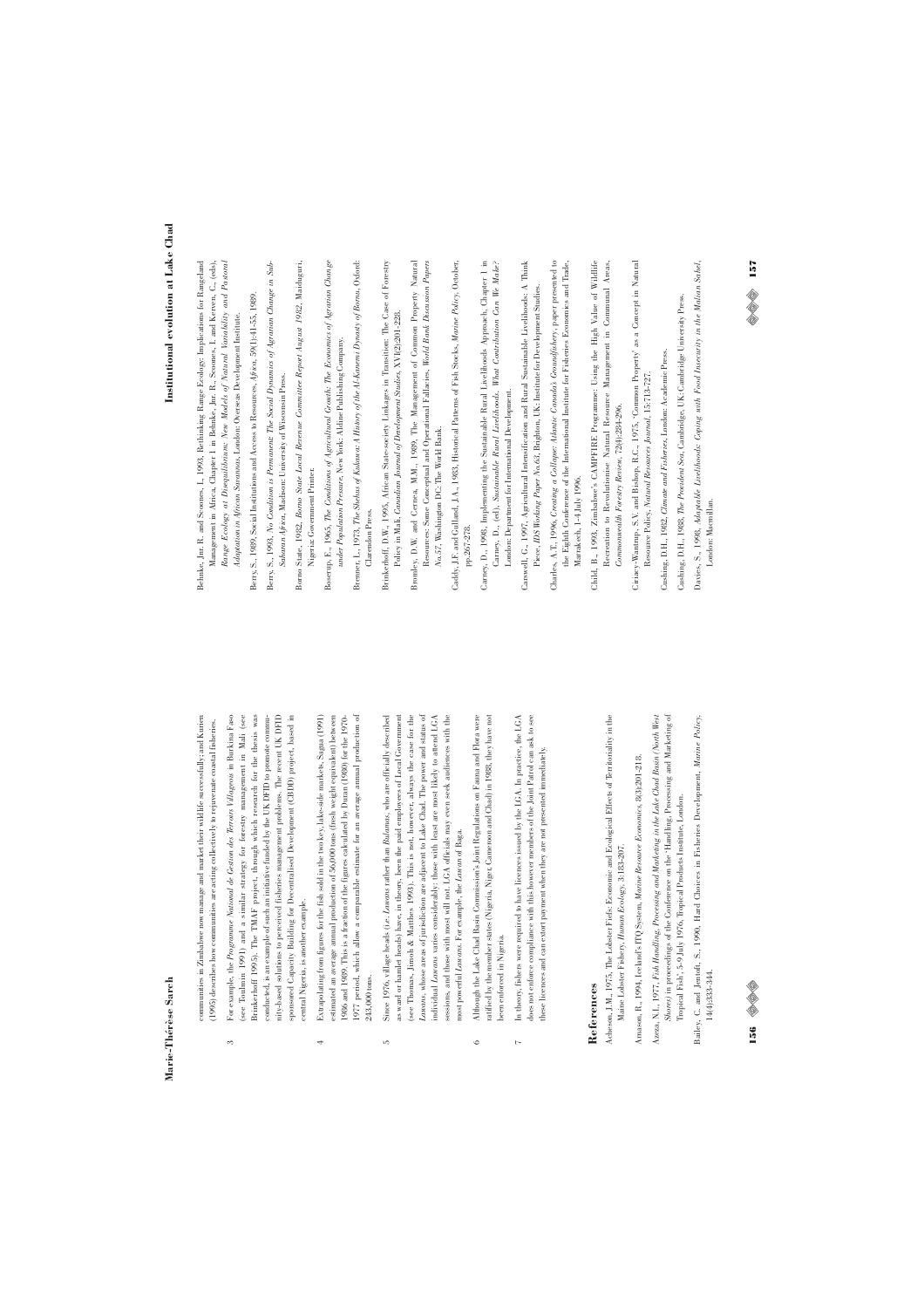Demsetz, H., 1967, Toward a Theory of Property Rights, American Economic Review, 57:347-359. Demsetz, H., 1967, Toward a Theory of Property Rights, *American Economic Review,* 57:347-359.

- Duran, J.R., 1980, Evolution des captures totales (1962-1977) et devenir des pecheries de la Duran, J.R., 1980, Evolution des captures totales (1962-1977) et devenir des pecheries de la region du lac tchad, Calúers ORSTOM series Hydrobiologie, 13:93-111. region du lac tchad, *Cahiers ORSTOM series Hydrobiologie,* 13:93-111.
	- Elias, T.O., 1950, Nigerian Land Law and Custom, London: Routledge and Kegan Paul Ltd. Elias, T.O., 1950, *Nigerian Land Law and Custom*, London: Routledge and Kegan Paul Ltd.
- Ellis, F., 2000, Raral Livelihood Diversity in Developing Countries: Analysis, Policy, Methods, Ellis, F., 2000, *Rural Livelihood Diversity in Developing Countries: Analysis, Policy, Methods*, forthcoming in 2000. forthcoming in 2000.
- Emmerson, D.K., 1980, Rethinking Artisanal Fisheries Development: Western Concepts, Asian Emmerson, D.K., 1980, Rethinking Artisanal Fisheries Development: Western Concepts, Asian Experiences, World Bank Staff Working Paper No.423, Washington DC: The World Bank. Experiences, *World Bank Staff Working Paper No.423*, Washington DC: The World Bank.
	- Flam, S.D. and Storoy, A., 1982, Capacity Reduction in Norwegian Industrial Fisheries, Flam, S.D. and Storoy, A., 1982, Capacity Reduction in Norwegian Industrial Fisheries,  $\emph{Canadian Journal of Fisheries and Aquatic Sciences}, 39:1314-1317.$ *Canadian Journal of Fisheries and Aquatic Sciences*, 39:1314-1317.
- Fraser, G.A., 1979, Limited Entry: Experience of the British Columbia Salmon Fishery, Journal Fraser, G.A., 1979, Limited Entry: Experience of the British Columbia Salmon Fishery, *Journal* of the Fisheries Research Board of Canada,  $36(7)$ :754-763. *of the Fisheries Research Board of Canada*, 36(7):754-763.
- Freudenberger, M.S. and Mathieu, P., 1993, The Question of the Commons in the Sahel, prelimi-Freudenberger, M.S. and Mathieu, P., 1993, *The Question of the Commons in the Sahel*, preliminary paper, Land Tenure Center, University of Wisconsin-Madison, December 1993. nary paper, Land Tenure Center, University of Wisconsin-Madison, December 1993.
- Gordon, H.S., 1954, The Economic Theory of a Common Property Resource: The Fishery, Gordon, H.S., 1954, The Economic Theory of a Common Property Resource: The Fishery, Journal of Political Economy, 62(2):124-142. *Journal of Political Economy,* 62(2):124-142.
- Grove, A.T., 1985, Water Characteristics of the Chari System and Lake Chad, Chapter 3 in The Grove, A.T., 1985, Water Characteristics of the Chari System and Lake Chad, Chapter 3 in *The* Niger and its Neighbours: Environmental History and Hydrobiology, Human Use and *Niger and its Neighbours: Environmental History and Hydrobiology, Human Use and* Health Hazards of the Major West African Rivers, Rotterdam: Balkema. *Health Hazards of the Major West African Rivers*, Rotterdam: Balkema.
- Grown, C.A. and Selstad, J., 1989, Introduction: Toward a Wider Perspective on Women's Grown, C.A. and Sebstad, J., 1989, Introduction: Toward a Wider Perspective on Women's Employment', World Development, 17(7):937-952. Employment', *World Development,* 17(7):937-952.
- Hardin, G., 1968, The Tragedy of the Commons, Science, 162(3859):1243-1248. Hardin, G., 1968, The Tragedy of the Commons, *Science,* 162(3859):1243-1248.
- Harris, P.G., 1942, The Kebbi Fishermen (Sokoto Province, Nigeria), Journal of the Royal Harris, P.G., 1942, The Kebbi Fishermen (Sokoto Province, Nigeria), *Journal of the Royal* Anthropological Institute of Great Britain and Ireland, 72(1&2):23-31. *Anthropological Institute of Great Britain and Ireland*, 72(1&2):23-31.
- Hayami, Y. and Ruttan, V.W., 1985, Agricultural Development: An International Perspective, Haugerud, A., 1989, Land Tenure and Agrarian Change in Kenya, Africa, 59(1):61-90. Haugerud, A., 1989, Land Tenure and Agrarian Change in Kenya, *Africa*, 59(1):61-90.
	- Hayami, Y. and Ruttan, V.W., 1985, *Agricultural Development: An International Perspective*, Baltimore: Johns Hopkins University Press. Baltimore: Johns Hopkins University Press.
		- Hutchinson, C., Warshall, P., Arnould, E.J. and Kindler, J., 1992, Lessons from Lake Chad, Hutchinson, C., Warshall, P., Arnould, E.J. and Kindler, J., 1992, Lessons from Lake Chad, Hill, P., 1972, Rural Hausa: A Village and a Setting, Cambridge: Cambridge University Press. Hill, P., 1972, *Rural Hausa: A Village and a Setting,* Cambridge: Cambridge University Press.
- IIED, 1999, Land Tenure and Resource Access in West Africa: Issues and Opportunities for the next IIED, 1999, *Land Tenure and Resource Access in West Africa: Issues and Opportunities for the next* Twenty Five Years, London: International Institute for Environment and Development. Environment, 34(6):17-20; 40-43. *Environment,* 34(6):17-20; 40-43.
- Ita, E.O., 1993, Transactions of the Inland Fisheries Laws and Regulations Drafting Committee, Ita, E.O., 1993, *Transactions of the Inland Fisheries Laws and Regulations Drafting Committee*, 25 April 1985, New Bussa, Nigeria: National Institute for Freshwater Fisheries Research. 25 April 1985, New Bussa, Nigeria: National Institute for Freshwater Fisheries Research. *Twenty Five Years*, London: International Institute for Environment and Development.
	- Jodha, N.S., 1986, Common Property Resources and Rural Poor in Dry Regions of India, Jodha, N.S., 1986, Common Property Resources and Rural Poor in Dry Regions of India, Economic and Political Weekly, XX1(27):1169-1181. *Economic and Political Weekly*, XX1(27):1169-1181.
		-
- fodha, N.S., 1992, Common Property Resources: A Missing Dimension of Development Jodha, N.S., 1992, Common Property Resources: A Missing Dimension of Development Strategies, World Bank Discussion Papers 169, 1992, Washington DC: The World Bank. Strategies, *World Bank Discussion Papers 169*, 1992, Washington DC: The World Bank.
- Johnson, C.A., 1997, Rules Norms and the Pursuit of Sustainable Livelihoods, IDS Working Johnson, C.A., 1997, Rules Norms and the Pursuit of Sustainable Livelihoods, *IDS Working* Paper No.52, Brighton, UK: Institute for Development Studies. *Paper No.52*, Brighton, UK: Institute for Development Studies.
- ohnstone, N., 1996, The Economics of Fisheries Access Agreements: Perspectives on the EU-Johnstone, N., 1996, The Economics of Fisheries Access Agreements: Perspectives on the EU-Senegal Case, IIED-Environmental Economics Programme Discussion Paper 96-02, Senegal Case, *IIED-Environmental Economics Programme Discussion Paper 96-02*, London: International Institute for Environment and Development. London: International Institute for Environment and Development.
- Kolawole, A., 1986, Irrigation and Drought in Borno, Nigeria, PhD Thesis submitted to the Kolawole, A., 1986, *Irrigation and Drought in Borno, Nigeria*, PhD Thesis submitted to the University of Cambridge. University of Cambridge.
- Kone, A., 1985, Traditional Fishing Rights in the Central Delta of the Niger and the Lake Kone, A., 1985, Traditional Fishing Rights in the Central Delta of the Niger and the Lake Region: Conflicts and Recommendations with a View to Equitable and Rational Management of Fishery Resources, in  $F\wr O$  Fisheries Report  $No.36O,$  pp.95–103 Rome: Region: Conflicts and Recommendations with a View to Equitable and Rational Management of Fishery Resources, in *FAO Fisheries Report No.360*, pp.95-103 Rome: FAO.
- Kurien, J., 1995, Collective Action for Common Property Resource Rejuvenation: The Case of Kurien, J., 1995, Collective Action for Common Property Resource Rejuvenation: The Case of People's Artificial Reefs in Kerala State, India, Human Organisation, 54(2):160-168. People's Artificial Reefs in Kerala State, India, *Human Organisation*, 54(2):160-168.
- Lawson, R., 1984, Economics of Fisheries Development, London: Frances Pinter. Lawson, R., 1984, *Economics of Fisheries Development*, London: Frances Pinter.
- Leach, M., Mearns R. and Scoones, I., 1997a, Editorial: Community-based Sustainable Leach, M., Mearns R. and Scoones, I., 1997a, Editorial: Community-based Sustainable Development: Consensus or Conflict? IDS Bulletin, 28(4):1-3. Development: Consensus or Conflict? *IDS Bulletin,* 28(4):1-3.
- Leach, M., Mearns R. and Scoones, I., 1997b, Challenges to Community-based Sustainable Leach, M., Mearns R. and Scoones, I., 1997b, Challenges to Community-based Sustainable Development: Dynamics, Entitlements, Institutions, IDS Bulletin, 28(4):4-14. Development: Dynamics, Entitlements, Institutions, *IDS Bulletin,* 28(4):4-14.
- Lemoalle, J., 1991, Elements d'hydrologie du lac Tchad au cours d'une period de secheresse Lemoalle, J., 1991, Elements d'hydrologie du lac Tchad au cours d'une period de secheresse (1973-1989), in FAO Fisheries Report No.445, pp.54-61, 1991, Rome: FAO. (1973-1989), in *FAO Fisheries Report No.445,* pp.54-61, 1991, Rome: FAO.
- Lipton, M. and van der Gagg, J., 1993, Including the Poor, proceedings of a symposium organ-Lipton, M. and van der Gagg, J., 1993, *Including the Poor*, proceedings of a symposium organised by the World Bank and the International Food Policy Research Institute, Washington ised by the World Bank and the International Food Policy Research Institute, Washington DC: The World Bank. DC: The World Bank.
- Madakan, S.P. and Ladu, B.L., 1996, Investigation of Fisheries Management Systems in North Madakan, S.P. and Ladu, B.L., 1996, *Investigation of Fisheries Management Systems in North* Eastern Nigeria: National, Regional and District Level Institutions for Fisheries Management, draft report to TMAF Project, Centre for Economics and Management of *Management*, draft report to TMAF Project, Centre for Economics and Management of *Eastern Nigeria: National, Regional and District Level Institutions for Fisheries* Aquatic Resources, University of Portsmouth, UK. Aquatic Resources, University of Portsmouth, UK.
- Mahon, R., 1997, Does Fisheries Science Serve the Needs of Managers of Small Stocks in Mahon, R., 1997, Does Fisheries Science Serve the Needs of Managers of Small Stocks in Developing Countries?, Canadian Journal of Fisheries and Aquatic Sciences, 54:2207-2213. Developing Countries?, *Canadian Journal of Fisheries and Aquatic Sciences,* 54:2207-2213.
- Malthus, T., 1803, An Essay on the Principle of Population, reprint of the sixth (1826) and second Malthus, T., 1803, *An Essay on the Principle of Population*, reprint of the sixth (1826) and second (1803) editions, 1986, London: William Pickering. (1803) editions, 1986, London: William Pickering.
- Matthews, R. and Phyne, J., 1988, Regulating the Newfoundland Inshore Fishery: Traditional Matthews, R. and Phyne, J., 1988, Regulating the Newfoundland Inshore Fishery: Traditional Values Versus State Control in the Regulation of a Common Property Resource, Journal of Values Versus State Control in the Regulation of a Common Property Resource, *Journal of* Canadian Studies, 23(1-2):158-176. *Canadian Studies,* 23(1-2):158-176.
- McEvedy, C., 1995, The Penguin Atlas of African History, London: Penguin Books. McEvedy, C., 1995, *The Penguin Atlas of African History*, London: Penguin Books.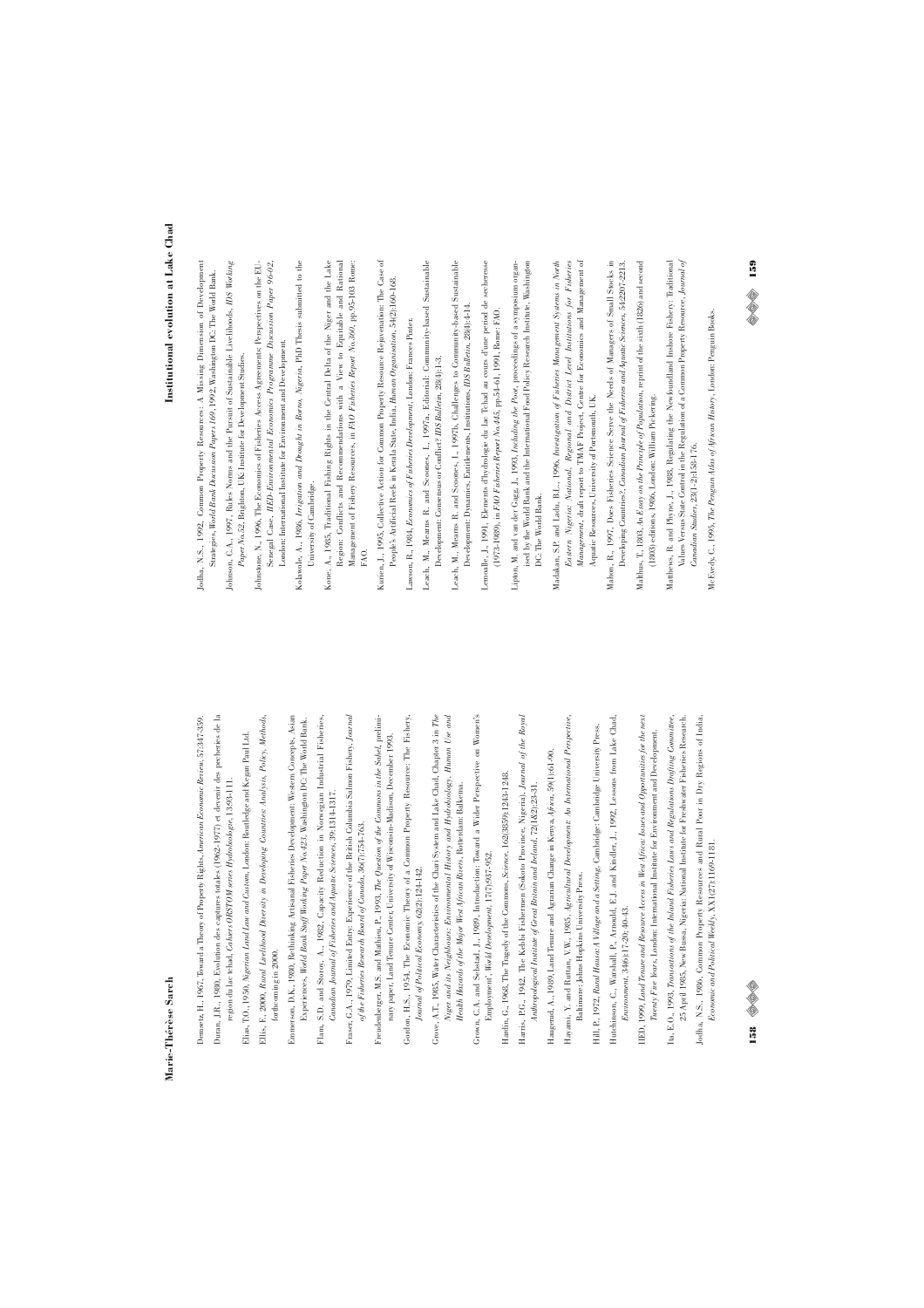- McGoodwin, J.R., 1983, Some Examples of Self-regulatory Mechanisms in Unmanaged McGoodwin, J.R., 1983, Some Examples of Self-regulatory Mechanisms in Unmanaged Fisheries, pp.41-61 in An Expert Consultation on the Regulation of Fishing Effort, FAO Fisheries, pp.41-61 in *An Expert Consultation on the Regulation of Fishing Effort*, *FAO* Fisheries Report No.289, Supplement 2. *Fisheries Report No.289*, Supplement 2.
- Meeren van der, A.G.L., 1980, *A Socio-Anthropological Analysis of the Fisheries of Lake Chad*, Meeren van der, A.G.L., 1980, A Socio-Authropological Analysis of the Fisheries of Lake Chad, Mimeo Report No.FI:DP/NIR/74/001, prepared for FAO, Rome. Mimeo Report No.FI:DP/NIR/74/001, prepared for FAO, Rome.
- Moorehead, R., 1989, Changes Taking Place in Common Property Resource Management in the Moorehead, R., 1989, Changes Taking Place in Common Property Resource Management in the Inland Niger Delta in Mali, Chapter 15 in Berkes, F., (ed), Common Property Resources: Inland Niger Delta in Mali, Chapter 15 in Berkes, F., (ed), *Common Property Resources:* Ecology and Community-Based Sustainable Development, London: Bellhaven. *Ecology and Community-Based Sustainable Development*, London: Bellhaven.
- Mortimore, M., 1997, History and Evolution of Land Tenure and Administration in West Africa, Mortimore, M., 1997, History and Evolution of Land Tenure and Administration in West Africa, IIED Drylands Programme Issue Paper No.71, London: International Institute for *IIED Drylands Programme Issue Paper No.71*, London: International Institute for Environment and Development. Environment and Development.
- Moschetta, G., 1991, Considérations sur les aspects juridiques de l'aménagement des pêches Moschetta, G., 1991, Considérations sur les aspects juridiques de l'aménagement des pêches dans le bassin du lac Tchad, in FAO Fisheries Report No.445, pp.94-101, Rome: FAO. dans le bassin du lac Tchad, in *FAO Fisheries Report No.445,* pp.94-101, Rome: FAO.
- Moser, C.O.N., 1998, The Asset Vulnerability Framework: Reassessing Urban Poverty Reduction Moser, C.O.N., 1998, The Asset Vulnerability Framework: Reassessing Urban Poverty Reduction Strategies, World Development, 26(1):1-19, 1998. Strategies, *World Development*, 26(1):1-19, 1998.
- Murton, J., 1999, Population Growth and Poverty in Machakos District, Kenya, The Geographical Murton, J., 1999, Population Growth and Poverty in Machakos District, Kenya, *The Geographical* Journal, 165(1):37-46. *Journal*, 165(1):37-46.
- Neiland, A.E. and Verinumbe, I., 1990, Fisheries Development and Resource-usage Conflict: Veiland, A.E. and Verinumbe, I., 1990, Fisheries Development and Resource-usage Conflict: A Case-study of Deforestation Associated with the Lake Chad Fishery in Nigeria, A Case-study of Deforestation Associated with the Lake Chad Fishery in Nigeria,  $\label{eq:invariant} Eniv command \emph{Conseration}, 18(2); 111-117.$ *Environmental Conservation,* 18(2):111-117.
- Neiland, A.E. and Sarch, M-T., 1993, The Development of a Survey Methodology for the Neiland, A.E. and Sarch, M-T., 1993, *The Development of a Survey Methodology for the* Investigation of Traditional Management of Artisanal Fisheries, North East Nigeria, *Investigation of Traditional Management of Artisanal Fisheries, North East Nigeria*, Report No.24, Centre for Economics and Management of Aquatic Resources, Portsmouth Report No.24, Centre for Economics and Management of Aquatic Resources, Portsmouth
- Netting, R.McC., 1993, Smallholders, Householders: Farm Families and the Ecology of Intensive Netting, R.McC., 1993, *Smallholders, Householders: Farm Families and the Ecology of Intensive* Sustainable Agriculture, Stanford, California: Stanford University Press. *Sustainable Agriculture*, Stanford, California: Stanford University Press.
- North, D., 1990, Institutions, Institutional Change and Economic Performance, Cambridge, UK: North, D., 1990, *Institutions, Institutional Change and Economic Performance*, Cambridge, UK: Cambridge University Press. Cambridge University Press.
- Olivry, J-C., Chouret, A., Vuillaume, G., Lemoalle, J. and Bricquet, J-P., 1996, Hydrologie du lac Olivry, J-C., Chouret, A., Vuillaume, G., Lemoalle, J. and Bricquet, J-P., 1996, *Hydrologie du lac* Tchad, Paris: Editions ORSTOM. *Tchad*, Paris: Editions ORSTOM.
- Olson, M., 1965, The Logic of Collective Action, Public Goods and the Theory of Groups, Olson, M., 1965, *The Logic of Collective Action, Public Goods and the Theory of Groups*, Cambridge, Massachusetts: Harvard University Press. Cambridge, Massachusetts: Harvard University Press.
- Ostrom, E., 1990, *Governing the Commons: The Evolution of Institutions for Collective Action*, Ostrom, E., 1990, Governing the Commons: The Evolution of Institutions for Collective Action Cambridge, UK: Cambridge University Press. Cambridge, UK: Cambridge University Press.
- Palmer, H.R., 1929, Gazetteer of Bornu Province, in Gazetteers of the Northern Provinces of Palmer, H.R., 1929, Gazetteer of Bornu Province, in *Gazetteers of the Northern Provinces of* Nigeria Volume II, London: Frank Cass. *Nigeria Volume II,* London: Frank Cass.
- Painter, T.M., Sumberg, J. and Price, T., 1994, Your Terroir and my 'Action-space': Implications Painter, T.M., Sumberg, J. and Price, T., 1994, Your *Terroir* and my 'Action-space': Implications of Differentiation, Mobility and Diversification for the Approche Terroir in Sahelian West of Differentiation, Mobility and Diversification for the *Approche Terroir* in Sahelian West Africa, Africa, 64(4):447-464. Africa, *Africa,* 64(4):447-464.

# Institutional evolution at Lake Chad **Institutional evolution at Lake Chad**

- Platteau, J-P., 1996, The Evolutionary Theory of Land Rights as Applied to Sub-Saharan Africa: Platteau, J-P., 1996, The Evolutionary Theory of Land Rights as Applied to Sub-Saharan Africa: A Critical Assessment, Development and Change, 27:29-86. A Critical Assessment, *Development and Change*, 27:29-86.
- Quensière, J., (ed), 1994, *La Pêche dans le Delta Central du Niger: Approche pluridisciplinaire* Quensière, J., (ed), 1994, La Pèche dans le Delta Central du Niger: Approche pluridisciplinair d'un système de production halieutique, Paris: Editions ORSTOM. *d'un système de production halieutique*, Paris: Editions ORSTOM.
- Quiggin, J., 1993, Common Property, Equality, and Development, World Development, Quiggin, J., 1993, Common Property, Equality, and Development, *World Development,*  $21(7):1123-1138.$ 21(7):1123-1138.
- Rocheleau, D., 1995, More on Machakos, Environment, 37(3):3-5. Rocheleau, D., 1995, More on Machakos, *Environment,* 37(3):3-5.
- Roy, N., 1996, The Impact of Social Insurance on the Length of the Fishing Season, paper Roy, N., 1996, *The Impact of Social Insurance on the Length of the Fishing Season*, paper presented to the Eighth Conference of the International Institute for Fisheries Economics presented to the Eighth Conference of the International Institute for Fisheries Economics and Trade, Marrakech, 1-4 July 1996.

and Trade, Marrakech, 1-4 July 1996.

- Runge, C.F., 1981, Common Property Externalities: Isolation, Assurance, and Resource Runge, C.F., 1981, Common Property Externalities: Isolation, Assurance, and Resource Depletion in a Traditional Grazing Context, American Journal of Agricultural Economics, Depletion in a Traditional Grazing Context, *American Journal of Agricultural Economics*, 63:595-606. 63:595-606.
- Runge, C.F., 1984, Institutions and the Free Rider: The Assurance Problem in Collective Action, Runge, C.F., 1984, Institutions and the Free Rider: The Assurance Problem in Collective Action,  $Journal \ of \ Politics, 46:154-181.$ *Journal of Politics*, 46:154-181.
- Sagua, V.O., 1991, The Current Status of the Fishery Resources of the Lake Chad Basin and a Sagua, V.O., 1991, The Current Status of the Fishery Resources of the Lake Chad Basin and a Programme for its Management and Conservation, in FAO Fisheries Report No.445, Rome: Programme for its Management and Conservation, in *FAO Fisheries Report No.445*, Rome: FAO.
- Sarch, M-T., 1996, Fishing and Farming at Lake Chad: Overcapitalisation, Opportunities and Sarch, M-T., 1996, Fishing and Farming at Lake Chad: Overcapitalisation, Opportunities and Fisheries Management, Journal of Environmental Management, 48:305-320. Fisheries Management, *Journal of Environmental Management*, 48:305-320.
- Sarch, M-T., 1997, Fishing and Farming at Lake Chad: Implications for Fisheries Development, Sarch, M-T., 1997, Fishing and Farming at Lake Chad: Implications for Fisheries Development, Development Policy Review, 15:1-17. *Development Policy Review*, 15:1-17.
- Sarch, M-T. and Birkett, C.M., 2000, Fishing and Farming at Lake Chad: Responses to Lake Sarch, M-T. and Birkett, C.M., 2000, Fishing and Farming at Lake Chad: Responses to Lake Level Fluctuations, The Geographical Journal, in press. Level Fluctuations, *The Geographical Journal*, in press.
- Schlager, E. and Ostrom, E., 1992, Property Rights Regimes and Natural Resources: A Schlager, E. and Ostrom, E., 1992, Property Rights Regimes and Natural Resources: A Conceptual Analysis, Land Economics, 68(3):249-62. Conceptual Analysis, *Land Economics*, 68(3):249-62.
- Schoonmaker-Freudenberger, K., 1991, Mbegue: The Disingenuous Destruction of a Sahelian<br>Forest, IIED Dryland Networks Programme Issues Paper 29, London: International Schoonmaker-Freudenberger, K., 1991, Mbegue: The Disingenuous Destruction of a Sahelian Forest, *IIED Dryland Networks Programme Issues Paper 29*, London: International Institute for Environment and Development. Institute for Environment and Development.
- Scoones, I., 1998, Sustainable Rural Livelihoods: A Framework for Analysis, IDS Working Paper Scoones, I., 1998, Sustainable Rural Livelihoods: A Framework for Analysis, *IDS Working Paper* No.72, Brighton, UK: Institute for Development Studies. *No.72*, Brighton, UK: Institute for Development Studies.
- Shepherd, G., 1991, The Communal Management of Forests in the Semi-arid and Sub-humid Shepherd, G., 1991, The Communal Management of Forests in the Semi-arid and Sub-humid Regions of Africa: Past Practice and Prospects for the Future, Development Policy Review, Regions of Africa: Past Practice and Prospects for the Future, *Development Policy Review,* 9:151-176.
- Stauch, A., 1977, Fish Statistics in the Lake Chad Basin During the Drought (1969-1976), Cah. Stauch, A., 1977, Fish Statistics in the Lake Chad Basin During the Drought (1969-1976), *Cah.* ORSTOM ser Hydrobiologie, X1(3):201-215. *ORSTOM sér Hydrobiologie,* X1(3):201-215.
- Swift, J., 1989, Why are Rural People Vulnerable to Famine?, IDS Bulletin, 20(2):8-15. Swift, J., 1989, Why are Rural People Vulnerable to Famine?, *IDS Bulletin,* 20(2):8-15.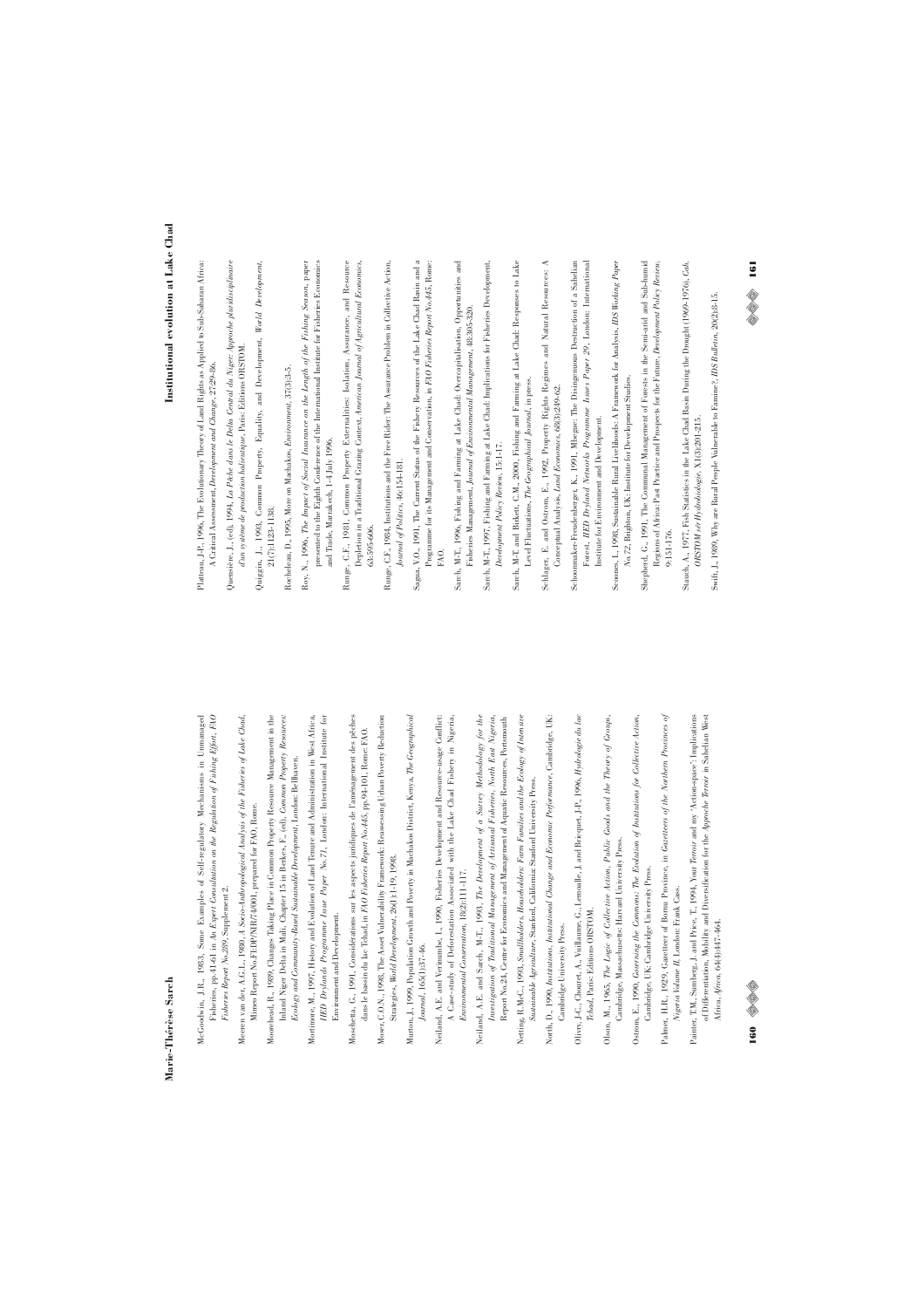- Swynnerton, R.J.M., 1954, Plan to Intensify the Development of African Agriculture in Kenya, Swynnerton, R.J.M., 1954, *Plan to Intensify the Development of African Agriculture in Kenya*, Nairobi: Colony and Protectorate of Kenya. Nairobi: Colony and Protectorate of Kenya.
- Temple, 0., 1919, Notes on the Tribes, Provinces, Emirates and States of the Northern Provinces of Temple, O., 1919, *Notes on the Tribes, Provinces, Emirates and States of the Northern Provinces of* Nigeria, Cape Town: Argus. *Nigeria*, Cape Town: Argus.
- Thomas, D.H.L., Jimoh, M.A. and Matthes, H., 1993, Fishing in the floodplain, Chapter 7 in Hollis, G.E., Adams, W.M. and Aminu-Kano, M., (eds), The Hadejia Nguru Wetlands:<br>Environment, Economy and Sustainable Development of a Sahelian Floodplain Wetland, Thomas, D.H.L., Jimoh, M.A. and Matthes, H., 1993, Fishing in the floodplain, Chapter 7 in Hollis, G.E., Adams, W.M. and Aminu-Kano, M., (eds), *The Hadejia Nguru Wetlands: Environment, Economy and Sustainable Development of a Sahelian Floodplain Wetland*, Norwich, UK: Page Brothers. Norwich, UK: Page Brothers.
- Tiffen, M., Mortimore, M. and Gichuki, F., 1994, More People, Less Erosion: Environmental Tiffen, M., Mortimore, M. and Gichuki, F., 1994, *More People, Less Erosion: Environmental* Recovery in Kenya, Chichester, UK: Wiley. *Recovery in Kenya*, Chichester, UK: Wiley.
- Toulmin, C., 1991, Natural Resource Management at the Local Level: Will this Bring Food Toulmin, C., 1991, Natural Resource Management at the Local Level: Will this Bring Food Security to the Sahel?, IDS Bulletin, 22(3):22-30. Security to the Sahel?, *IDS Bulletin*, 22(3):22-30.
- Uchendu, V.C., 1979, State, Land and Society in Nigeria: A Critical Assessment of the Land Use Uchendu, V.C., 1979, State, Land and Society in Nigeria: A Critical Assessment of the Land Use Decree (1978), Journal of African Studies, 6(2):62-74. Decree (1978), *Journal of African Studies*, 6(2):62-74.
- Wade, R., 1988, Village Republics: Economic Conditions for Collective Action in South India, Wade, R., 1988, *Village Republics: Economic Conditions for Collective Action in South India*, Cambridge, UK: Cambridge University Press. Cambridge, UK: Cambridge University Press.
- Walter, T.S. and Jodha, N.S., 1986, How Small Fam Households Adapt to Risk, in Hazell, P., Pomerada, C. and Valdes, A., (eek), *Grop Insurance for Agricultural Development*, Walker, T.S. and Jodha, N.S., 1986, How Small Farm Households Adapt to Risk, in Hazell, P., Pomerada, C. and Valdes, A., (eds), *Crop Insurance for Agricultural Development*, Baltimore, USA: Johns Hopkins University Press. Baltimore, USA: Johns Hopkins University Press.
- Western, D., Wright, M. and Strum, S., (eds), 1994, Natural Connections: Perspectives in Western, D., Wright, M. and Strum, S., (eds), 1994, *Natural Connections: Perspectives in* Community-Based Conservation, Washington DC: Island Press. *Community-Based Conservation*, Washington DC: Island Press.
- Whitmarsh, D., Reid, C., Gulvin, C. and Dunn, M., 1995, Natural Resource Exploitation and Whitmarsh, D., Reid, C., Gulvin, C. and Dunn, M., 1995, Natural Resource Exploitation and the Role of New Technology: The UK Herring Industry 1960-1980, *Environmental* the Role of New Technology: The UK Herring Industry 1960-1980, Environmenta Conservation, 22(2):103-110. *Conservation*, 22(2):103-110.
- Williams, T.O., 1998, Multiple Uses of Common Pool Resources in Semi-arid West Africa: A Survey of Existing Practices and Options for Sustainable Resource Management, Natural Resource Perspectives No.38, London: Overseas Development Institute. Williams, T.O., 1998, Multiple Uses of Common Pool Resources in Semi-arid West Africa: A Survey of Existing Practices and Options for Sustainable Resource Management, *Natural Resource Perspectives No.38*, London: Overseas Development Institute.
- Yerokun, O., 1983, The Legal Regime of Lake Chad, Annals of Borno, 1:159-167. Yerokun, O., 1983, The Legal Regime of Lake Chad, *Annals of Borno*, 1:159-167.
- (eds), Arid Zone Hydrology and Water Resources, Maiduguri, Nigeria: University of Yerokun, O., 1991, Legal Aspects of Water Management at Local and International Levels, Yerokun, O., 1991, Legal Aspects of Water Management at Local and International Levels, Chapter 32 in Gadzama, N.M., Adeniji, F.A., Richards, W.S. and Thambyahpillay, G.G.R., Chapter 32 in Gadzama, N.M., Adeniji, F.A., Richards, W.S. and Thambyahpillay, G.G.R., (eds), *Arid Zone Hydrology and Water Resources*, Maiduguri, Nigeria: University of Maiduguri Press. Maiduguri Press.

**Legislation**<br>1977 Joint Regulations on Fauna and Flora of the Lake Chad Basin Commission, ratified by the 1977 Joint Regulations on Fauna and Flora of the Lake Chad Basin Commission, ratified by the Federal Government of Nigeria in 1988. Federal Government of Nigeria in 1988.

**162** ©©

# Institutional evolution at Lake Chad **Institutional evolution at Lake Chad**

1982 United Nations Convention of the Law of the Sea - Articles 61 and 62. 1982 United Nations Convention of the Law of the Sea – Articles 61 and 62. 1992 Federal Government of Nigeria Inland Fisheries Decree. 1992 Federal Government of Nigeria Inland Fisheries Decree. 1978 Federal Government of Nigeria Land Use Decree. 1978 Federal Government of Nigeria Land Use Decree.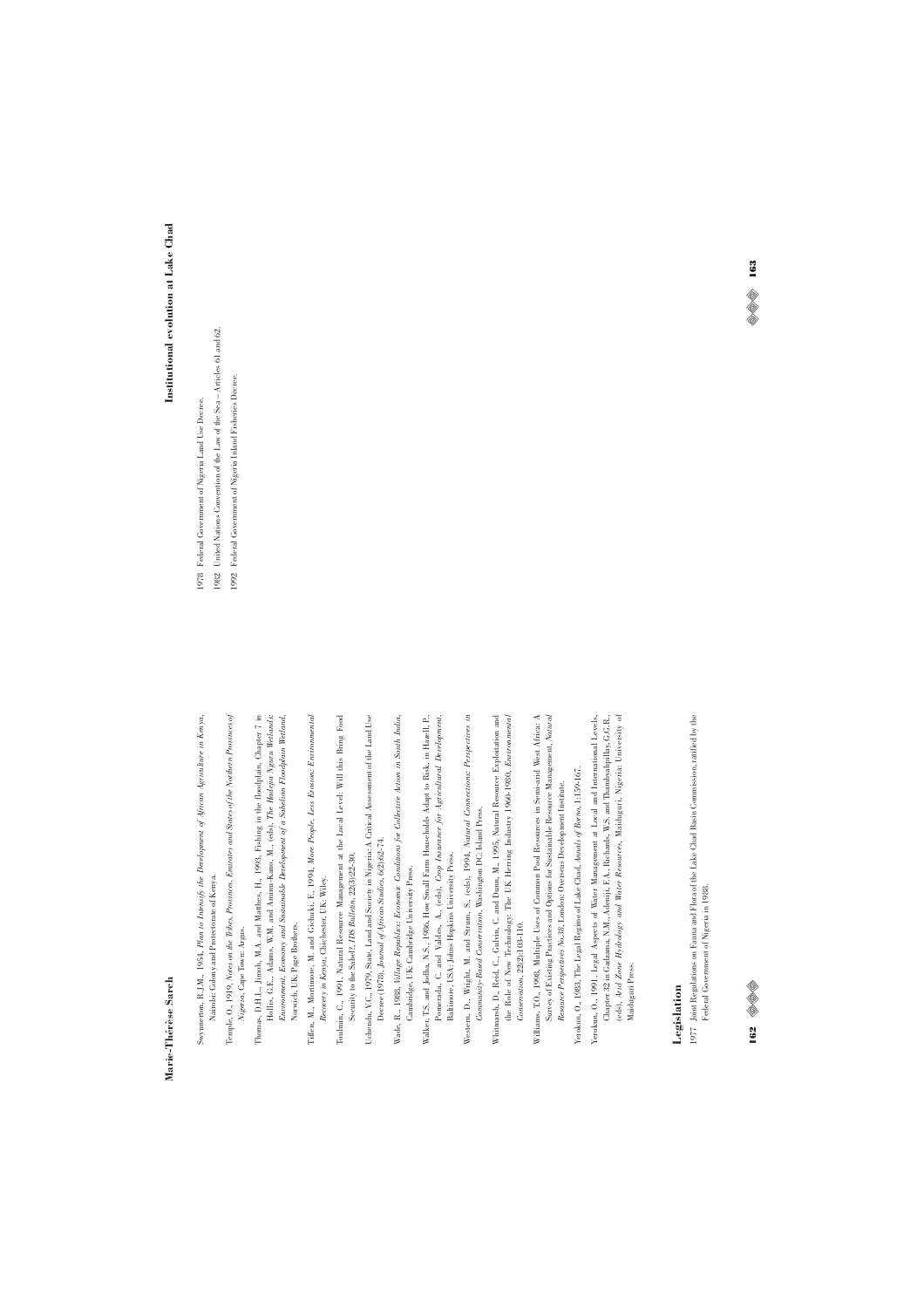Water Wars: Enduring Myth or **Water Wars: Enduring Myth or** Impending Reality? **Impending Reality?**

Anthony Turton Anthony Turton

# **Introduction**

There is a fascination with the notion of a Water War, and the existence of such a false phenomenon seems to prevail, despite irrefutable evidence to the the myth of Water Wars for two important reasons. Firstly, such things tend to problems which we need to attack. Secondly, this construction of knowledge contrary. This concluding chapter will suggest that it is time for us to debunk be highly emotive, and as such, they lure us away from the real issues that we should be focussing on. Water Wars are nothing more than a red herring, consuming our collective research energy when there are other more pressing is actively fed into the media, who then propagate the myth as if it were reality. As such, the media is doing us a grave disservice, because such untested information informs an already negative perception that exists about Africa, which undermines investor confidence and continues to marginalise the continent. Who, after all, would want to invest in a region when the popular belief is that it is likely to slip into a quagmire of water wars during There is a fascination with the notion of a Water War, and the existence of such a false phenomenon seems to prevail, despite irrefutable evidence to the contrary. This concluding chapter will suggest that it is time for us to debunk the myth of Water Wars for two important reasons. Firstly, such things tend to be highly emotive, and as such, they lure us away from the real issues that we consuming our collective research energy when there are other more pressing problems which we need to attack. Secondly, this construction of knowledge is actively fed into the media, who then propagate the myth as if it were reality. As such, the media is doing us a grave disservice, because such untested information informs an already negative perception that exists about Africa, which undermines investor confidence and continues to marginalise the continent. Who, after all, would want to invest in a region when the popular belief is that it is likely to slip into a quagmire of water wars during should be focussing on. Water Wars are nothing more than a red herring, the twenty-first century? the twenty-first century?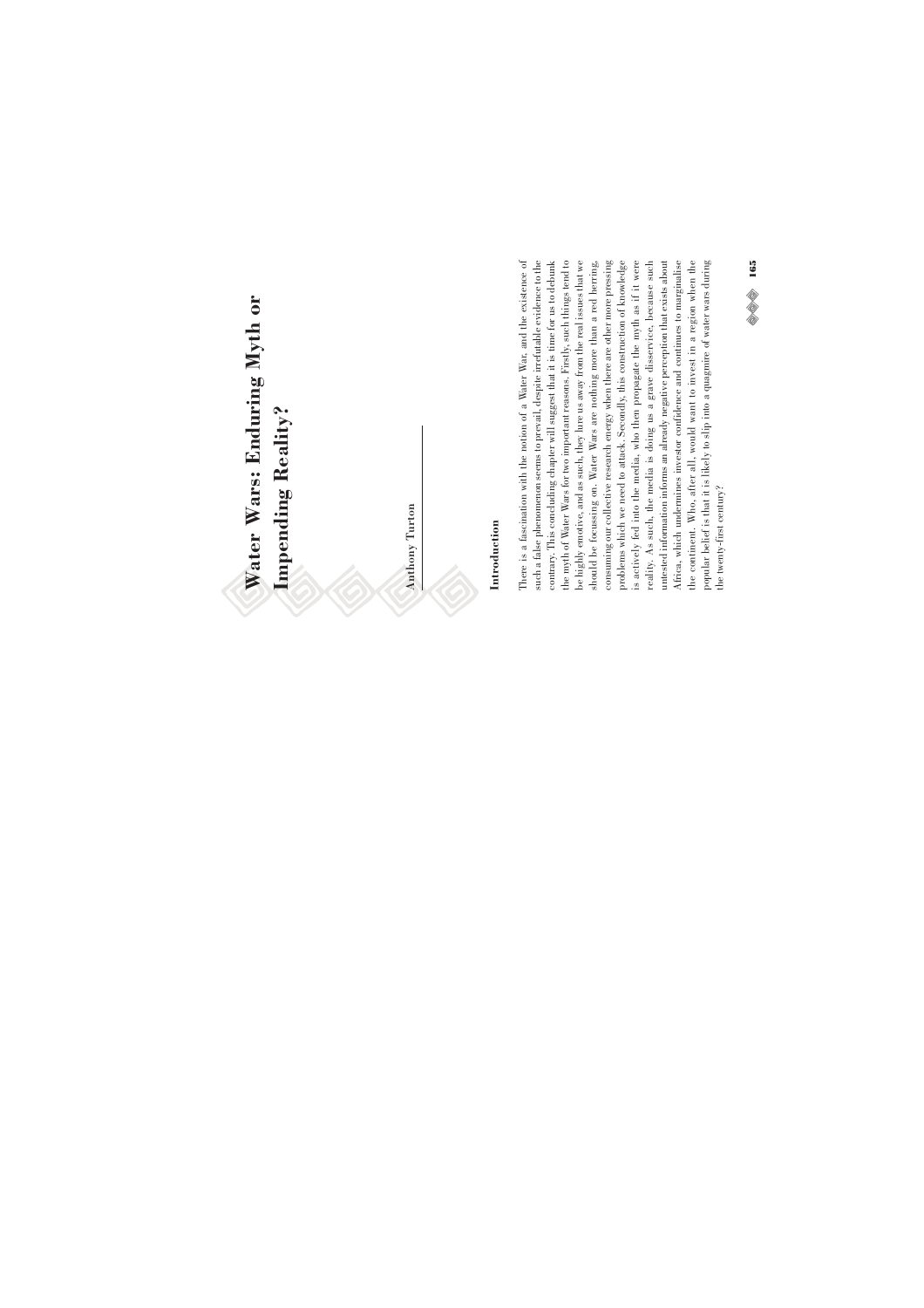# The myth of water wars **The myth of water wars**

Water Wars are nothing more than a myth. There is not a shred of evidence to support their existence in any of the chapters in this book. True, there is a lot of conflict, or potential conflict, over water resources. This is particularly true Water Wars are nothing more than a myth. There is not a shred of evidence to support their existence in any of the chapters in this book. True, there is a lot of conflict, or potential conflict, over water resources. This is particularly true where these water resources are found in shared river basins or aquifers. However, this does not mean a war over water. In this sense, we need concep-However, this does not mean a war over water. In this sense, we need concepual clarity (Turton 2000a). Water scarcity, as both a necessary and sufficient tual clarity (Turton 2000a). Water scarcity, as both a necessary and sufficient where these water resources are found in shared river basins or aquifers. condition for going to war, is an almost non-existent phenomenon. condition for going to war, is an almost non-existent phenomenon.

In this regard, it is illuminating to read the revealing findings of a Dispute Database. One of the main conclusions was that, 'the actual history of armed water conflict is somewhat less dramatic than the water wars literature would lead one to believe: a total of seven incidents, in three of which no been the case since at least 2,5000 BC, when the Sumerian city-states of hat was not even a true water war (Turton 2000), falling neatly, instead, into he definition of a quasi water war. These seven incidents are briefly as In this regard, it is illuminating to read the revealing findings of a comprehensive research project which used the Transboundary Freshwater comprehensive research project which used the Transboundary Freshwater Dispute Database. One of the main conclusions was that, 'the actual history of armed water conflict is somewhat less dramatic than the water wars literature would lead one to believe: a total of seven incidents, in three of which no hots were fired. As near as we can find, there has never been a single war shots were fired. As near as we can find, *there has never been a single war* Sought over water' (emphasis in the original text), (Wolf 1998:255) This has *fought over water*' (emphasis in the original text), (Wolf 1998:255) This has been the case since at least 2,5000 BC, when the Sumerian city-states of agash and Umma went to war over the right to exploit boundary channels. Lagash and Umma went to war over the right to exploit boundary channels along the Tigris River (Cooper 1983 as cited in Wolf 1998:255). However, that was not even a true water war (Turton 2000), falling neatly, instead, into the definition of a quasi water war. These seven incidents are briefly as along the Tigris River (Cooper 1983 as cited in Wolf 1998:255). However, follows (Wolf 1998:256): ollows (Wolf 1998:256):

- being divided in a convoluted fashion. No less than 12 years of • The 1948 partition between India and Pakistan saw the Indus Basin • The 1948 partition between India and Pakistan saw the Indus Basin being divided in a convoluted fashion. No less than 12 years of negotiations, led by the World Bank, resulted in the Indus Waters negotiations, led by the World Bank, resulted in the Indus Waters Agreement.
- Between 1951 and 1953, Syria and Israel exchanged sporadic fire • Between 1951 and 1953, Syria and Israel exchanged sporadic fire over Israeli water development in the Huhleh Basin. Israel moved over Israeli water development in the Huhleh Basin. Israel moved its freshwater intake to the Sea of Galilee. its freshwater intake to the Sea of Galilee.  $\ddot{\phantom{0}}$
- In 1958, Egypt mounted an unsuccessful military expedition into Egyptian government was elected in Sudan and the Nile Waters • In 1958, Egypt mounted an unsuccessful military expedition into disputed Nile riparian territories. Tensions eased when a prodisputed Nile riparian territories. Tensions eased when a pro-Egyptian government was elected in Sudan and the Nile Waters Agreement was signed. Agreement was signed.  $\ddot{\phantom{0}}$
- Between 1963 and 1964, border skirmishes between Somalia and • Between 1963 and 1964, border skirmishes between Somalia and Ethiopia erupted over disputed territories in the Ogaden Desert, which included some critical water (and oil) resources. Several which included some critical water (and oil) resources. Several hundred deaths occurred before the ceasefire. One element in this hundred deaths occurred before the ceasefire. One element in this conflict was the fact that the 1948 boundary had left Somali nomads conflict was the fact that the 1948 boundary had left Somali nomadsEthiopia erupted over disputed territories in the Ogaden Desert,  $\ddot{\phantom{0}}$

**Water wars**

'all-Arab' plan to divert the Jordan River headwaters, presumably in Between 1965 and 1966, Israel and Syria exchanged fire over the • Between 1965 and 1966, Israel and Syria exchanged fire over the 'all-Arab' plan to divert the Jordan River headwaters, presumably in under Ethiopian rule. under Ethiopian rule. l.

- order to counter the Israeli plans to develop the 'national water order to counter the Israeli plans to develop the 'national water In 1975, Iraq claimed that their water from the Euphrates was insuf-• In 1975, Iraq claimed that their water from the Euphrates was insufcarrier'. Construction of the Syrian diversion halted in July 1966. carrier'. Construction of the Syrian diversion halted in July 1966.  $\ddot{\phantom{0}}$
- ficient, citing upstream dam construction as the cause. This resulted ficient, citing upstream dam construction as the cause. This resulted in Syrian-Iraqi hostility with military posturing, but successful in Syrian-Iraqi hostility with military posturing, but successful mediation by Saudi Arabia eventually eased tensions. mediation by Saudi Arabia eventually eased tensions.
	- Between 1989 and 1991, two Senegalese peasants were killed in a • Between 1989 and 1991, two Senegalese peasants were killed in a dispute over grazing rights on the Senegal River. This sparked off dispute over grazing rights on the Senegal River. This sparked off ethnic and land reform tensions in the region, resulting in the death ethnic and land reform tensions in the region, resulting in the death of several hundred people. Significantly, the fighting was not of several hundred people. Significantly, the fighting was not between two armies, but between civilians from opposing sides. The between two armies, but between civilians from opposing sides. The army intervened and order was restored. army intervened and order was restored.  $\ddot{\phantom{0}}$

accept that water and conflict are deeply intertwined, therefore we need to We can therefore safely conclude, that based on available evidence, Water We can therefore safely conclude, that based on available evidence, Water Wars as defined by Turton (2000) are very rare indeed. In fact, their existence Wars as defined by Turton (2000) are very rare indeed. In fact, their existence is nothing more than a myth which deserves to be debunked. The conclusion is nothing more than a myth which deserves to be debunked. The conclusion of Wolf's comprehensive study serves as a wise warning in this regard — he of Wolf's comprehensive study serves as a wise warning in this regard — he said that, 'while water wars may be a myth, the connection between water and said that, 'while water wars may be a myth, the connection between water and oolitical stability certainly is not' (Wolf 1998:261). Consequently, we should political stability certainly is not' (Wolf 1998:261). Consequently, we should accept that water and conflict are deeply intertwined, therefore we need to focus more sharply on the finer nuances of this if we are to move forward with focus more sharply on the finer nuances of this if we are to move forward with the discipline of hydropolitics as a distinct branch of political science. the discipline of hydropolitics as a distinct branch of political science.

are in Angola, where major hydraulic installations on the Kunene River are When it comes to water as a target of war, there is vast literature to show When it comes to water as a target of war, there is vast literature to show that this is indeed true. However, this is not a water war. It can be regarded as a conventional form of war, with hydraulic installations as a tactical component (Turton 2000). The best examples of this in southern Africa at present nent (Turton 2000). The best examples of this in southern Africa at present are in Angola, where major hydraulic installations on the Kunene River are either damaged or malfunctioning, directly as the result of military action either damaged or malfunctioning, directly as the result of military action that this is indeed true. However, this is not a water war. It can be regarded as a conventional form of war, with hydraulic installations as a tactical compo-Meissner 2000). (Meissner 2000).

The existence of quasi Water Wars can also be found in southern Africa. In this case, the conflict is not over the resource itself, but the theatre of the In this case, the conflict is not over the resource itself, but the theatre of the conflict happens to coincide with aquatic environments. The best example of conflict happens to coincide with aquatic environments. The best example of his is the Kasikili/Sedudu Island issue, which was dealt with in the chapter this is the Kasikili/Sedudu Island issue, which was dealt with in the chapter by Ashton (2000). These are interesting cases in their own rights, because by Ashton (2000). These are interesting cases in their own rights, because despite the fact that the International Court of Justice has made a ruling on despite the fact that the International Court of Justice has made a ruling on The existence of quasi Water Wars can also be found in southern Africa.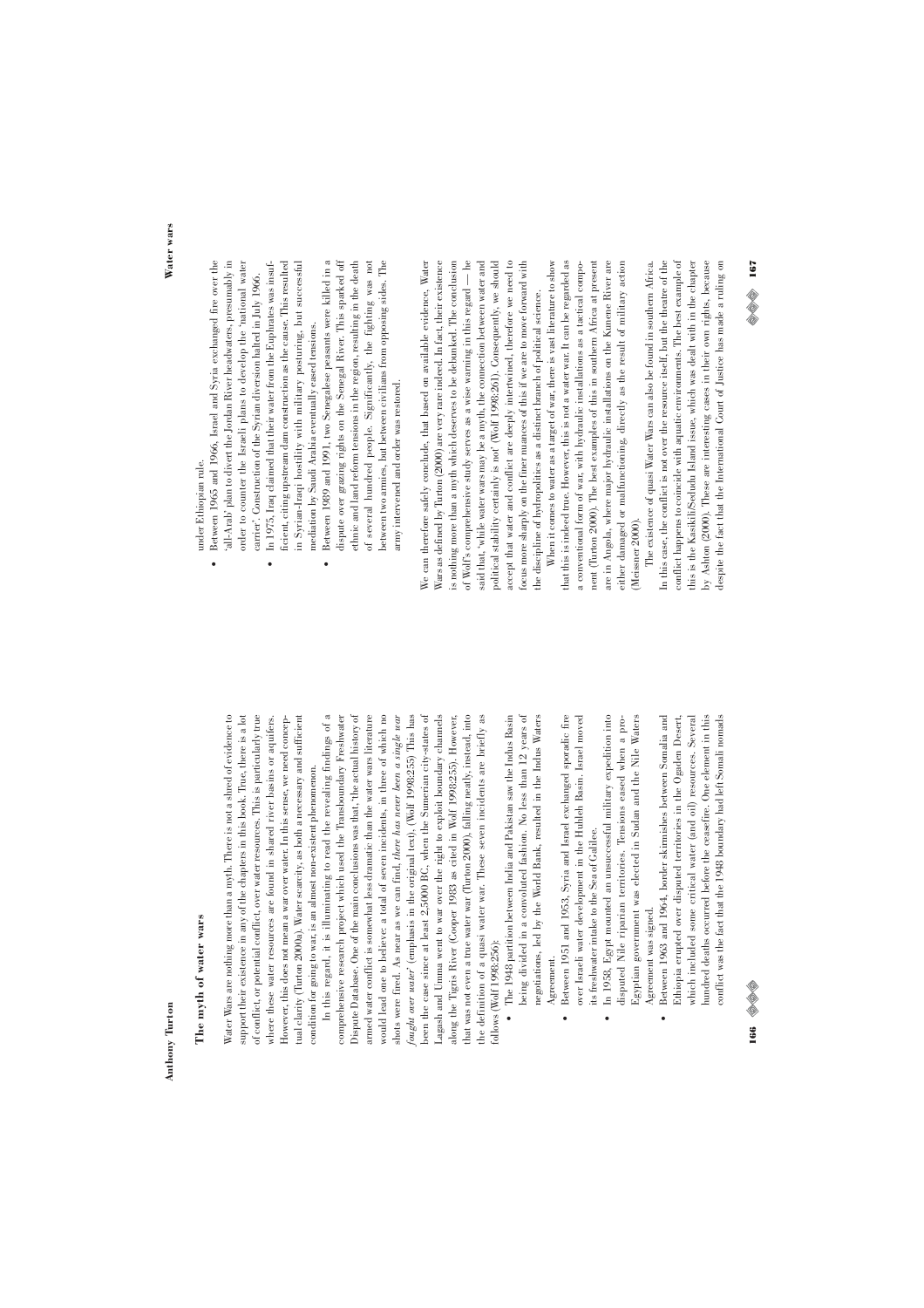and tectonic movements, which can in fact affect a number of other islands in the area. Clearly this is an interesting area of future work, and one that will the cases, the fundamental dynamics of the conflict have not been considered the cases, the fundamental dynamics of the conflict have not been considered in the judgements. The conflict can return, in response to fluvial dynamics in the judgements. The conflict can return, in response to fluvial dynamics and tectonic movements, which can in fact affect a number of other islands in the area. Clearly this is an interesting area of future work, and one that will yield rich pickings for the researcher. yield rich pickings for the researcher.

# The important emerging issues **The important emerging issues**

So, if Water Wars are unlikely - at least in the true sense of the definition -So, if Water Wars are unlikely – at least in the true sense of the definition – what are the really important hydropolitical issues that we should concern what are the really important hydropolitical issues that we should concern ourselves with? At least six distinct issues can be isolated at this time. ourselves with? At least six distinct issues can be isolated at this time.

more evident than in the activities of NGOs. In this regard, NGOs are likely to role players. This implies that conflict is inevitable as more role players The first major issue is that which relates to the role of civil society. Recent work (Turton & Meissner 2000) suggests that civil society has become Recent work (Turton & Meissner 2000) suggests that civil society has become an increasingly important role player within the water sector. Nowhere is this an increasingly important role player within the water sector. Nowhere is this more evident than in the activities of NGOs. In this regard, NGOs are likely to play a key role in at least three areas - the environment, human rights and play a key role in at least three areas – the environment, human rights and water service delivery - and should be regarded as legitimate hydropolitical water service delivery – and should be regarded as legitimate hydropolitical role players. This implies that conflict is inevitable as more role players become involved in what used to be the exclusive domain of the government. This conflict is likely to centre on the interaction between, and definition of, legitimate roles for each actor. Consequently, there is the need to conduct legitimate roles for each actor. Consequently, there is the need to conduct research into this problem, in order to map out the processes at work and research into this problem, in order to map out the processes at work and The first major issue is that which relates to the role of civil society. become involved in what used to be the exclusive domain of the government. This conflict is likely to centre on the interaction between, and definition of, suggest viable solutions. suggest viable solutions.

is alluded to in the Chonguica (2000) contribution. Elements of this are expanded on in the contribution by Du Plessis (2000). This is likely to become a major thrust of political science studies in the future, especially as countries of the world. To this end, the words of Rodal (1996) are illuminating: countries of the world. To this end, the words of Rodal (1996) are illuminating: The second major issue is that regarding environmental security, which The second major issue is that regarding environmental security, which is alluded to in the Chonguica (2000) contribution. Elements of this are expanded on in the contribution by Du Plessis (2000). This is likely to become a major thrust of political science studies in the future, especially as Environmental Diplomacy is increasingly brought to bear by the developed Environmental Diplomacy is increasingly brought to bear by the developed

[T]he environmental issue symbolises the logic and complexity of shaping spirit of world politics. ... Environmental issues symbolise the new agenda, a defining element in the emergence of a different what appear to be among the salient features of the post-Cold War In the West, at least, the health of the global environment is commonly perceived to be critical for the sustainability of civilisation, and yet to be in deepening crisis. Integral to this conception '[T]he environmental issue symbolises the logic and complexity of the new agenda, a defining element in the emergence of a different shaping spirit of world politics. ... Environmental issues symbolise what appear to be among the salient features of the post-Cold War [and] the emergence of an agenda comprising truly global issues. In the West, at least, the health of the global environment is commonly perceived to be critical for the sustainability of civilisation, and yet to be in deepening crisis. Integral to this conception [and] the emergence of an agenda comprising truly global issues.

**168** ©⊗

ical and economic system, grounded in the parochial interests of states and industries, is seen as a major part of the present of states and industries, is seen as a major part of the present serves as something of a unifying concept linking a range of serves as something of a unifying concept linking a range of is the idea that meeting the environmental challenge will require is the idea that meeting the environmental challenge will require new conceptions of security and of the national interest, and new new conceptions of security and of the national interest, and new forms of action and coordination. The existing international political and economic system, grounded in the parochial interests environmental problem. Indeed, the environment is seen as the environmental problem. Indeed, the environment is seen as the quintessential global issue. ... It is seen as being above ideology. It quintessential global issue. ... It is seen as being above ideology. It problems which need connected, transnational, complex strategies if they are to be treated. It is an element in statecraft, foreign if they are to be treated. It is an element in statecraft, foreign policy, Canada's relations with other states and in Canada's particforms of action and coordination. The existing international politproblems which need connected, transnational, complex strategies policy, Canada's relations with other states and in Canada's participation in international bodies'. ipation in international bodies'.

issue of conflict mitigation becomes relevant. Thus, the third major issue If environmental security is increasingly becoming an issue, and if Environmental Diplomacy is becoming a post-Cold War phenomenon, then the whole mental Diplomacy is becoming a post-Cold War phenomenon, then the whole issue of conflict mitigation becomes relevant. Thus, the third major issue relates to conflict mitigation, with two sides of the coin being evident. The one relates to conflict mitigation, with two sides of the coin being evident. The one side relates to conflict resolution, whereas the other side relates to conflict side relates to conflict resolution, whereas the other side relates to conflict If environmental security is increasingly becoming an issue, and if Environmitigation. A number of key issues are central to both of these components: mitigation. A number of key issues are central to both of these components:

- flow (caused by upstream use), in turn result in flooding and contribution by Meissner (2000) shows the value of developing a hydropolitical history of each major river basin. This will • We need to reach consensus on what a hydropolitical hotspot is and  $\bullet\quad$  We need to reach consensus on what a hydropolitical hotspot is and how we define it. This is complicated and not easy to develop. The how we define it. This is complicated and not easy to develop. The chain reaction of cascading problems is evident in Mozambique, where dams that are built downstream as the direct result of reduced where dams that are built downstream as the direct result of reduced flow (caused by upstream use), in turn result in flooding and unseasonal water supply on peasant land (Leestemaker 2000). The unseasonal water supply on peasant land (Leestemaker 2000). The contribution by Meissner (2000) shows the value of developing a hydropolitical history of each major river basin. This will help contextualise each conflict within a broader historical and help contextualise each conflict within a broader historical and geographical setting, and will assist with the generation of enduring geographical setting, and will assist with the generation of enduring chain reaction of cascading problems is evident in Mozambique, conflict mitigation strategies. conflict mitigation strategies.
- governance entails, and then transplant it from one basin setting to The role of good governance is also highlighted under this broad • The role of good governance is also highlighted under this broad heading (Mochebelele 2000). We need to understand what good heading (Mochebelele 2000). We need to understand what good governance entails, and then transplant it from one basin setting to another if we are to effectively mitigate conflict. An element of good another if we are to effectively mitigate conflict. An element of good governance is the establishment of a clear set of institutional guidelines that embrace the values of society (Nundwe  $\&$  Mulendema lines that embrace the values of society (Nundwe & Mulendema 2000). In this regard, the concept of the 'hydro-social contract' is of 2000). In this regard, the concept of the 'hydro-social contract' is of critical importance (Turton & Meissner 2000). Thus, we need to critical importance (Turton & Meissner 2000). Thus, we need to governance is the establishment of a clear set of institutional guide- $\ddot{\phantom{0}}$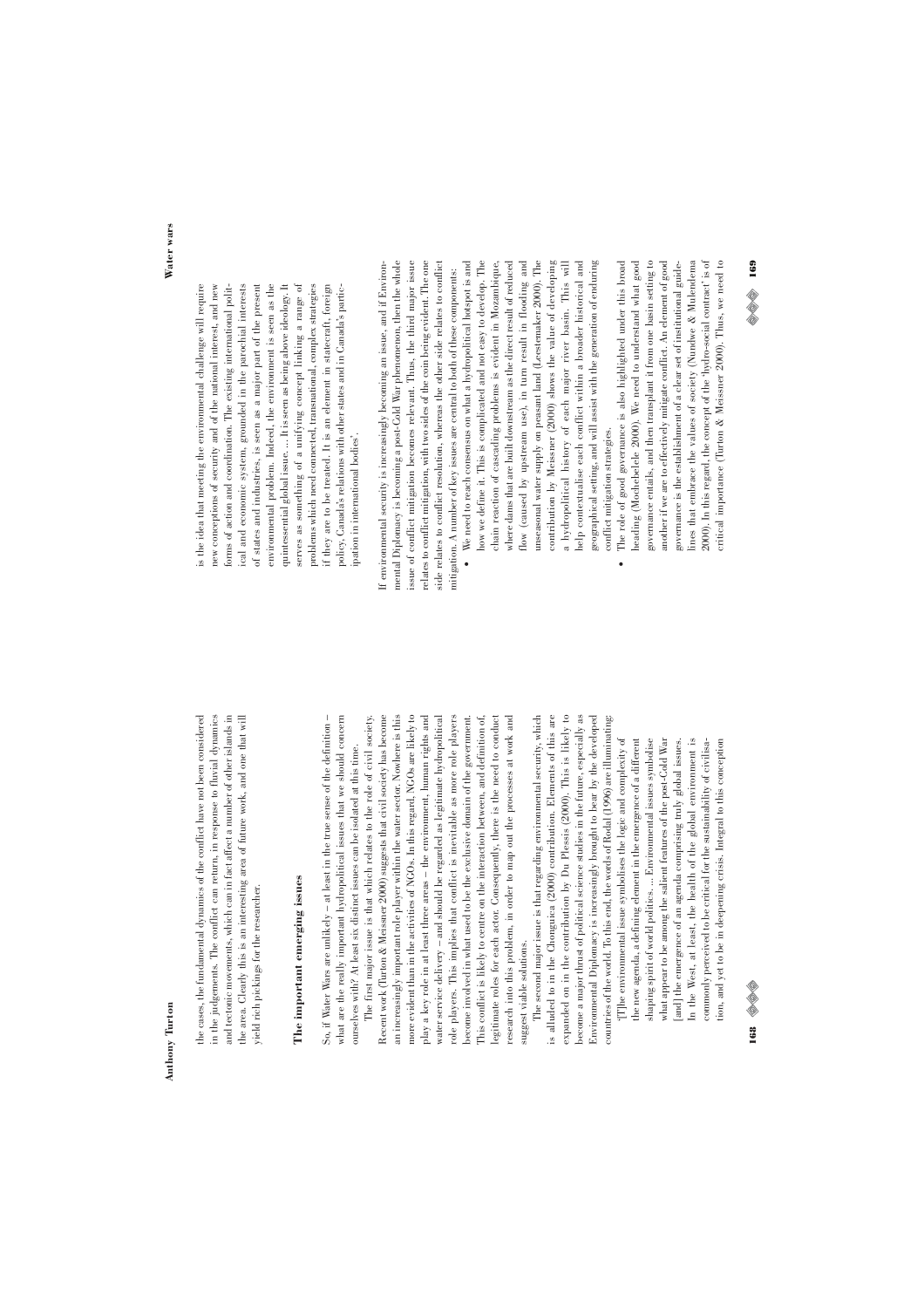understand this better. understand this better.

- each level is relevant, and each is potentially a source of endemic conflict. Thus, we need to map these out and understand them When talking of hotspots, the issue of geographic scale immediately • When talking of hotspots, the issue of geographic scale immediately comes to mind. What is a crucially important issue at the water-hole comes to mind. What is a crucially important issue at the water-hole or household level, seems to pale into insignificance at the internaor household level, seems to pale into insignificance at the international level. Wolf's (1998:261) finding - that there is an inverse tional level. Wolf's (1998:261) finding – that there is an inverse relationship between the level of geographic scale (ranging from the relationship between the level of geographic scale (ranging from the international down to the household or farmer) and the degree of international down to the household or farmer) and the degree of violence – is therefore highly relevant. In other words, an individual violence – is therefore highly relevant. In other words, an individual is more likely to resort to violence over water than a country is. Yet is more likely to resort to violence over water than a country is. Yet each level is relevant, and each is potentially a source of endemic conflict. Thus, we need to map these out and understand them better as part of a comprehensive conflict mitigation strategy at the better as part of a comprehensive conflict mitigation strategy at the SADC level.
- ical terms, this trade in 'Virtual Water' the water that is used to produce a crop or product - has offered a viable way of balancing the water budget at the strategic level. 'Virtual Water' is therefore likely to become increasingly relevant to conflict mitigation. Yet we to be understood is the implication of changing from a policy of An age-old coping strategy has been the use of trade. In hydropolit-• An age-old coping strategy has been the use of trade. In hydropolitical terms, this trade in 'Virtual Water' – the water that is used to produce a crop or product – has offered a viable way of balancing the water budget at the strategic level. 'Virtual Water' is therefore likely to become increasingly relevant to conflict mitigation. Yet we understand little of this process. Whereas a lot of work has been understand little of this process. Whereas a lot of work has been done in the Middle East/North Africa (MENA) region, most notably done in the Middle East/North Africa (MENA) region, most notably by Professor Tony Allan, very little has been done in southern by Professor Tony Allan, very little has been done in southern Africa. We need to ask this central question: can 'Virtual Water' Africa. We need to ask this central question: can 'Virtual Water' trade be an effective alternative to augmentation within the SADC Region, and if so, what do we need to do in order to implement this Region, and if so, what do we need to do in order to implement this as a coherent strategy? In truth, this is a complex problem, deserving a major research initiative. One critical issue which needs deserving a major research initiative. One critical issue which needs to be understood is the implication of changing from a policy of national self-sufficiency in food production, to one of food security. There are far-reaching ramifications regarding this issue, and we There are far-reaching ramifications regarding this issue, and we trade be an effective alternative to augmentation within the SADC as a coherent strategy? In truth, this is a complex problem, national self-sufficiency in food production, to one of food security. have not yet begun to map these out in a coherent way. have not yet begun to map these out in a coherent way.  $\ddot{\phantom{0}}$

This leads on to the fourth emerging hydropolitical issue, namely that of Sovereignty. At the heart of normal international political interaction is the concept of sovereignty, which is said to be indivisible and absolute, resulting basins, where you have two major issues confronting one another. On the This leads on to the fourth emerging hydropolitical issue, namely that of Sovereignty. At the heart of normal international political interaction is the concept of sovereignty, which is said to be indivisible and absolute, resulting in an international political milieu in which all states are treated as legal in an international political milieu in which all states are treated as legal equals. This is a myth however, as states are equal only in terms of legal equals. This is a myth however, as states are equal only in terms of legal iction. Nowhere is this problem more evident than in international river fiction. Nowhere is this problem more evident than in international river pasins, where you have two major issues confronting one another. On the

**Water wars**

one hand, state sovereignty as embodied in the United Nations Charter is taken to be absolute; whereas on the other hand, the changing consensus on taken to be absolute; whereas on the other hand, the changing consensus on the desirability of Integrated Catchment Management places the emphasis on the desirability of Integrated Catchment Management places the emphasis on the entire river basin as an integral unit. Thus, these two concepts are mutually exclusive of one another if interpreted in extreme forms. Consequently, acceptable middle ground needs to be found. In terms of this issue, the acceptable middle ground needs to be found. In terms of this issue, the one hand, state sovereignty as embodied in the United Nations Charter is the entire river basin as an integral unit. Thus, these two concepts are mutually exclusive of one another if interpreted in extreme forms. Consequently, following are becoming increasingly relevant: following are becoming increasingly relevant:

- The need to deconstruct the concept of sovereignty was expressed at • The need to deconstruct the concept of sovereignty was expressed at the Second World Water Forum at The Hague. In this regard, there the Second World Water Forum at The Hague. In this regard, there has been a call for the acceptance that national sovereignty is limited has been a call for the acceptance that national sovereignty is limited by the respect for the sovereignty and rights of other states (GCI by the respect for the sovereignty and rights of other states (GCI 2000b:61). We need to map out the ramifications of this new trend. 2000b:61). We need to map out the ramifications of this new trend.
- priate water in a given international river basin, the alternative needs-based paradigm suggests that we should approach the issue of needs-based approach is inherently conciliatory. This debate is likely to find ready supporters in the southern African region. are likely to support the needs-based model, while upstream states are likely to support the rights-based model. There are clearly Related to this is the emerging debate on rights versus needs, which • Related to this is the emerging debate on rights versus needs, which was also evident at both the 1999 Stockholm Water Symposium and was also evident at both the 1999 Stockholm Water Symposium and the Second World Water Forum at The Hague. Whereas the absolute the Second World Water Forum at The Hague. Whereas the absolute sovereignty paradigm focuses on the rights that states have to appropriate water in a given international river basin, the alternative needs-based paradigm suggests that we should approach the issue of allocation in a more humane way. An example of the former is the allocation in a more humane way. An example of the former is the Harmon Doctrine, and an example of the latter is the principle of Harmon Doctrine, and an example of the latter is the principle of equitable utilisation as found in the Helsinki Rules. This is gaining equitable utilisation as found in the Helsinki Rules. This is gaining credibility and is extremely important from a conflict mitigation credibility and is extremely important from a conflict mitigation perspective, because the rights-based approach is inherently perspective, because the rights-based approach is inherently conflictual (being based on the zero-sum principle), whereas the conflictual (being based on the zero-sum principle), whereas the Downstream states which have a heavy reliance on exogenous water Downstream states which have a heavy reliance on exogenous water are likely to support the rights-based model. There are clearly implications for this which we need to start understanding in a more implications for this which we need to start understanding in a more sovereignty paradigm focuses on the rights that states have to approneeds-based approach is inherently conciliatory. This debate is likely to find ready supporters in the southern African region. are likely to support the needs-based model, while upstream states profound manner. profound manner.  $\ddot{\phantom{0}}$ 
	- wars as defined by Turton (2000a), and southern Africa has a number of potential hotspots under this heading. At the time of Linked to the notion of sovereignty is the problem of international • Linked to the notion of sovereignty is the problem of international border disputes. These typically fall into the category of quasi-water border disputes. These typically fall into the category of quasi-water wars as defined by Turton (2000a), and southern Africa has a number of potential hotspots under this heading. At the time of writing, there are tensions over the various islands in the Zambezi Basin around the Caprivi Strip, and the ramifications of shifting the Basin around the Caprivi Strip, and the ramifications of shifting the bouth African/Namibian border to the centre of the Orange River writing, there are tensions over the various islands in the Zambezi

South African/Namibian border to the centre of the Orange River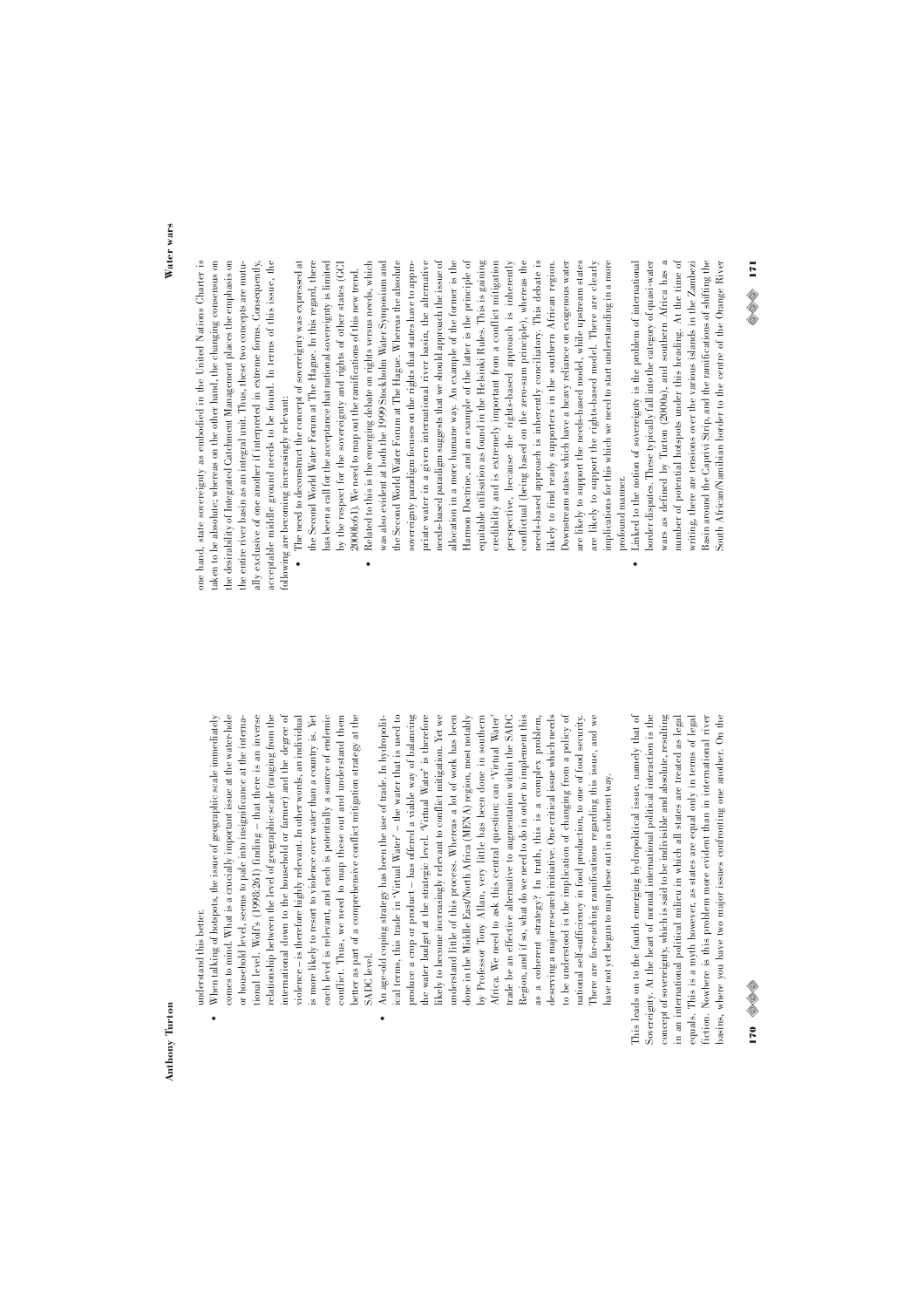We need to unravel the dynamics of these issues further, so that we (Ashton 2000) are only starting to be appreciated by government. We need to unravel the dynamics of these issues further, so that we (Ashton 2000) are only starting to be appreciated by government. can effectively resolve them in a peaceful and sustainable manner. can effectively resolve them in a peaceful and sustainable manner.

oipelines, canals and aquifers. Plans exist to augment supply by building a oipeline from the Okavango River at Rundu. There is a network of pipelines and canals which take water from the Kunene River into Owamboland. Plans exist for harnessing water from the Congo (Zaire) River and transferring it to civil war that appears to be unstoppable. The first phase of the North-South Carrierhas been completed in Botswana, and additional phases are being planned (Chenje & Johnson 1996:202). The Matebeleland Zambezi Water Project is planned to take water from the Zambezi River to Bulawayo (Chenje & Johnson 1996:174) (Berry & Nel 1993), but at present no funding is & Johnson 1996:174) (Berry & Nel 1993), but at present no funding is Water Project which is already in existence. These pipelines are getting The fifth emerging hydropolitical issue is directly related to water scarcity at The fifth emerging hydropolitical issue is directly related to water scarcity at the regional level. Southern Africa is characterised at present by the developthe regional level. Southern Africa is characterised at present by the development (or planning) of major inter-basin transfers of water, some of which cross ment (or planning) of major inter-basin transfers of water, some of which cross nternational borders. Some of these projects are extremely ambitious. The international borders. Some of these projects are extremely ambitious. The Eastern National Water Carrier in Namibia is a complex system of dams, pipelines, canals and aquifers. Plans exist to augment supply by building a pipeline from the Okavango River at Rundu. There is a network of pipelines and canals which take water from the Kunene River into Owamboland. Plans exist for harnessing water from the Congo (Zaire) River and transferring it to Namibia. This would traverse Angola, linking at least three different southern Namibia. This would traverse Angola, linking at least three different southern African countries, one of which (Angola) has been the centre of an ongoing African countries, one of which (Angola) has been the centre of an ongoing civil war that appears to be unstoppable. The first phase of the North-South Carrierhas been completed in Botswana, and additional phases are being planned (Chenje & Johnson 1996:202). The Matebeleland Zambezi Water Project is planned to take water from the Zambezi River to Bulawayo (Chenje available. Indications are that this may be linked, at some future date, with available. Indications are that this may be linked, at some future date, with he North-South Carrier in Botswana. Then there is the Lesotho Highlands the North-South Carrier in Botswana. Then there is the Lesotho Highlands Water Project which is already in existence. These pipelines are getting increasingly complex, costly and vulnerable to the vagaries of international increasingly complex, costly and vulnerable to the vagaries of international political tensions. Thus, we need to develop a deeper understanding of the political tensions. Thus, we need to develop a deeper understanding of the politics of pipelines (Turton 2000b) within the context of SADC. The central politics of pipelines (Turton 2000b) within the context of SADC. The central Eastern National Water Carrier in Namibia is a complex system of dams, questions here are: questions here are:

- $\bullet$  Who benefits? • Who benefits?
	- Who pays?
- To what extent is resource capture justifiable? • To what extent is resource capture justifiable?
	- What are the impacts on the environment?  $\bullet$  What are the impacts on the environment?  $\ddot{\phantom{0}}$
- Can 'Virtual Water' trade be a viable alternative to pipeline develop-• Can 'Virtual Water' trade be a viable alternative to pipeline development, and if so, what needs to be done to make this sustainable? ment, and if so, what needs to be done to make this sustainable?

with are becoming increasingly complex. As Wolf (1998:263) notes, water is an interdisciplinary resource, therefore the attendant disputes can only be resolved through active dialogue between and among disciplines. This is of Sixthly, we need to grasp the fact that the problems we are being confronted Sixthly, we need to grasp the fact that the problems we are being confronted with are becoming increasingly complex. As Wolf (1998:263) notes, water is an interdisciplinary resource, therefore the attendant disputes can only be resolved through active dialogue between and among disciplines. This is of

critical importance if we are to effectively mitigate against the conflict critical importance if we are to effectively mitigate against the conflict between bureaucratic entities, and within the broader framework of SADC. Io this end, we need to look to the SADC Water Sector and ask what needs to be done to empower this structure in order to make it an effective vehicle for delivery? One important element of this problem is the establishment of a delivery? One important element of this problem is the establishment of a Another critical element is how we deal with the issue of historically advantaged versus historically disadvantaged institutions. Thus, we are confronted with the challenge of developing capacity - against the trends of potential in the southern African region. Consequently, we need to focus on potential in the southern African region. Consequently, we need to focus on the development of a multidisciplinary capacity, across international borders, between bureaucratic entities, and within the broader framework of SADC. To this end, we need to look to the SADC Water Sector and ask what needs to be done to empower this structure in order to make it an effective vehicle for set of concepts and models which can be used to link the various disciplines. Another critical element is how we deal with the issue of historically advantaged versus historically disadvantaged institutions. Thus, we are confronted with the challenge of developing capacity – against the trends of the historically skewed patterns which characterise southern Africa the historically skewed patterns which characterise southern Africa – the development of a multidisciplinary capacity, across international borders, set of concepts and models which can be used to link the various disciplines. between countries, institutions and disciplines. between countries, institutions and disciplines.

dilute those efforts and undermine the long-term need to develop effective These six issues are the important ones, deserving of our undivided These six issues are the important ones, deserving of our undivided attention. Therefore, to focus any more energy on Water Wars will merely attention. Therefore, to focus any more energy on Water Wars will merely dilute those efforts and undermine the long-term need to develop effective coping strategies to ensure social stability in a region facing increasing levels coping strategies to ensure social stability in a region facing increasing levels of water scarcity. of water scarcity.

# Proposed research project for southern Africa **Proposed research project for southern Africa**

in southern Africa is a regional map of existing and potential hydropolitical with a solid foundation of empirically derived data on which they can base future decisions. This will go a long way to mitigate conflict before it flares up to unmanageable proportions. We therefore need a three phased approach to Having noted that the Water War debate is largely sterile, and then having Having noted that the Water War debate is largely sterile, and then having suggested six more fruitful areas of hydropolitical research, it now becomes possible to propose a focussed research agenda for consideration by various unding agencies, governments and institutions. It seems that what is needed funding agencies, governments and institutions. It seems that what is needed in southern Africa is a regional map of existing and potential hydropolitical notspots. In short, we need an atlas of such problem areas, capable of overcoming the issue of scale. Such a venture would provide decision-makers with a solid foundation of empirically derived data on which they can base future decisions. This will go a long way to mitigate conflict before it flares up to unmanageable proportions. We therefore need a three phased approach to suggested six more fruitful areas of hydropolitical research, it now becomes possible to propose a focussed research agenda for consideration by various hotspots. In short, we need an atlas of such problem areas, capable of overcoming the issue of scale. Such a venture would provide decision-makers he problem. the problem.

Phase 1 would entail the development of a clearer conceptual understanding of what we actually mean when we refer to a 'hydropolitical hotspot'. Ideally, this would be consensus-based and would cross all of the internacional borders within SADC. The outcome of this initial process would tional borders within SADC. The outcome of this initial process would consist of two distinct items: Firstly, there would be a general understanding tconsist of two distinct items: Firstly, there would be a general understanding Phase 1 would entail the development of a clearer conceptual understanding of what we actually mean when we refer to a 'hydropolitical hotspot'. Ideally, this would be consensus-based and would cross all of the interna-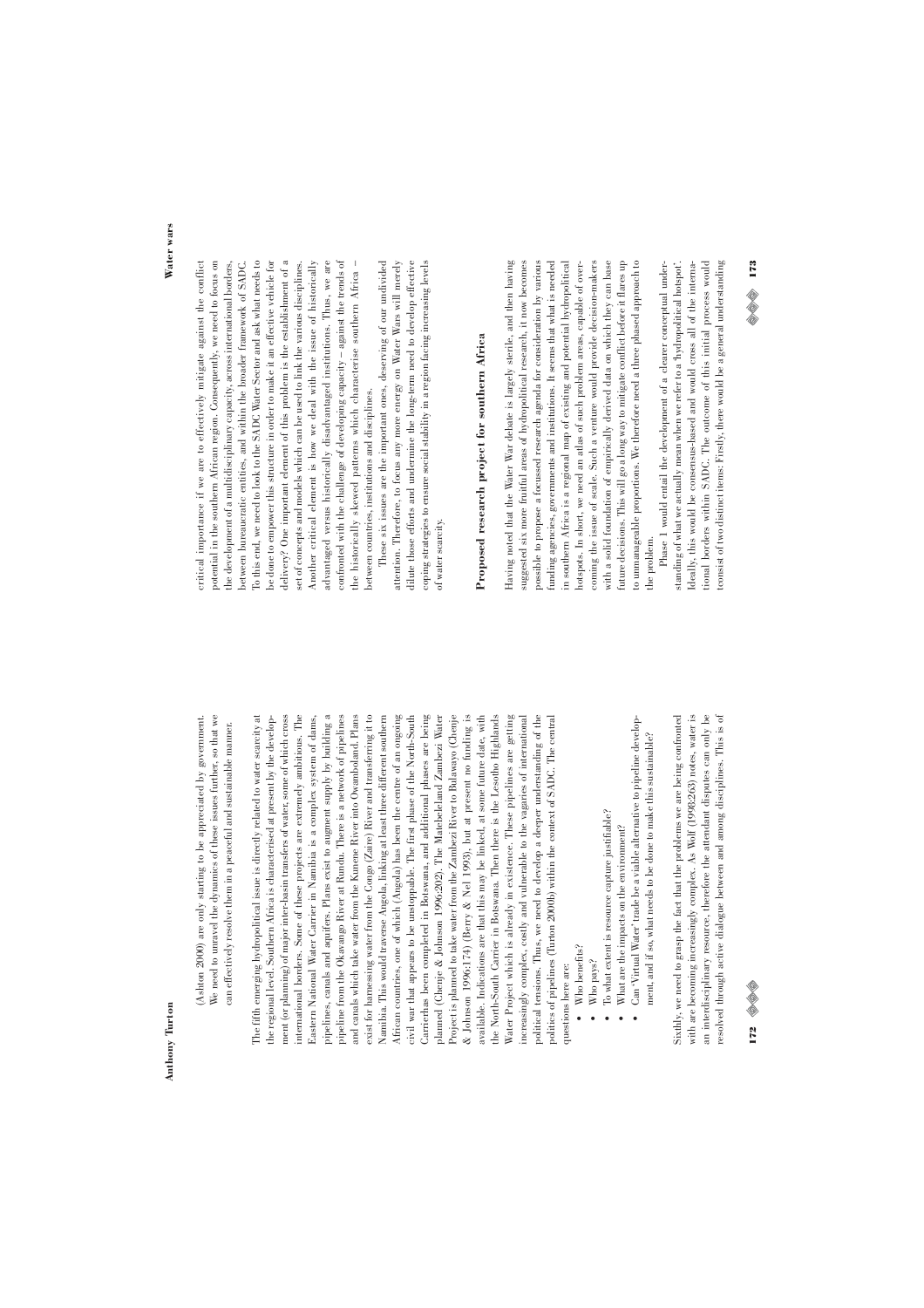has been achieved, then this concept would be legitimate; Secondly, there should be a clearly defined research methodology, capable of being used in of what is meant by the term 'hydropolitical hotspot'. If sufficient consensus of what is meant by the term 'hydropolitical hotspot'. If sufficient consensus has been achieved, then this concept would be legitimate; Secondly, there should be a clearly defined research methodology, capable of being used in every river basin in southern Africa. This will have to be developed in close every river basin in southern Africa. This will have to be developed in close consultation with a wide spectrum of role players. consultation with a wide spectrum of role players.

Phase 2 would then consist of a number of independent studies, at the Phase 2 would then consist of a number of independent studies, at the level of the respective river basins, but using the agreed methodology that level of the respective river basins, but using the agreed methodology that emerged from Phase 1. Ideally these studies would focus on the major river emerged from Phase 1. Ideally these studies would focus on the major river basins, but if possible, the entire SADC region should be covered. The end basins, but if possible, the entire SADC region should be covered. The end product of this process would be a series of basin-wide studies, all using the product of this process would be a series of basin-wide studies, all using the same methodology and sharing a common terminology. same methodology and sharing a common terminology.

Phase 3 would then entail the synthesis of these basin-wide studies into would show up every existing and potential problem area; Secondly, a coherent conflict mitigation plan will be developed for consideration by SADC and member countries; Thirdly, scientists from a wide variety of SADC and member countries; Thirdly, scientists from a wide variety of Phase 3 would then entail the synthesis of these basin-wide studies into one coherent Atlas. Ideally, this phase would result in three distinct end one coherent Atlas. Ideally, this phase would result in three distinct end products: Firstly, a Hydropolitical Hotspot Atlas would be generated, which products: Firstly, a Hydropolitical Hotspot Atlas would be generated, which would show up every existing and potential problem area; Secondly, a coherent conflict mitigation plan will be developed for consideration by disciplines, from across the entire SADC region, would be able to see the disciplines, from across the entire SADC region, would be able to see the problem in a more holistic way, and attack it with an arsenal of newly-defined problem in a more holistic way, and attack it with an arsenal of newly-defined concepts and models that are both indigenous and appropriate. concepts and models that are both indigenous and appropriate.

# **Conclusion**

authors have covered a wide variety of topics, some of them from a broader African perspective. While it seems doubtful that Water Wars will happen, In fact, conflict over water resources is likely to escalate, but probably only at the sub-national level. It is abundantly clear that within southern Africa, we This book has been an attempt to start the journey towards the establishment This book has been an attempt to start the journey towards the establishment of a regional hydropolitical conflict mitigation/resolution capability. The of a regional hydropolitical conflict mitigation/resolution capability. The authors have covered a wide variety of topics, some of them from a broader his does not mean to say that conflict over water will simply go away. It won't! In fact, conflict over water resources is likely to escalate, but probably only at the sub-national level. It is abundantly clear that within southern Africa, we already have the necessary goodwill to cooperate in a peaceful way. Our already have the necessary goodwill to cooperate in a peaceful way. Our combined challenge is to transform the prevailing negative peace - the mere combined challenge is to transform the prevailing negative peace – the mere absence of open hostility - to a condition of positive peace - the existence of absence of open hostility – to a condition of positive peace — the existence of all the necessary pre-conditions for prosperity, investment, job creation and all the necessary pre-conditions for prosperity, investment, job creation and African perspective. While it seems doubtful that Water Wars will happen, this does not mean to say that conflict over water will simply go away. It won't! social stability. social stability.

For this to happen, at least four key elements are needed. SADC must For this to happen, at least four key elements are needed. SADC must get fully involved in the process. We also need the full political commitment get fully involved in the process. We also need the full political commitment

174 ©⊗

**Water wars**

of all of the regions' leaders. From this, the development of solid institutional reason, a unique and specific research project has been proposed - the nately help generate the blueprint for sustainable peace. In short, unless we effectively develop second-order resources where they are needed in the vater sector, social instability is likely to result from increasing levels of of all of the regions' leaders. From this, the development of solid institutional structures must evolve. These, in turn, must be empowered with the necessary intellectual and financial capital. In short, the so-called second-order sary intellectual and financial capital. In short, the so-called second-order resources are likely to be the key determinants of our joint futures. For that resources are likely to be the key determinants of our joint futures. For that reason, a unique and specific research project has been proposed — the Hydropolitical Hotspot Atlas of Southern Africa. If adopted, it will foster Hydropolitical Hotspot Atlas of Southern Africa. If adopted, it will foster cooperation across international borders, develop intellectual capital and cooperation across international borders, develop intellectual capital and redistribute this scarce resource in a more equitable way, which will ultimately help generate the blueprint for sustainable peace. In short, unless we effectively develop second-order resources where they are needed in the water sector, social instability is likely to result from increasing levels of structures must evolve. These, in turn, must be empowered with the necesredistribute this scarce resource in a more equitable way, which will ultivater scarcity. water scarcity.

# **References**

- Ashton, P., 2000, Southern African Water Conflicts: Are they Inevitable or Preventable? in Ashton, P., 2000, Southern African Water Conflicts: Are they Inevitable or Preventable? in Solomon, H. and Turton, A.R., (eds), Water Wars: Enduring Myth or Impending Reality? Solomon, H. and Turton, A.R., (eds), *Water Wars: Enduring Myth or Impending Reality?* Durban: ACCORD. Durban: ACCORD.
- Berry, B. and Nel, E., 1993, 'Operation Pipeline' Bulawayo's Search for Water, in Geography, Berry, B. and Nel, E., 1993, 'Operation Pipeline' – Bulawayo's Search for Water, in *Geography*, No.78, pp.312-315. No.78, pp.312-315.
- Chonguica, E., 2000, Water and the Environment as a Locus for Conflict in Southern Africa, in Chonguica, E., 2000, Water and the Environment as a Locus for Conflict in Southern Africa, in GCI, (2000a), Water for Peace in the Middle East and Southern Africa, Geneva: Green GCI, (2000a), *Water for Peace in the Middle East and Southern Africa*, Geneva: Green Cross International. Cross International.
- Chenje, M. and Johnson, P., (eds), 1996, Water in Southern Africa, Maseru/Harare Chenje, M. and Johnson, P., (eds), 1996, *Water in Southern Africa*, Maseru/Harare: SADC/IUCN/SARDC. SADC/IUCN/SARDC.
- Cooper, J., 1983, Reconstructing History from Ancient Inscriptions: The Lagash-Umma Border Cooper, J., 1983, *Reconstructing History from Ancient Inscriptions: The Lagash-Umma Border* Conflict, Malibu: Undena.

*Conflict*, Malibu: Undena.

- Du Plessis, A., 2000, Charting the Course of the Water Discourse through the Fog of Du Plessis, A., 2000, Charting the Course of the Water Discourse through the Fog of International Relations Theory, in Solomon, H. and Turton, A.R., (eds), Water Wars: International Relations Theory, in Solomon, H. and Turton, A.R., (eds), *Water Wars:*
- GCI, 2000(a), Water for Peace in the Middle East and Southern Africa, Geneva: Green Cross GCI, 2000(a), *Water for Peace in the Middle East and Southern Africa*, Geneva: Green Cross Enduring Myth or Impending Reality? Durban: ACCORD. *Enduring Myth or Impending Reality?* Durban: ACCORD.
- GCI, 2000(b), National Sovereignty and International Watercourses, Geneva: Green Cross GCI, 2000(b), *National Sovereignty and International Watercourses*, Geneva: Green Cross International. International.

International.

International.

Leestemaker, J., 2000, The Domino Effect. A Downstream Perspective on Water Management in Leestemaker, J., 2000, The Domino Effect. A Downstream Perspective on Water Management in Southern Africa, in GCI, 2000(a), Water for Peace in the Middle East and Southern Africa, Southern Africa, in GCI, 2000(a), *Water for Peace in the Middle East and Southern Africa*, Geneva: Green Cross International. Geneva: Green Cross International.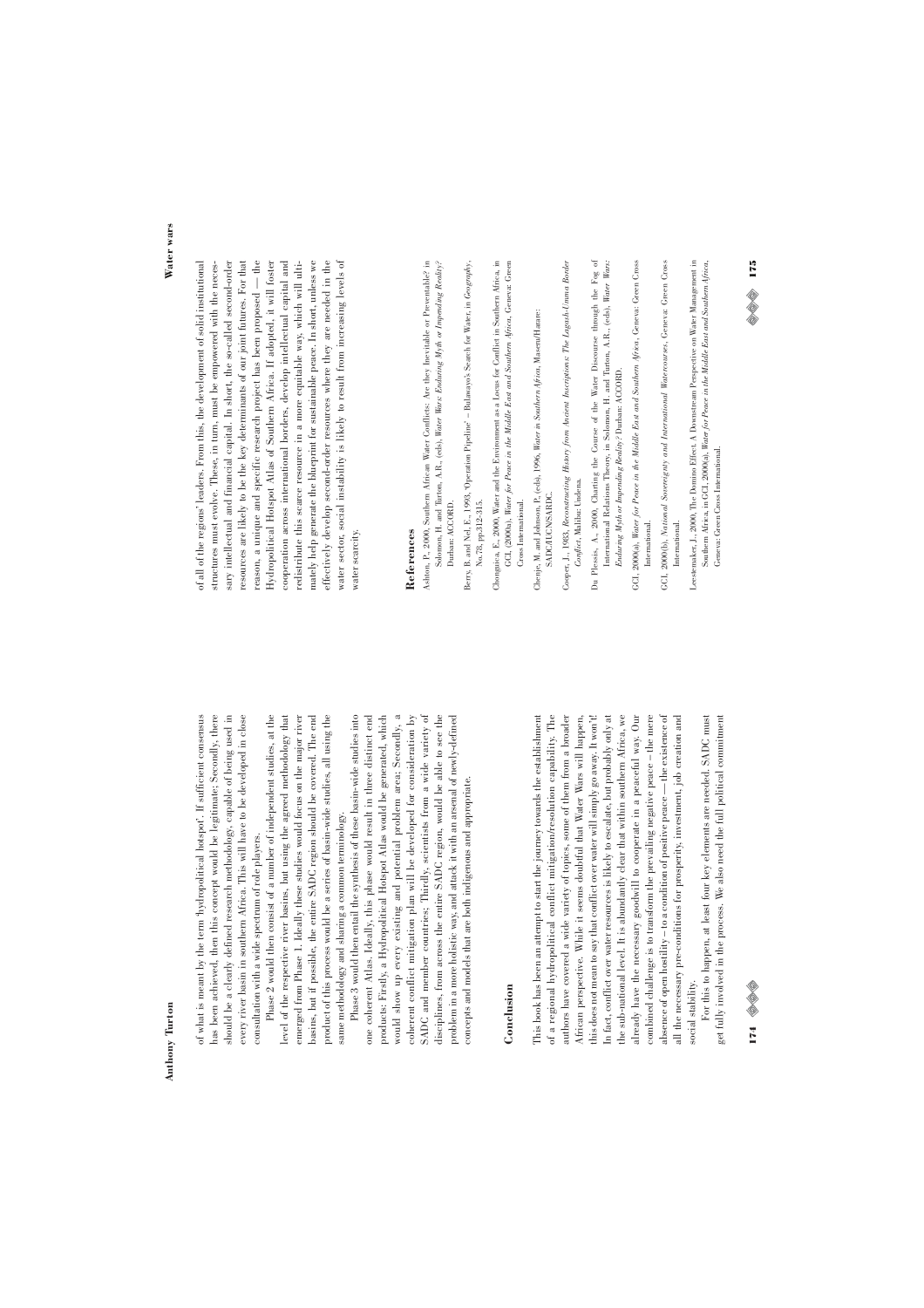- Meissner, R., 2000, Hydropolitical Hotspots in Southern Africa: The Case of the Kunene River, Meissner, R., 2000, Hydropolitical Hotspots in Southern Africa: The Case of the Kunene River, in Solomon, H. and Turton, A.R., (eds), Water Wars: Enduring Myth or Impending Reality? in Solomon, H. and Turton, A.R., (eds), *Water Wars: Enduring Myth or Impending Reality?* Durban: ACCORD. Durban: ACCORD.
- Mochebelele, R.T., 2000, Good Governance and the Avoidance of Conflicts: The Lesotho Mochebelele, R.T., 2000, Good Governance and the Avoidance of Conflicts: The Lesotho Highlands Water Project Experience, in GCI, 2000(a), Water for Peace in the Middle East Highlands Water Project Experience, in GCI, 2000(a), *Water for Peace in the Middle East* and Southern Africa, Geneva: Green Cross International. *and Southern Africa*, Geneva: Green Cross International.
- Nundwe, C.D. and Mulendema, C., 2000, Mitigation of Conflicts derived from Water Use-related Nundwe, C.D. and Mulendema, C., 2000, Mitigation of Conflicts derived from Water Use-related Problems - Zambia, in GCI, 2000(a), Water for Peace in the Middle East and Southern Problems – Zambia, in GCI, 2000(a), *Water for Peace in the Middle East and Southern* Africa, Geneva: Green Cross International. *Africa*, Geneva: Green Cross International.
- Rodal, B., 1996, The Environment and Changing Concepts of Security, Commentary No.47, Rodal, B., 1996, *The Environment and Changing Concepts of Security*, Commentary No.47, Canadian Security Intelligence Service Publication, ISSN 1192-277X, Catalogue JS73-Canadian Security Intelligence Service Publication, ISSN 1192-277X, Catalogue JS73- 1/47, available from CSIS, P.O.Box 9732, Postal Station T, Ottawa, Ontario K1G 4G4, 1/47, available from CSIS, P.O.Box 9732, Postal Station T, Ottawa, Ontario K1G 4G4, Canada.
- Turton, A.R., 2000(a), Water Wars in Southern Africa: Challenging Conventional Wisdom, in Solomon, H. and Turton, A.R., (eds), Water Wars: Endaring Myth or Impending Reality? Turton, A.R., 2000(a), Water Wars in Southern Africa: Challenging Conventional Wisdom, in Solomon, H. and Turton, A.R., (eds), *Water Wars: Enduring Myth or Impending Reality?* Durban: ACCORD. Durban: ACCORD.
- Turton, A.R., 2000(b), Precipitation, People, Pipelines and Power: Towards a 'Virtual Water' Turton, A.R., 2000(b), Precipitation, People, Pipelines and Power: Towards a 'Virtual Water' Based Political Ecology Discourse, in Stott, P. and Sullivan, S., (eds), Political Ecology: Based Political Ecology Discourse, in Stott, P. and Sullivan, S., (eds), *Political Ecology:* Science, Myth and Power, London: Edward Arnold. *Science, Myth and Power*, London: Edward Arnold.
- Turton, A.R. and Meissner, R., 2000, The Hydro Social Contract and its Manifestation in Society, Turton, A.R. and Meissner, R., 2000, *The Hydro Social Contract and its Manifestation in Society*, AWIRU Occasional Paper, Forthcoming in a book as yet untitled. Available from Website *AWIRU Occasional Paper*, Forthcoming in a book as yet untitled. Available from Website <http://www.up.ac.za/academic/libarts/polsci/awiru>. <http://www.up.ac.za/academic/libarts/polsci/awiru>.
- Wolf, A.T., 1998, Conflict and Cooperation along International Waterways, in Water Policy, Vol.1, Wolf, A.T., 1998, Conflict and Cooperation along International Waterways, in *Water Policy*, Vol.1, pp.251-265. pp.251-265.

# Notes on Contributors **Notes on Contributors**

# **Peter Ashton**

and received his PhD in aquatic plant ecology in 1983. He is a Professional Member of the South African Institute of Ecologists and Environmental consultancies in several African countries. Peter Ashton was elected as consultancies in several African countries. Peter Ashton was elected as Vice-President of the International Commission on Water Quality (ICWQ) of He has studied the impact of land use and development projects on the He has studied the impact of land use and development projects on the ment. He has a special interest in the role of aquatic ecological issues in decision-making processes for conflict prevention or resolution, and the Dr. Peter Ashton trained as a botanist at Rhodes University in Grahamstown Dr. Peter Ashton trained as a botanist at Rhodes University in Grahamstown and received his PhD in aquatic plant ecology in 1983. He is a Professional Member of the South African Institute of Ecologists and Environmental Scientists, and is also a member of eight other South African and international scientific associations. He has been employed by the CSIR since 1975 tional scientific associations. He has been employed by the CSIR since 1975 as a water quality and resources specialist, and was appointed as Divisional as a water quality and resources specialist, and was appointed as Divisional Fellow on 1 January 1998. He has carried out environmental studies and Fellow on 1 January 1998. He has carried out environmental studies and Vice-President of the International Commission on Water Quality (ICWQ) of the International Association of Hydrological Sciences (IAHS) (1999-2003), and was also appointed as Honourary Professor of Water Resources Management at the University of Pretoria for a three-year term (1999-2002). quantity and quality of water resources and, in particular, their effects on quantity and quality of water resources and, in particular, their effects on aquatic ecosystems, as well as their role in integrated catchment management. He has a special interest in the role of aquatic ecological issues in decision-making processes for conflict prevention or resolution, and the management of water resources in shared river basins. Peter Ashton is the management of water resources in shared river basins. Peter Ashton is the author and co-author of more than 80 articles on aquatic plant ecology and author and co-author of more than 80 articles on aquatic plant ecology and management, phytoplankton succession patterns, nutrient cycling, saline management, phytoplankton succession patterns, nutrient cycling, saline lakes, general limnology, the impacts of development on aquatic ecosystems, water resource management in shared river basins. In addition, he is the water resource management in shared river basins. In addition, he is the author and co-author of more than 70 technical reports for external contract author and co-author of more than 70 technical reports for external contract Scientists, and is also a member of eight other South African and internathe International Association of Hydrological Sciences (IAHS) (1999-2003), and was also appointed as Honourary Professor of Water Resources Management at the University of Pretoria for a three-year term (1999-2002). aquatic ecosystems, as well as their role in integrated catchment managelakes, general limnology, the impacts of development on aquatic ecosystems,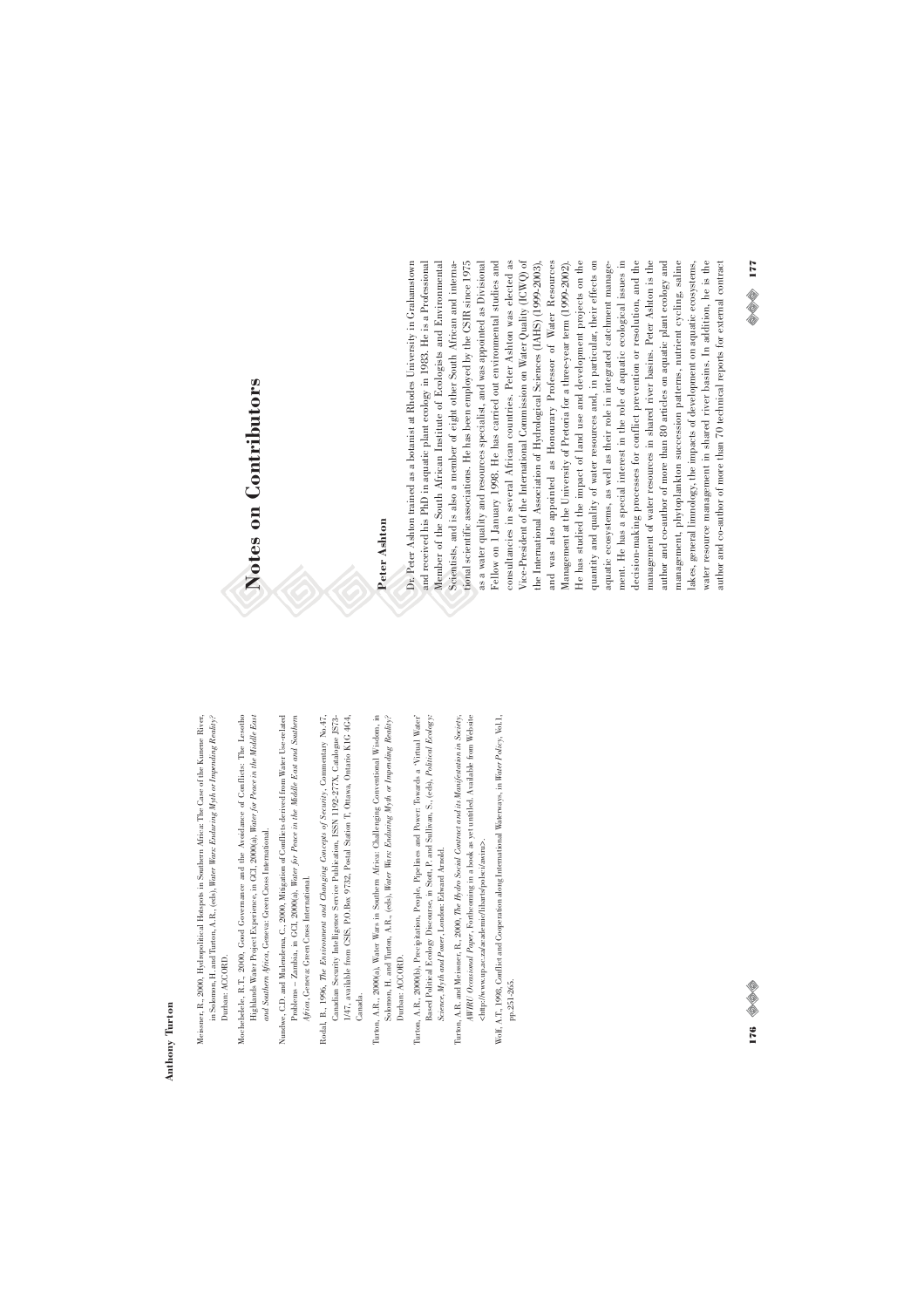clients. Peter Ashton is Divisional Fellow/Water Quality and Water Resources ality and Water Resources Specialist at the Division of Water, Environment & Forestry Technology, Specialist at the Division of Water, Environment & Forestry Technology, clients. Peter Ashton is Divisional Fellow/Water Qu CSIR email: pashton@csir.co.za CSIR email: pashton@csir.co.za

#### Anton du Plessis **Anton du Plessis**

Anton du Plessis is Professor of International Relations, Department of Political Sciences at the University of Pretoria. He has also lectured at the an emphasis on geostrategic concerns. He is a contributor to several books, Anton du Plessis is Professor of International Relations, Department of Political Sciences at the University of Pretoria. He has also lectured at the Universities of Stellenbosch and Pretoria. Professor du Plessis is a specialist Universities of Stellenbosch and Pretoria. Professor du Plessis is a specialist in international relations theory, foreign affairs and strategic forecasting, with in international relations theory, foreign affairs and strategic forecasting, with author of various monographs and has also written numerous articles on interauthor of various monographs and has also written numerous articles on international relations and related issues. He received a D.Phil in International national relations and related issues. He received a D.Phil in International Politics from the University of Pretoria in 1985. He is a member of several Politics from the University of Pretoria in 1985. He is a member of several associations, including the South African Political Studies Association and associations, including the South African Political Studies Association and an emphasis on geostrategic concerns. He is a contributor to several books, the South African Institute of International Affairs. the South African Institute of International Affairs. Smail: adupples@postino.up.ac.za. Email: adupples@postino.up.ac.za.

#### Richard Meissner **Richard Meissner**

Cooperation: A Comparative Analysis of the Middle East and Southern Africa. degree in Political Studies obtained from the Rand Afrikaans University. degree in Political Studies obtained from the Rand Afrikaans University. His Master's thesis was on: Water as a Source of Political Conflict and He is currently busy with his D.Phil. in Political Sciences at the University of Pretoria. The study will be on the role and involvement of interest groups in Richard Meissner is Research Associate at the African Water Issues Research Richard Meissner is Research Associate at the African Water Issues Research Unit, e-mail address, meiss@mweb.co.za. Richard Meissner has a Master's Unit, e-mail address, meiss@mweb.co.za. Richard Meissner has a Master's His Master's thesis was on: Water as a Source of Political Conflict and He is currently busy with his D.Phil. in Political Sciences at the University of Pretoria. The study will be on the role and involvement of interest groups in Cooperation: A Comparative Analysis of the Middle East and Southern Africa. international water politics. international water politics.

# Marie-Thérèse Sarch **Marie-Thérèse Sarch**

Marie-Thérèse Sarch BSc, Msc, PhD, Research Fellow. Dr. Sarch completed Marie-Thérèse Sarch BSc, Msc, PhD, Research Fellow. Dr. Sarch completed ner doctoral work on fishing and farming livelihoods at Lake Chad in the her doctoral work on fishing and farming livelihoods at Lake Chad in the

organisations. She has written numerous reports including development impact studies and evaluations of participatory research initiatives, and has Centre and her current research interests centre on how flood dependent School of Development Studies at the University of East Anglia. This followed School of Development Studies at the University of East Anglia. This followed from her work on a UK-DFID sponsored project in northern Nigeria and from her work on a UK-DFID sponsored project in northern Nigeria and previous assignments in Africa for USAID, ODI and other non-government previous assignments in Africa for USAID, ODI and other non-government organisations. She has written numerous reports including development published widely on the development issues surrounding fisheries. She is now a research fellow at Middlesex University's Flood Hazard Research now a research fellow at Middlesex University's Flood Hazard Research Centre and her current research interests centre on how flood dependent communities construct their livelihoods on the floodplain. She is building a communities construct their livelihoods on the floodplain. She is building a impact studies and evaluations of participatory research initiatives, and has published widely on the development issues surrounding fisheries. She is network of researchers working at the land-water interface. network of researchers working at the land-water interface. imail: t.sarch@mdx.ac.uk Email: t.sarch@mdx.ac.uk

#### Hussein Solomon **Hussein Solomon**

Professor Hussein Solomon is head of the Unit for African Studies at the Associate of the African Centre for the Constructive Resolution of Disputes (ACCORD). He is also a Research Associate of the Centre for Defence Professor Hussein Solomon is head of the Unit for African Studies at the Centre for International Political Studies, University of Pretoria and is Senior Centre for International Political Studies, University of Pretoria and is Senior (ACCORD). He is also a Research Associate of the Centre for Defence Studies in Zimbabwe and the Institute for Security Studies in Pretoria. His research interests include international relations theory, conflict and conflict research interests include international relations theory, conflict and conflict Associate of the African Centre for the Constructive Resolution of Disputes Studies in Zimbabwe and the Institute for Security Studies in Pretoria. His resolution in Africa, and South African foreign policy. resolution in Africa, and South African foreign policy. Imail: hussein@accord.org.za Email: hussein@accord.org.za

#### **Anthony Turton Anthony Turton**

Anthony Turton is head of the African Water Issues Research Unit (AWIRU) at the Centre for International Political Studies (CIPS), University of Pretoria. A political scientist by training, he has a special interest in aquatic ecosystems and their associated social and political environments. Mr Turton is also an associate of the SOAS Water Issues Study Group at the University of London. He currently serves on the Coordinating Committee for Water Ecosystem Research (CCWER) at the Water Research Commission. His e-mail address is awiru@postino.up.ac.za, art@icon.co.za and at31@soas.ac.uk. Mr. Turton is Anthony Turton is head of the African Water Issues Research Unit (AWIRU) at the Centre for International Political Studies (CIPS), University of Pretoria. A and their associated social and political environments. Mr Turton is also an He currently serves on the Coordinating Committee for Water Ecosystem active in the international water sector, having coordinated and led the active in the international water sector, having coordinated and led the political scientist by training, he has a special interest in aquatic ecosystems associate of the SOAS Water Issues Study Group at the University of London. Research (CCWER) at the Water Research Commission. His e-mail address is awiru@postino.up.ac.za, art@icon.co.za and at31@soas.ac.uk. Mr. Turton is